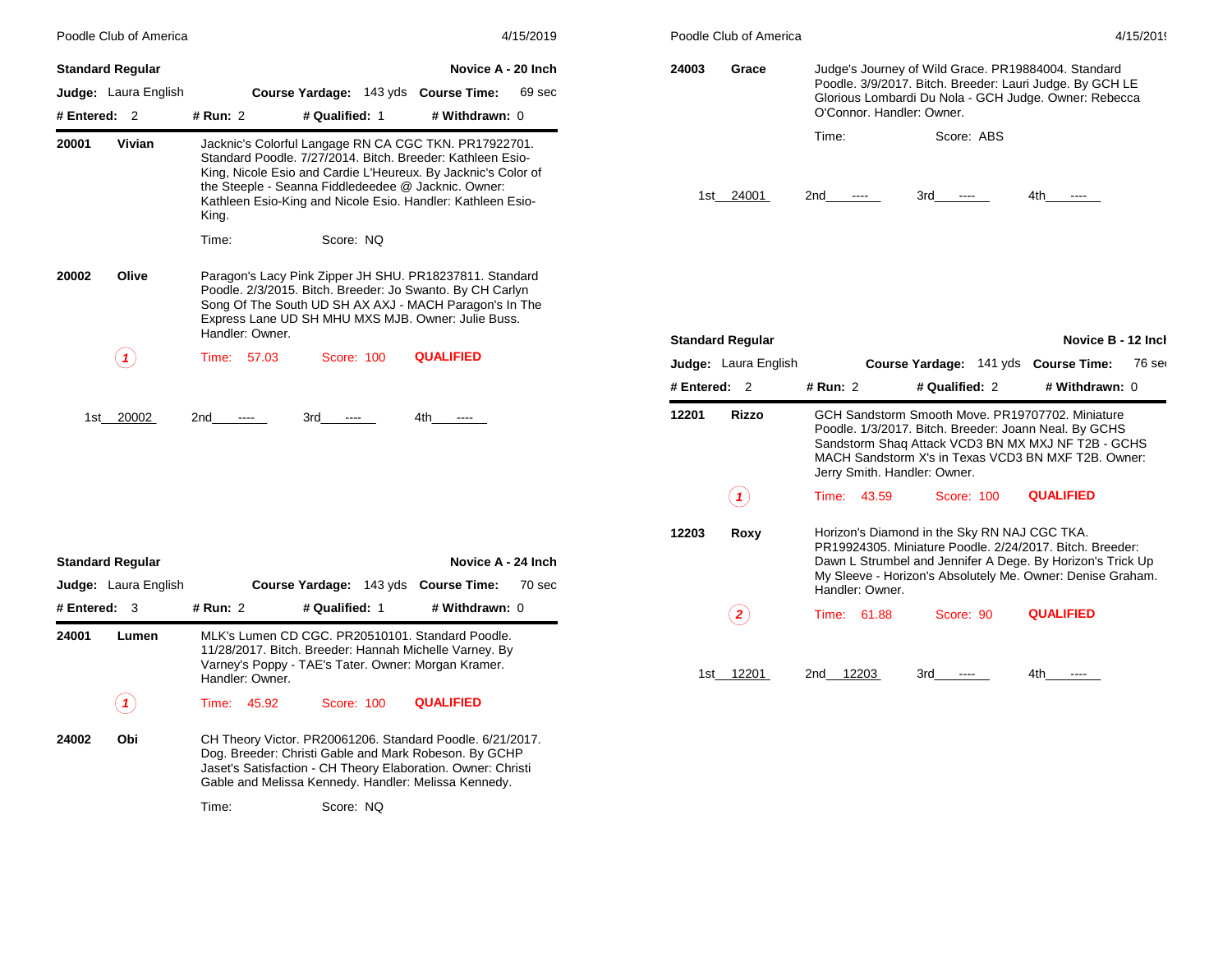|                                                  | Poodle Club of America               |                                         | 4/15/2019                                                                                                    | Poodle Club of America                                                                                                                                                                                                                                             |                | 4/15/2019                                       |                                |                                                                                                                                                                                                                                                                                                          |                                      |        |
|--------------------------------------------------|--------------------------------------|-----------------------------------------|--------------------------------------------------------------------------------------------------------------|--------------------------------------------------------------------------------------------------------------------------------------------------------------------------------------------------------------------------------------------------------------------|----------------|-------------------------------------------------|--------------------------------|----------------------------------------------------------------------------------------------------------------------------------------------------------------------------------------------------------------------------------------------------------------------------------------------------------|--------------------------------------|--------|
| <b>Standard Regular</b><br># Entered: 3          | <b>Judge:</b> Laura English          | # Run: 3                                | Course Yardage: 142 yds Course Time:<br># Qualified: 2                                                       | Novice B - 16 Inch<br>71 sec<br># Withdrawn: 0                                                                                                                                                                                                                     | 20202          | <b>Vision</b>                                   |                                | Jacknic Serene Vision of Tudor. PR20504601. Standard<br>Poodle. 6/10/2017. Dog. Breeder: Kathleen Esio-King. By<br>Jacknic's Defiance - Jacknic's Epoch Hey Hey You You.<br>Owner: Karen Tudor, Handler: Owner,                                                                                          |                                      |        |
| 16201                                            | Valor<br>$\left( \mathbf{1}\right)$  | Handler: Cathy Ann Weil.<br>Time: 51.73 | CH Caralot Glenraven True Courage RA BCAT CA.<br>Score: 100                                                  | PR19701602. Miniature Poodle. 12/15/2016. Dog. Breeder:<br>Julie Bogart and Rebecca Bertouille. By Caralot Forever A<br>Tripletake CD RA - CH Forever A Georgie Girl at Caralot.<br>Owner: Tamerra Groene and Julie Bogart and Cathy Ann Weil.<br><b>QUALIFIED</b> | 20203          | Cur-V                                           | Time:<br>Handler: Owner.       | Score: NQ<br>Rag-Thyme Curves a Blazin'. PR20010305. Standard Poodle.<br>5/3/2017. Bitch. Breeder: Karen and Dennis Slack. By GCH<br>Oakwind's Zip-Drive Express BN RM RAE OA OAJ OF -<br>Sophie's Flirting in Ragtime RN. Owner: Aubrey LaCrosse.                                                       |                                      |        |
| 16203                                            | Luke                                 | Owner.                                  |                                                                                                              | CH Joansprecious Penchant of Kalein. PR17704802. Miniature<br>Poodle. 1/30/2014. Dog. Breeder: Fatima Crump, David Crump<br>and Kay O'Bryant. By GCH Penchant's Dolce Vita of Deshler -<br>GCH Kalein Conspiracy Theory. Owner: Joan Davis. Handler:               | 1st            | (1)<br>20203                                    | Time: 57.85<br>2nd<br>$\cdots$ | Score: 100<br>3rd<br>$\cdots$                                                                                                                                                                                                                                                                            | <b>QUALIFIED</b><br>4th<br>$\cdots$  |        |
| 16204                                            | $\bf(2)$<br><b>Crusher</b>           | Time:<br>50.93                          | Score: 85<br>Ritzy's Early Harvest. PR20073902. Miniature Poodle.<br>Owner: Kimberly Hanson. Handler: Owner. | <b>QUALIFIED</b><br>5/13/2017. Bitch. Breeder: Cynthia Ratz and Michael Ratz. By<br>Forever Anthings Possible With God - Ritzy's Lioness Arising.                                                                                                                  |                |                                                 |                                |                                                                                                                                                                                                                                                                                                          |                                      |        |
|                                                  |                                      | Time:                                   | Score: NQ                                                                                                    |                                                                                                                                                                                                                                                                    | # Entered: $2$ | <b>Standard Regular</b><br>Judge: Laura English | # Run: 2                       | Course Yardage: 143 yds Course Time:<br># Qualified: 0                                                                                                                                                                                                                                                   | Novice B - 24 Incl<br># Withdrawn: 0 | 70 ser |
|                                                  | 1st 16201                            | 2nd 16203                               | 3rd<br>$\cdots$                                                                                              | 4th<br>$\cdots$                                                                                                                                                                                                                                                    | 24201          | Gabriel                                         | Handler: Lori Wintz.<br>Time:  | CH Lorien Unique Heart and Soul. PR19746801. Standard<br>Poodle. 12/20/2016. Dog. Breeder: Owners. By GCHB L'Paige<br>Majick Stop Draggin My Heart Around - CH Unique Da Maya<br>Tes Jolie OA OAJ NF. Owner: Lori Wintz and Rob Wintz.<br>Score: NQ                                                      |                                      |        |
| <b>Standard Regular</b><br># Entered: 3<br>20201 | <b>Judge:</b> Laura English<br>Pippa | # Run: 3                                | Course Yardage: 143 yds Course Time:<br># Qualified: 1<br>CH Unique Fireworks. PR15263202. Standard Poodle.  | Novice B - 20 Inch<br>69 sec<br># Withdrawn: 0<br>4/27/2011. Bitch. Breeder: Owners. By GCH Afterglow Alberto -<br>CH Unique Daughter of the King. Owner: Gail Wolaniuk and                                                                                        | 24202          | <b>Opus</b>                                     | Time:                          | Rebelstar Opus Wins the Scent Challenge CD BN RE CGC.<br>PR18745306. Standard Poodle. 10/15/2015. Dog. Breeder:<br>Annette G Shepard. By Rebelstar Gabriel Messenger From<br>Above - Rebelstar Im a Dolce Kind of Girl. Owner: Thomas<br>Harding and Judy Harding. Handler: Thomas Harding.<br>Score: NQ |                                      |        |
|                                                  |                                      |                                         | Joan McFadden, Handler: Gail Wolaniuk.                                                                       |                                                                                                                                                                                                                                                                    | 1st            |                                                 | 2nd                            | 3rd                                                                                                                                                                                                                                                                                                      | 4th                                  |        |

Time: Score: NQ

|       | Poodle Club of America |                                                                                                                                                                                                                                                          |                                                                                                                                                                                                                 |     |           |            |                  | 4/15/20 |  |
|-------|------------------------|----------------------------------------------------------------------------------------------------------------------------------------------------------------------------------------------------------------------------------------------------------|-----------------------------------------------------------------------------------------------------------------------------------------------------------------------------------------------------------------|-----|-----------|------------|------------------|---------|--|
| 20202 | Vision                 |                                                                                                                                                                                                                                                          | Jacknic Serene Vision of Tudor, PR20504601, Standard<br>Poodle. 6/10/2017. Dog. Breeder: Kathleen Esio-King. By<br>Jacknic's Defiance - Jacknic's Epoch Hey Hey You You.<br>Owner: Karen Tudor, Handler: Owner, |     |           |            |                  |         |  |
|       |                        | Time:                                                                                                                                                                                                                                                    |                                                                                                                                                                                                                 |     | Score: NO |            |                  |         |  |
| 20203 | Cur-V                  | Rag-Thyme Curves a Blazin'. PR20010305. Standard Poodle.<br>5/3/2017. Bitch. Breeder: Karen and Dennis Slack. By GCH<br>Oakwind's Zip-Drive Express BN RM RAE OA OAJ OF -<br>Sophie's Flirting in Ragtime RN. Owner: Aubrey LaCrosse.<br>Handler: Owner. |                                                                                                                                                                                                                 |     |           |            |                  |         |  |
|       |                        |                                                                                                                                                                                                                                                          | Time: 57.85                                                                                                                                                                                                     |     |           | Score: 100 | <b>QUALIFIED</b> |         |  |
| 1st   | 20203                  | 2nd                                                                                                                                                                                                                                                      |                                                                                                                                                                                                                 | 3rd |           |            | 4th              |         |  |

|              | <b>Standard Regular</b>     |                      |                                                                                                                                                                                                                                                                                             | Novice B - 24 Inch |        |
|--------------|-----------------------------|----------------------|---------------------------------------------------------------------------------------------------------------------------------------------------------------------------------------------------------------------------------------------------------------------------------------------|--------------------|--------|
|              | <b>Judge:</b> Laura English |                      | Course Yardage: 143 yds Course Time:                                                                                                                                                                                                                                                        |                    | 70 ser |
| # Entered: 2 |                             | # Run: 2             | # Qualified: $0$                                                                                                                                                                                                                                                                            | # Withdrawn: 0     |        |
| 24201        | Gabriel                     | Handler: Lori Wintz. | CH Lorien Unique Heart and Soul. PR19746801. Standard<br>Poodle. 12/20/2016. Dog. Breeder: Owners. By GCHB L'Paige<br>Majick Stop Draggin My Heart Around - CH Unique Da Maya<br>Tes Jolie OA OAJ NF, Owner: Lori Wintz and Rob Wintz.                                                      |                    |        |
|              |                             | Time:                | Score: NO                                                                                                                                                                                                                                                                                   |                    |        |
| 24202        | Opus                        |                      | Rebelstar Opus Wins the Scent Challenge CD BN RE CGC.<br>PR18745306. Standard Poodle. 10/15/2015. Dog. Breeder:<br>Annette G Shepard. By Rebelstar Gabriel Messenger From<br>Above - Rebelstar Im a Dolce Kind of Girl, Owner: Thomas<br>Harding and Judy Harding. Handler: Thomas Harding. |                    |        |
|              |                             | Time:                | Score: NQ                                                                                                                                                                                                                                                                                   |                    |        |
| 1st          |                             | 2nd                  | 3rd                                                                                                                                                                                                                                                                                         | 4th                |        |
|              |                             |                      |                                                                                                                                                                                                                                                                                             |                    |        |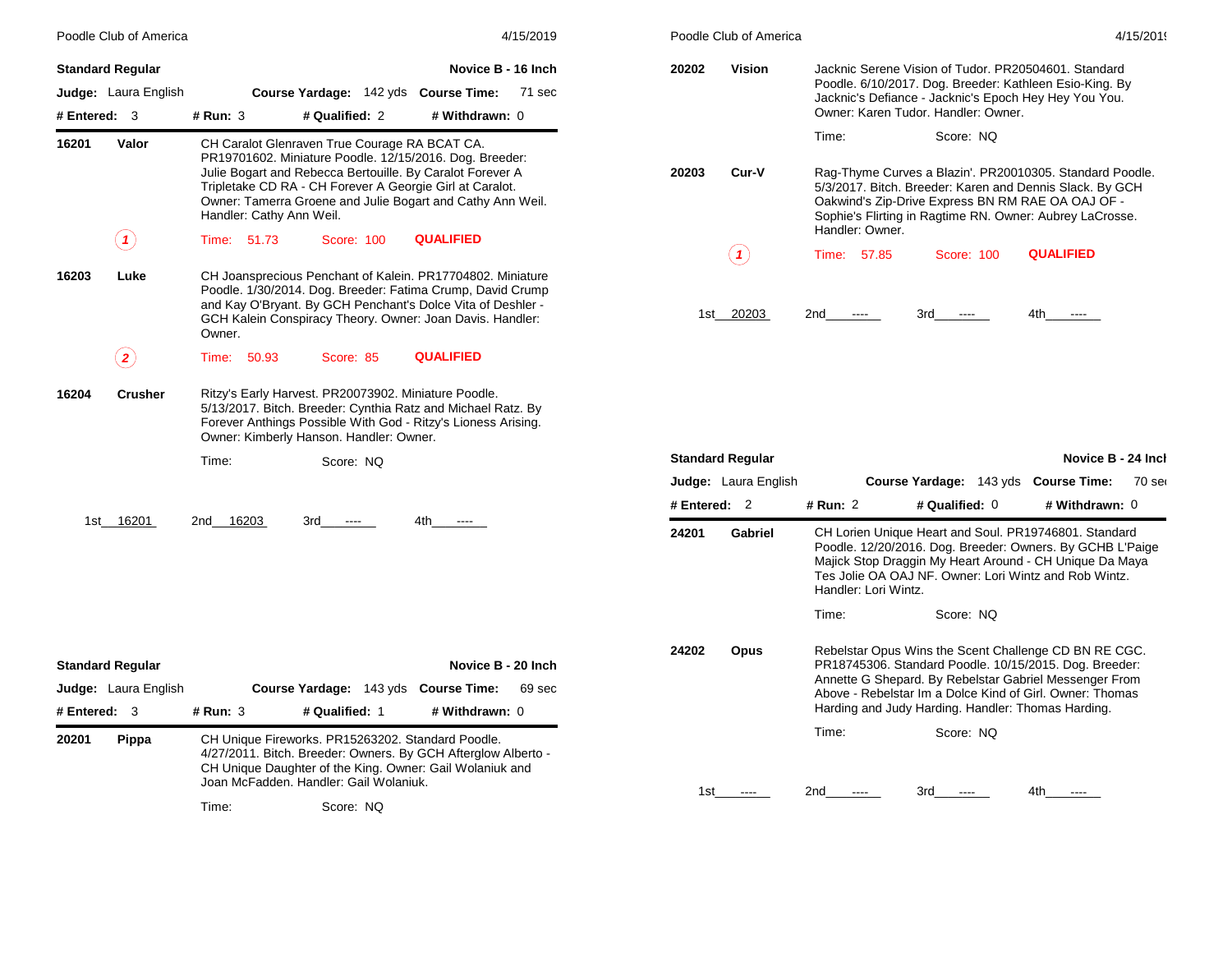|                                           | Poodle Club of America      |                                |                                                                                                                                                                                                                                                                                                |                  | 4/15/2019                |              | Poodle Club of America      |                          |                                                                                                                                                                                                                                                                                 |                  | 4/15/2019      |
|-------------------------------------------|-----------------------------|--------------------------------|------------------------------------------------------------------------------------------------------------------------------------------------------------------------------------------------------------------------------------------------------------------------------------------------|------------------|--------------------------|--------------|-----------------------------|--------------------------|---------------------------------------------------------------------------------------------------------------------------------------------------------------------------------------------------------------------------------------------------------------------------------|------------------|----------------|
| <b>Standard Regular</b><br># Entered: $3$ | <b>Judge:</b> Laura English | $#$ Run: 3                     | Course Yardage: 164 yds Course Time:<br># Qualified: 1                                                                                                                                                                                                                                         | # Withdrawn: 0   | Open - 8 Inch<br>78 sec  | 12403        | <b>Scotty</b>               |                          | Joan's Precious Olympic Star on Ice Of Deshler NA AXJ.<br>PR14041002. Miniature Poodle. 1/29/2010. Dog. Breeder:<br>Patricia Deshler, Elizabeth Cowman, and Kay O'Bryant. By CH<br>Penchant Phorecast of Kalein - CH Deshler's By Design.<br>Owner: Joan Davis. Handler: Owner. |                  |                |
| 8401                                      | Kiss                        | Time:                          | FM Lavida Heaven Sent Sweet Kisses NA NAJ. PR20221202.<br>Toy Poodle. 7/9/2017. Bitch. Breeder: Denise Olsen. By<br>Olsen's Pretty Boy Floyd - LaVida's Simply Elegant. Owner:<br>Michele Cash, Handler: Owner.<br>Score: NQ                                                                   |                  |                          | 12404        | Glory                       | Time:                    | Score: NQ<br>CH Barclay Autumn Glory CD BN RA NA OAJ SCA SIN SEN<br>SBN, PR18086201, Miniature Poodle, 11/13/2014, Bitch.<br>Breeder: Barbara Burdick. By Zolotaya Pectoral Postrel -                                                                                           |                  |                |
| 8402                                      | Pepper                      |                                | Dolce Bianca Pepe Mio Cuore. PAL272655. Miniature Poodle.<br>7/29/2016. Bitch. Breeder: Unknown. By Unknown - Unknown.<br>Owner: Jean Hannes, Handler: Owner.                                                                                                                                  |                  |                          |              |                             | Time:                    | Barclay Starfire. Owner: Joellen Dimond. Handler: Owner.<br>Score: NQ                                                                                                                                                                                                           |                  |                |
|                                           | $\left( \text{ }n\right)$   | Time: 59.01                    | Score: 90                                                                                                                                                                                                                                                                                      | <b>QUALIFIED</b> |                          | 1st          | $\sim$ $\sim$ $\sim$        | 2nd<br>$---$             | 3rd<br>$\cdots$                                                                                                                                                                                                                                                                 | 4th<br>$\cdots$  |                |
| 8403                                      | Raven                       | Time:                          | Anubis Nevermore Now Raven NA AXJ NJP OF. PR18138302.<br>Toy Poodle. 6/24/2014. Dog. Breeder: Lori Logli and Terri<br>Meyers. By GCH Rfs Hells a Blazen Frank N Stein - GCH Swag<br>Lomar Silver Sensation. Owner: Linda Doerfler and Brian<br>Doerfler, Handler: Linda Doerfler,<br>Score: NQ |                  |                          |              |                             |                          |                                                                                                                                                                                                                                                                                 |                  |                |
|                                           |                             |                                |                                                                                                                                                                                                                                                                                                |                  |                          |              | <b>Standard Regular</b>     |                          |                                                                                                                                                                                                                                                                                 |                  | Open - 20 Incl |
| 1st                                       | 8402                        | 2nd<br>$\cdots$                | 3rd<br>-----                                                                                                                                                                                                                                                                                   | 4th<br>$\cdots$  |                          |              | <b>Judge:</b> Laura English |                          | Course Yardage: 171 yds Course Time:                                                                                                                                                                                                                                            |                  | 70 ser         |
|                                           |                             |                                |                                                                                                                                                                                                                                                                                                |                  |                          | # Entered: 2 |                             | # Run: 1                 | # Qualified: 1                                                                                                                                                                                                                                                                  | # Withdrawn: 0   |                |
|                                           |                             |                                |                                                                                                                                                                                                                                                                                                |                  |                          | 20401        | Izzie                       |                          | Isabelle Victoria CDX BN GN NA NAJ. PR15464803. Standard<br>Poodle. 4/10/2011. Bitch. Breeder: Unknown. By GCH<br>Moonvalley Master Sly Boots - CH Dayspring Remedy All<br>Ready. Owner: Julie Kolberg. Handler: Owner.                                                         |                  |                |
|                                           |                             |                                |                                                                                                                                                                                                                                                                                                |                  |                          |              |                             | Time:                    | Score: ABS                                                                                                                                                                                                                                                                      |                  |                |
| <b>Standard Regular</b><br># Entered: 2   | Judge: Laura English        | # Run: 2                       | Course Yardage: 164 yds Course Time:<br># Qualified: 0                                                                                                                                                                                                                                         | # Withdrawn: 1   | Open - 12 Inch<br>75 sec | 20402        | Glee                        |                          | Apparition Gleeful Spirit. PR20031605. Standard Poodle.<br>6/23/2017. Bitch. Breeder: Liz Merenda. By CH Sovereign Sir<br>Winston - CH Apparition Deagra Free Spirit. Owner: Debra<br>Bellm and Andy Gleeson and Liz Merenda. Handler: Kim                                      |                  |                |
| 12401                                     | <b>Dream</b>                | Gower. Handler: Lisa Harrison. | CH GameOn If I Can Dream NA NAJ. PR18723003. Miniature<br>Poodle. 9/9/2015. Bitch. Breeder: Owners. By CH OTCH<br>MACH2 Barclay Lyca Masterpiece UDX3 OM5 RE JH MXG<br>MJG XF T2B - CH MACH2 Barclay GameOn Just Do It RN<br>MXB MJB OF T2B CGC TKA. Owner: Lisa Harrison and Linda            |                  |                          |              | (1)                         | Berkley.<br>Time: 51.35  | Score: 95                                                                                                                                                                                                                                                                       | <b>QUALIFIED</b> |                |
|                                           |                             |                                |                                                                                                                                                                                                                                                                                                |                  |                          |              | 1st 20402                   | 2 <sub>nd</sub><br>$---$ | 3rd<br>$\cdots$                                                                                                                                                                                                                                                                 | 4th<br>$\cdots$  |                |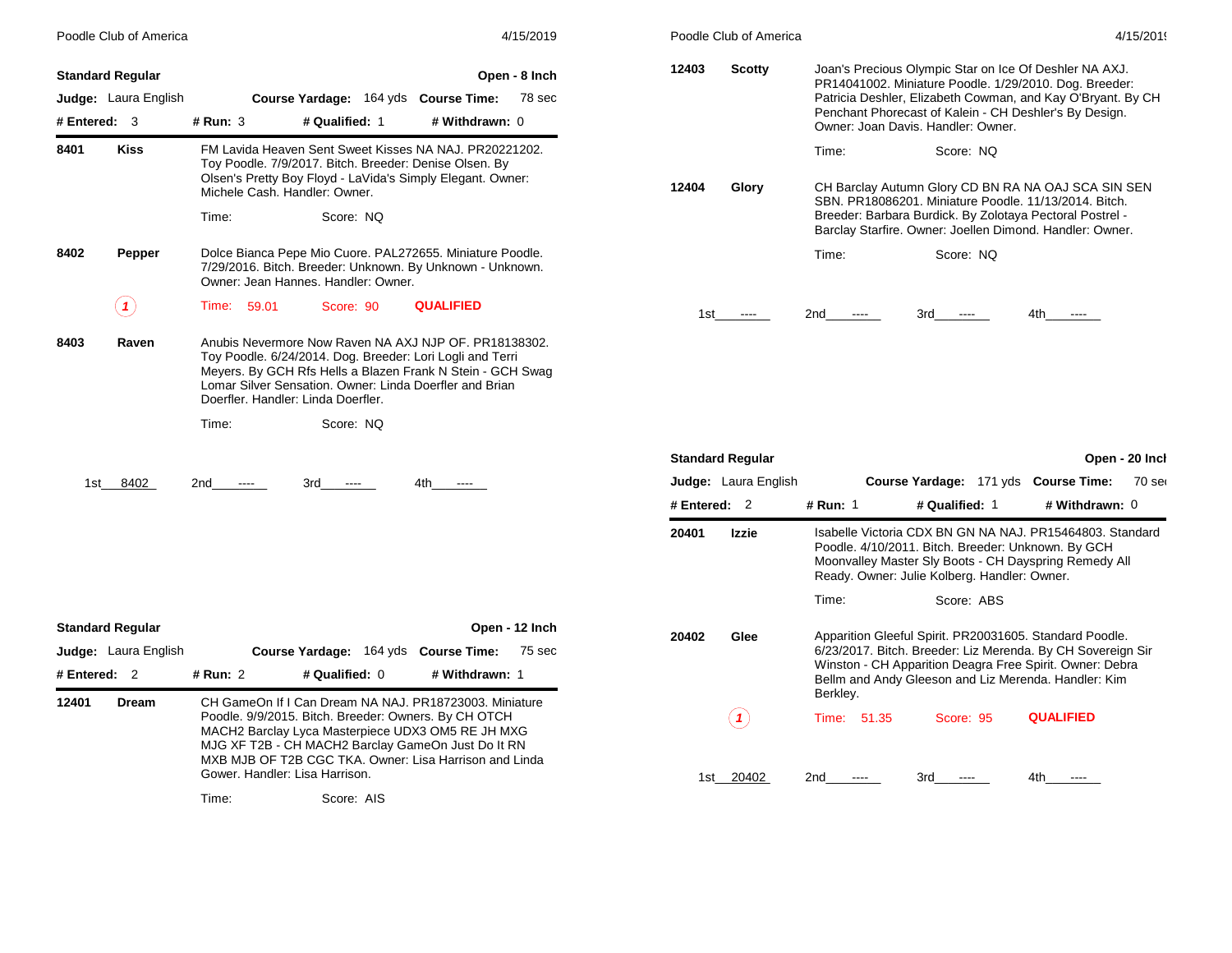| Poodle Club of America<br><b>Standard Regular</b><br>Judge: Laura English<br>Course Yardage: 171 yds Course Time:<br># Qualified: 0<br># Withdrawn: 0<br># Entered: $3$<br># Run: 2<br>Draeger |               | 4/15/2019                                                                                                                                                                                                   | Poodle Club of America     | 4/15/2019                                                                                                                                                                                                                                                                  |
|------------------------------------------------------------------------------------------------------------------------------------------------------------------------------------------------|---------------|-------------------------------------------------------------------------------------------------------------------------------------------------------------------------------------------------------------|----------------------------|----------------------------------------------------------------------------------------------------------------------------------------------------------------------------------------------------------------------------------------------------------------------------|
|                                                                                                                                                                                                |               | Open - 24 Inch<br>72 sec                                                                                                                                                                                    | 12603<br>Hugo              | Forest Ridge's Hugo Wait-for-it Steuby. PR18704201. Toy<br>Poodle. 6/8/2015. Dog. Breeder: Deborah Williams and Debbie<br>Goddard. By Goldenstar's Tristan - Gldnstrs Skye Lumiere D<br>Forestridge. Owner: Charlotte Steuby. Handler: Charlotte<br>Steuby JH#14226029009. |
| 24401                                                                                                                                                                                          |               | Silver Warrior With a Draeger UDX OM1 GN VER JH NA NAJ<br>CA DJ. PR15464802. Standard Poodle. 4/10/2011. Dog.<br>Breeder: Unknown. By GCH Moonvalley Master Sly Boots - CH                                  | $\left( \mathbf{1}\right)$ | <b>QUALIFIED</b><br>Time:<br>68.38<br>Score: 100                                                                                                                                                                                                                           |
|                                                                                                                                                                                                |               | Dayspring Remedy All Ready. Owner: Julie Kolberg. Handler:<br>Owner.<br>Time:<br>Score: ABS                                                                                                                 | Tuni<br>12402              | CH Adelheid's Sweet Petunia OA AXJ CGC TKI, PR19104601.<br>Miniature Poodle. 2/1/2016. Bitch. Breeder: Owner. By CH<br>Ridgehaven Adelheid's Little Mischief - CH Adelheid's Silver<br>Lace AX MXJ. Owner: Renate Newcomb. Handler: Nancy<br>Walker.                       |
| 24402                                                                                                                                                                                          | <b>Dollie</b> | Jacknic's Million Dollar Baby CD BN RM RAE NA NAJ.<br>PR14164206, Standard Poodle, 4/9/2010, Bitch, Breeder: B<br>Coniglio and Kathy Esio-King. By Aden Paves The Way By J                                  |                            | Time:<br>Score: NQ                                                                                                                                                                                                                                                         |
|                                                                                                                                                                                                |               | Rays - Sugar Bear Of The Poconos. Owner: Jennifer Lanhardt.<br>Handler: Owner.<br>Score: NQ<br>Time:                                                                                                        | 12405<br>Vandy             | Safranne's Silver Sails Anchor Down OA NAJ DJ CGC.<br>PR20233101. Miniature Poodle. 8/14/2017. Bitch. Breeder:<br>Estelle Kapsner and Lin Gelbman. By GCH Horizon's Born to<br>Run - CH Safranne's Silver Sails Just A Splash. Owner: Beth<br>White, Handler: Owner.       |
| 24403                                                                                                                                                                                          |               | Banzai Angu Angus Curry. PAL268608. Standard Poodle. 4/16/2013. Dog.<br>Breeder: Lori Suhr. By Pike's Peak Walter - Lori's Princess<br>Effie Suhr. Owner: Jim Curry and Nancy Curry. Handler: Jim<br>Curry. |                            | Score: NQ<br>Time:                                                                                                                                                                                                                                                         |
|                                                                                                                                                                                                |               | Score: NQ<br>Time:                                                                                                                                                                                          | 12603<br>1st i             | 3rd<br>2nd<br>4th                                                                                                                                                                                                                                                          |

 $1st$  ---- 2nd ---- 3rd ---- 4th ----

|                | <b>Standard Regular</b>     |                    |                        |                                                                                                                                                                                                                                                              | Excellent - 12 Inch         |        |
|----------------|-----------------------------|--------------------|------------------------|--------------------------------------------------------------------------------------------------------------------------------------------------------------------------------------------------------------------------------------------------------------|-----------------------------|--------|
|                | <b>Judge:</b> Laura English |                    | <b>Course Yardage:</b> |                                                                                                                                                                                                                                                              | 178 yds <b>Course Time:</b> | 71 sec |
| # Entered: $4$ |                             | # Run: 4           | # Qualified: 1         |                                                                                                                                                                                                                                                              | # Withdrawn: 0              |        |
| 12602          | <b>Skeeter</b>              | Gelbmann.<br>Time: | Score: NO              | CH Safranne's Silver Sails Just a Splash. PR16327302.<br>Miniature Poodle. 7/7/2012. Bitch. Breeder: Estelle Kapsner. By<br>GCH Kallista's King of Swing at Vantan's - Safranne's Quest for<br>Silver. Owner: Lin Gelbmann and Estelle Kapsner. Handler: Lin |                             |        |

|                | <b>Excellent - 16 Incl</b><br><b>Standard Regular</b> |                                                                                                                                                                                                                                                  |                                      |  |                |        |  |  |  |
|----------------|-------------------------------------------------------|--------------------------------------------------------------------------------------------------------------------------------------------------------------------------------------------------------------------------------------------------|--------------------------------------|--|----------------|--------|--|--|--|
|                | <b>Judge:</b> Laura English                           |                                                                                                                                                                                                                                                  | Course Yardage: 184 yds Course Time: |  |                | 70 ser |  |  |  |
| # Entered: $2$ |                                                       | # Run: 2                                                                                                                                                                                                                                         | # Qualified: $0$                     |  | # Withdrawn: 0 |        |  |  |  |
| 16601          | Ace                                                   | Songbird Stack The Deck RN OA AXJ XF CGC TKA.<br>PR17845703. Miniature Poodle. 6/15/2014. Dog. Breeder:<br>Nancy A Palauskas. By Bold'N Fair Isle Dreamworks - Songbird<br>Blushing Bride. Owner: Pamela McElrath. Handler: Owner.               |                                      |  |                |        |  |  |  |
|                |                                                       | Time:                                                                                                                                                                                                                                            | Score: NO                            |  |                |        |  |  |  |
| 16602          | Sulu                                                  | CH Songbird Jubilee Oh Myyy OA OAJ NF CA CGC TKN.<br>PR18538801. Miniature Poodle. 5/31/2015. Dog. Breeder:<br>Nancy Palauskas. By Bold N Fair Isle Dreamworks - CH<br>Songbird What Happens in Vegas. Owner: Susan Giordano.<br>Handler: Owner. |                                      |  |                |        |  |  |  |
|                |                                                       | Time:                                                                                                                                                                                                                                            | Score: NO                            |  |                |        |  |  |  |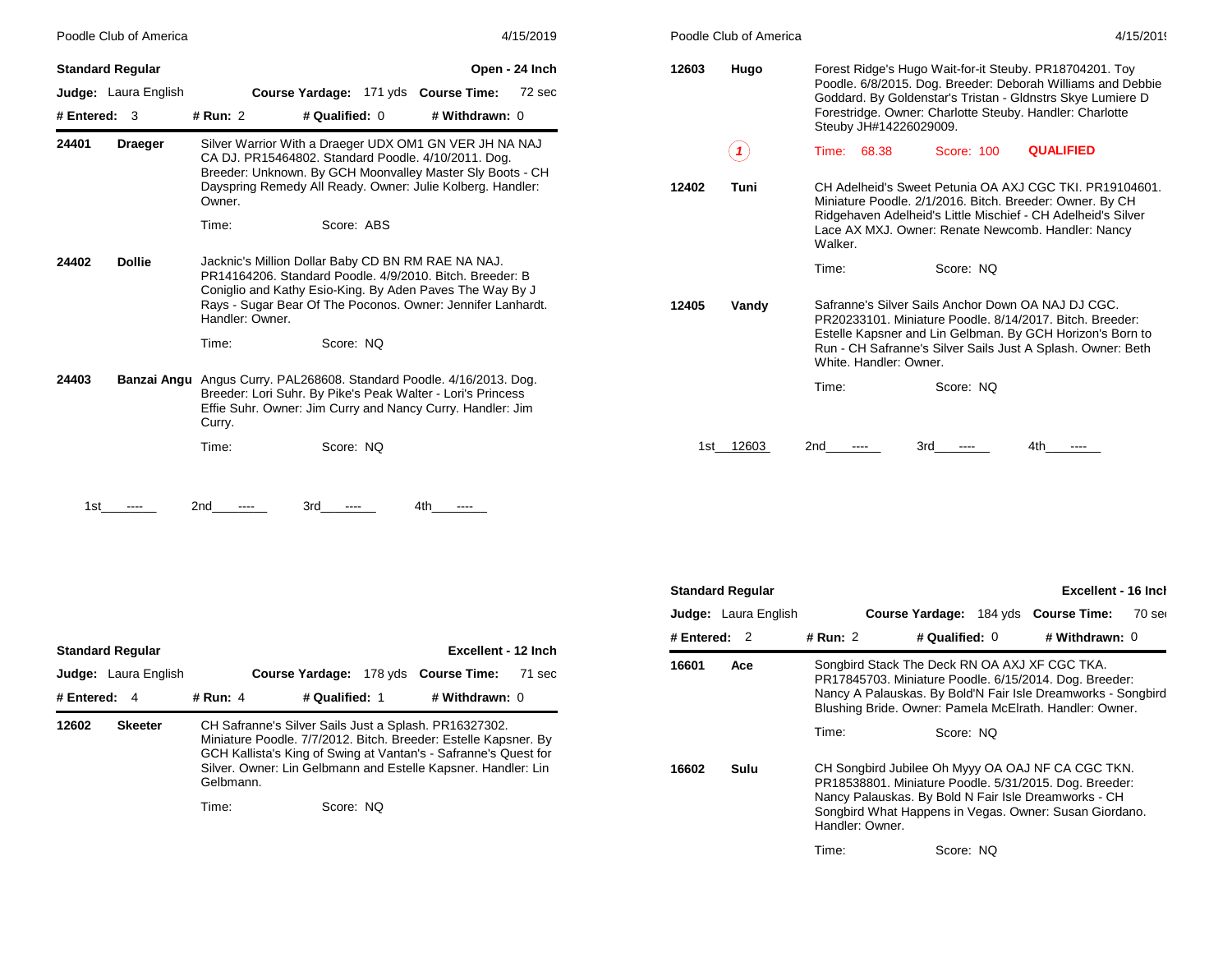| Poodle Club of America              | 4/15/2019                                                                                                                                                                                                                                                                                                                                                              | Poodle Club of America  |                                                                      | 4/15/2019                                                                                                                                                                                                                                                                                 |
|-------------------------------------|------------------------------------------------------------------------------------------------------------------------------------------------------------------------------------------------------------------------------------------------------------------------------------------------------------------------------------------------------------------------|-------------------------|----------------------------------------------------------------------|-------------------------------------------------------------------------------------------------------------------------------------------------------------------------------------------------------------------------------------------------------------------------------------------|
| 1st<br>$-$ - $-$ -                  | 2nd<br>3rd<br>4th.<br>$\cdots$<br>$\frac{1}{2}$                                                                                                                                                                                                                                                                                                                        | <b>Standard Regular</b> |                                                                      | <b>Excellent - 24 Incl</b>                                                                                                                                                                                                                                                                |
|                                     |                                                                                                                                                                                                                                                                                                                                                                        | Judge: Laura English    |                                                                      | Course Yardage: 190 yds Course Time:<br>71 ser                                                                                                                                                                                                                                            |
|                                     |                                                                                                                                                                                                                                                                                                                                                                        | # Entered: 2            | # Run: 2<br># Qualified: 0                                           | # Withdrawn: 0                                                                                                                                                                                                                                                                            |
| <b>Standard Regular</b>             | Excellent - 20 Inch                                                                                                                                                                                                                                                                                                                                                    | 24601<br>Herb           | Jacquelyn Bowman.                                                    | GCH Oakwind's Zip-Drive Express RM RAE2 OA OAJ OF.<br>PR18237807. Standard Poodle. 2/3/2015. Dog. Breeder: Jo<br>Swanto. By CH Carlyn Song Of The South UD SH JHU AX<br>AXJ - MACH Paragon's In The Express Lane UD SH MHU MXS<br>MJB. Owner: Jacquelyn Bowman and Peter Radnek. Handler: |
| <b>Judge:</b> Laura English         | Course Yardage: 190 yds Course Time:<br>66 sec                                                                                                                                                                                                                                                                                                                         |                         | Time:<br>Score: NQ                                                   |                                                                                                                                                                                                                                                                                           |
| # Entered: $3$<br>20601<br>Angelina | # Qualified: 1<br># Run: 2<br># Withdrawn: 0<br>CH Unique Da Maya Tres Jolie OA OAJ NF. PR14094403.<br>Standard Poodle. 12/25/2009. Bitch. Breeder: Joan McFadden,<br>Gail Wolaniuk and Zulreka Bulges Torrealba. By CH Nanhall's<br>Casanova Da Maya - CH Unique Daughter of the King. Owner:<br>Lori Wintz and Rob Wintz, Handler: Lori Wintz,<br>Time:<br>Score: NQ | 24602<br><b>Bling</b>   | and Natalie Hefner. Handler: Kathy Schierbaum.<br>Time:<br>Score: NQ | CH Natalies Diamonds Are A Girls Best Friend. PR17794802.<br>Standard Poodle. 5/14/2014. Bitch. Breeder: Natalie Hefner<br>and Beth Harris. By CH Aris' Man In Black for Natalie - CH Aris<br>Overnight Sensation at Natalies. Owner: Kathy Schierbaum                                    |
| 20602<br>Majik                      | Epoch of Tudor's Majikal Paradox. PR17970905. Standard<br>Poodle. 9/4/2014. Bitch. Breeder: Melinda Owsley. By Jacknic's<br>Get Off of My Cloud - Monet's Epoch Hearts on Fire. Owner:<br>Karen Tudor, Handler: Owner.                                                                                                                                                 | 1st<br>$\cdots$         | 2nd<br>3rd<br>$\cdots$<br>$---$                                      | 4th<br>$\cdots$                                                                                                                                                                                                                                                                           |
| (1)                                 | <b>QUALIFIED</b><br>Time: 48.41<br>Score: 100                                                                                                                                                                                                                                                                                                                          |                         |                                                                      |                                                                                                                                                                                                                                                                                           |
| <b>Stella</b><br>20403              | Waypoints Step III Storm's A Brewin'. PR19720904. Standard<br>Poodle. 1/13/2017. Bitch. Breeder: Nancy Borga. By Karbits<br>TNT Rudolph Valentino - Waypoint's Step Two Supernova.<br>Owner: Rose LaBerdia, Handler: Owner,                                                                                                                                            |                         |                                                                      |                                                                                                                                                                                                                                                                                           |
|                                     | Score: ABS<br>Time:                                                                                                                                                                                                                                                                                                                                                    | <b>Standard Reqular</b> |                                                                      | Master - 8 Inch                                                                                                                                                                                                                                                                           |
|                                     |                                                                                                                                                                                                                                                                                                                                                                        | Judge: Laura English    |                                                                      | Course Yardage: 178 yds Course Time:<br>76 ser                                                                                                                                                                                                                                            |
|                                     |                                                                                                                                                                                                                                                                                                                                                                        | # Entered: $3$          | # Qualified: 2<br>$#$ Run: 3                                         | # Withdrawn: 0                                                                                                                                                                                                                                                                            |
| 1st 20602                           | 2nd<br>3rd<br>4th.<br>$\cdots$<br>$- - - -$<br>$\cdots$                                                                                                                                                                                                                                                                                                                | 8801<br>Queeny          | MJC OF T2B CGC. PR16992103. Toy Poodle. 4/23/2013.                   | MACH4 FM Queen For A Carolina Shaday CD BN RE MXG                                                                                                                                                                                                                                         |

|            | <b>Standard Regular</b>     |          |                          |                                                |                                                                                                                                                                                                                                                                                           | Excellent - 24 Inch |
|------------|-----------------------------|----------|--------------------------|------------------------------------------------|-------------------------------------------------------------------------------------------------------------------------------------------------------------------------------------------------------------------------------------------------------------------------------------------|---------------------|
|            | <b>Judge:</b> Laura English |          |                          |                                                | <b>Course Yardage: 190 yds Course Time:</b>                                                                                                                                                                                                                                               | $71$ ser            |
| # Entered: | $\mathfrak{p}$              | # Run: 2 |                          | # Qualified: 0                                 | # Withdrawn: 0                                                                                                                                                                                                                                                                            |                     |
| 24601      | Herb                        |          | Jacquelyn Bowman.        |                                                | GCH Oakwind's Zip-Drive Express RM RAE2 OA OAJ OF.<br>PR18237807. Standard Poodle. 2/3/2015. Dog. Breeder: Jo<br>Swanto. By CH Carlyn Song Of The South UD SH JHU AX<br>AXJ - MACH Paragon's In The Express Lane UD SH MHU MXS<br>MJB. Owner: Jacquelyn Bowman and Peter Radnek. Handler: |                     |
|            |                             | Time:    |                          | Score: NQ                                      |                                                                                                                                                                                                                                                                                           |                     |
| 24602      | <b>Bling</b>                |          |                          | and Natalie Hefner. Handler: Kathy Schierbaum. | CH Natalies Diamonds Are A Girls Best Friend, PR17794802.<br>Standard Poodle, 5/14/2014, Bitch, Breeder: Natalie Hefner<br>and Beth Harris. By CH Aris' Man In Black for Natalie - CH Aris<br>Overnight Sensation at Natalies. Owner: Kathy Schierbaum                                    |                     |
|            |                             | Time:    |                          | Score: NO                                      |                                                                                                                                                                                                                                                                                           |                     |
|            | 1st ----                    | 2nd ---- |                          | 3rd ----                                       | 4th ----                                                                                                                                                                                                                                                                                  |                     |
|            | <b>Standard Regular</b>     |          |                          |                                                |                                                                                                                                                                                                                                                                                           | Master - 8 Inch     |
|            | <b>Judge:</b> Laura English |          |                          |                                                | Course Yardage: 178 yds Course Time:                                                                                                                                                                                                                                                      | 76 ser              |
| # Entered: | 3                           | # Run: 3 |                          | # Qualified: 2                                 | # Withdrawn: 0                                                                                                                                                                                                                                                                            |                     |
| 8801       | Queeny                      | Owner.   |                          |                                                | MACH4 FM Queen For A Carolina Shaday CD BN RE MXG<br>MJC OF T2B CGC. PR16992103. Toy Poodle. 4/23/2013.<br>Bitch. Breeder: Denise A Smith. By Queen's Lil' Midnight<br>Booger - LaVida's Shaday. Owner: Michele Cash. Handler:                                                            |                     |
|            |                             | Time:    | 58.29                    | Score: 100                                     | <b>QUALIFIED</b>                                                                                                                                                                                                                                                                          |                     |
| 8802       | <b>Sir Newton</b>           |          | Glauber, Handler: Owner. |                                                | Sir Newton Glauber. PAL262629. Miniature Poodle. 5/30/2011.<br>Dog. Breeder: Unknown. By Unknown - Unknown. Owner: Mary                                                                                                                                                                   |                     |
|            |                             | Time:    |                          | Score: NQ                                      |                                                                                                                                                                                                                                                                                           |                     |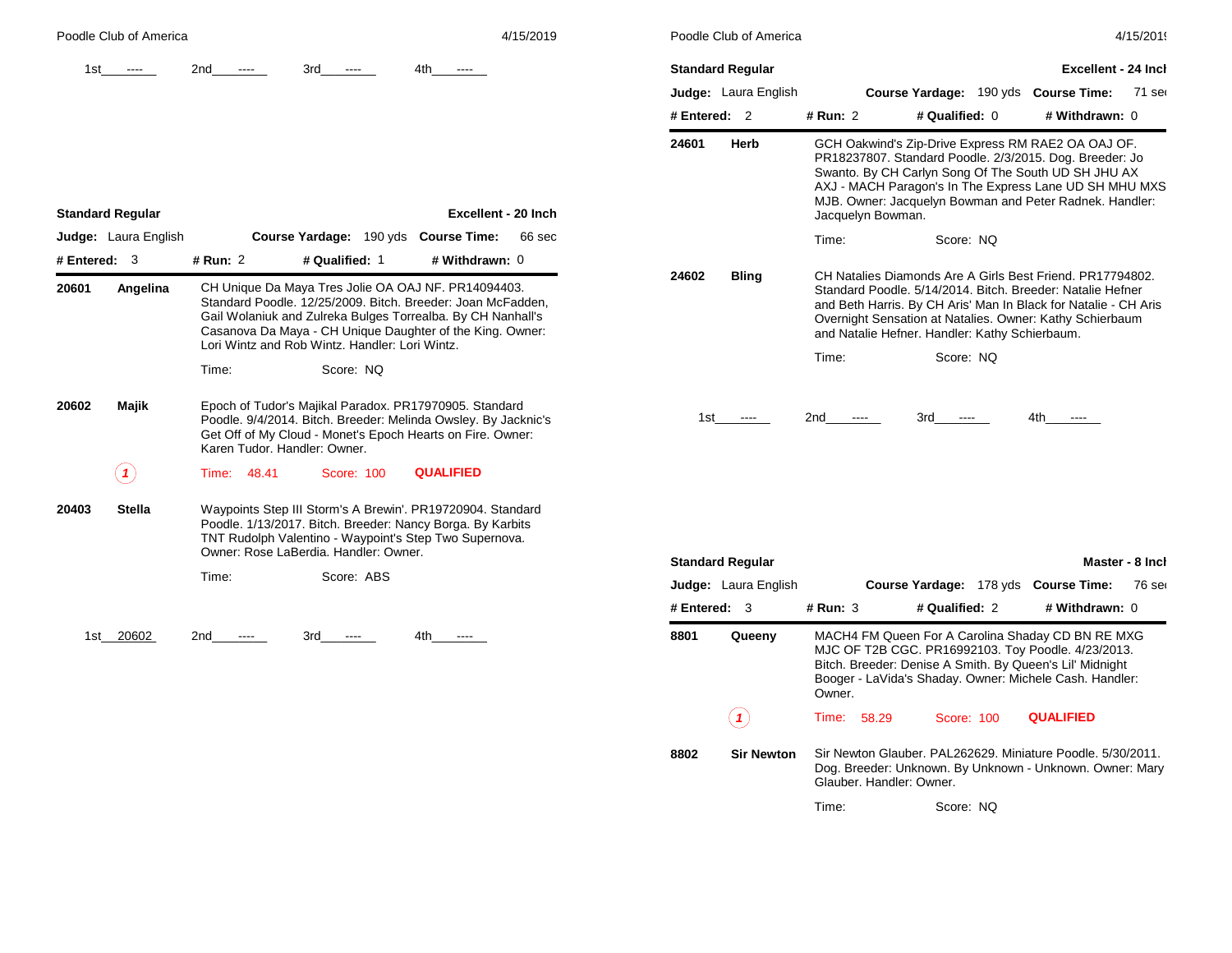| Poodle Club of America  |                                                                                                                                                                                                                                                                                                        | 4/15/2019                                                                                                                                                                                                                                        |       | Poodle Club of America | 4/15/2019                                                                                                                                                                                                                                                                                                                                         |                  |  |
|-------------------------|--------------------------------------------------------------------------------------------------------------------------------------------------------------------------------------------------------------------------------------------------------------------------------------------------------|--------------------------------------------------------------------------------------------------------------------------------------------------------------------------------------------------------------------------------------------------|-------|------------------------|---------------------------------------------------------------------------------------------------------------------------------------------------------------------------------------------------------------------------------------------------------------------------------------------------------------------------------------------------|------------------|--|
| 8803<br>Finn            |                                                                                                                                                                                                                                                                                                        | CH Saratogas Studious Scholar CD. PR16542303. Toy Poodle.<br>11/6/2012. Dog. Breeder: Paul Redding and Jim Wasilak. By<br>CH Saratogas Sugar Swirl - Saratogas Simmering Summer.<br>Owner: Abigail Cooper. Handler: Owner.                       | 12805 | Koki                   | Adelheide's Hawaiian Hibiscus. PR18172204. Miniature<br>Poodle. 12/26/2014. Bitch. Breeder: Renate Newcomb. By CH<br>Safranne's Silver Sails on the Horizon - CH Adelheid Skylark<br>Song. Owner: Caroline King and Renate Newcomb. Handler:<br>Caroline King.                                                                                    |                  |  |
|                         | $\bf (2)$                                                                                                                                                                                                                                                                                              | <b>QUALIFIED</b><br>63.73<br>Score: 100<br>Time:                                                                                                                                                                                                 |       |                        | Time: 39.95<br>Score: 100                                                                                                                                                                                                                                                                                                                         | <b>QUALIFIED</b> |  |
|                         |                                                                                                                                                                                                                                                                                                        |                                                                                                                                                                                                                                                  |       |                        |                                                                                                                                                                                                                                                                                                                                                   |                  |  |
|                         | 1st 8801                                                                                                                                                                                                                                                                                               | 2nd 8803<br>3rd<br>4th<br>$\sim$ $\sim$<br>$\cdots$                                                                                                                                                                                              | 12806 | Aleena                 | MACH4 Eaglehill-South Dreams Dancing With Stars.<br>PR18132603. Miniature Poodle. 11/3/2014. Bitch. Breeder:<br>Debrah Kaye Jolgren, Deborah Schnulle and Rebecca<br>Schnulle. By CH Eaglehill's Quick Step MX MXJ - CH Rayekids<br>Classic A Hope and Dream. Owner: Supavee Janlekha and<br>Paiboon Tanapipatkulchai. Handler: Supavee Janlekha. |                  |  |
|                         |                                                                                                                                                                                                                                                                                                        |                                                                                                                                                                                                                                                  |       | $\bf(3)$               | Time: 37.06<br>Score: 100                                                                                                                                                                                                                                                                                                                         | <b>QUALIFIED</b> |  |
| <b>Standard Regular</b> |                                                                                                                                                                                                                                                                                                        | Master - 12 Inch                                                                                                                                                                                                                                 | 12807 | Snap                   | GCH Sandstorm Sugar Shaq CD BN AX MXJ T2B.<br>PR17998603. Miniature Poodle. 9/14/2014. Bitch. Breeder:<br>Joann Neal. By GCHS Sandstorm Shaq Attack VCD3 UD AX                                                                                                                                                                                    |                  |  |
| # Entered: 32           | <b>Judge:</b> Laura English                                                                                                                                                                                                                                                                            | Course Yardage: 178 yds Course Time: 71 sec<br># Qualified: 15<br># Withdrawn: 0<br># Run: 31                                                                                                                                                    |       |                        | AXJ - GCHS MACH Sandstorm X's in Texas VCD3 UDX TDX<br>MXF T2B. Owner: Jerry Smith. Handler: Owner.                                                                                                                                                                                                                                               |                  |  |
|                         |                                                                                                                                                                                                                                                                                                        |                                                                                                                                                                                                                                                  |       |                        | Time:<br>Score: NQ                                                                                                                                                                                                                                                                                                                                |                  |  |
|                         | 12801<br>GCHS MACH Sandstorm X's in Texas VCD3 MXF T2B.<br>Tush<br>PR14643201. Miniature Poodle. 9/8/2010. Bitch. Breeder:<br>Owner. By CH OTCH MACH Sandstorm The Need For Speed<br>VCD3 UDX2 OM6 MXF - CH MACH4 Sandstorm Slick Chick<br>VCD3 RAE MXF TQX T2B. Owner: Joann Neal. Handler:<br>Owner. |                                                                                                                                                                                                                                                  | 12808 | <b>Bizzy</b>           | GCH Pamper's Trilogy For Me CDX RA AX AXJ. PR17847301.<br>Miniature Poodle. 4/11/2014. Dog. Breeder: Brenca Elmer. By<br>CH Trilogy Into Thin Air - GCH Pamper's Midnight Dancer.<br>Owner: Cindy Hyde and Brenda Elmer. Handler: Cindy Hyde.                                                                                                     |                  |  |
|                         |                                                                                                                                                                                                                                                                                                        | Time:<br>Score: NQ                                                                                                                                                                                                                               |       |                        | Time:<br>Score: NQ                                                                                                                                                                                                                                                                                                                                |                  |  |
| 12802                   | <b>Bliss</b>                                                                                                                                                                                                                                                                                           | Jib's Just Happy To Be Here. PR14558003. Miniature Poodle.<br>8/28/2010. Bitch. Breeder: Suzi Cope. By Kallista's Silver Sails<br>Aloft - Silver Princess Irena Vom Orechers. Owner: Cassandra<br>Schmidt, Handler: Owner.<br>Time:<br>Score: NQ | 12809 | Roxie                  | Safranne's Sweet Girl Blue Storm Rising MXB MJS XF TKA<br>CGCA. PR16655203. Miniature Poodle. 11/26/2012. Bitch.<br>Breeder: Estelle L Kapsner. By CH Safranne Silver Sails on the<br>Horizon CD RA NA NAJ - CH Safranne Surprise Package<br>Miata. Owner: Carol L McCorkle and Kevin J Stone. Handler:<br>Carol L McCorkle.                      |                  |  |
|                         |                                                                                                                                                                                                                                                                                                        |                                                                                                                                                                                                                                                  |       |                        | Score: NQ<br>Time:                                                                                                                                                                                                                                                                                                                                |                  |  |
| 12803                   | Jagger                                                                                                                                                                                                                                                                                                 | Safranne's Jumping Jack Flash. PR13851401. Miniature<br>Poodle. 12/3/2009. Dog. Breeder: Jean Safraneck. By CH<br>Safranne's Silver Sails on the Horizon - CH Safranne's Blue<br>Topaz. Owner: Maggie Schoolar. Handler: Owner.                  | 12810 | <b>Hustle</b>          | Hawk Hill Let's Do The Hustle. PR18429203. Miniature Poodle.<br>2/22/2015. Dog. Breeder: Diane and Eric Gaw and Brenda<br>Wood. By CH Louwalk Hawkhill Amusement Park Ride - GCH                                                                                                                                                                  |                  |  |
|                         |                                                                                                                                                                                                                                                                                                        | Time:<br>Score: NQ                                                                                                                                                                                                                               |       |                        | Alegria Hawk Hill I'll Do It My Way. Owner: Diane Durfee.<br>Handler: Owner.                                                                                                                                                                                                                                                                      |                  |  |
| 12804                   | Ace                                                                                                                                                                                                                                                                                                    | CH Adelheid's Silver Lace, PR15151101, Miniature Poodle.<br>4/11/2011. Bitch. Breeder: Renate Newcomb. By Kamann's<br>Silver Surfer - Palman Adelheid's Silver Brocade. Owner: Patti<br>Downing. Handler: Owner.                                 | 12811 | Gabby                  | Time: 42.80<br>Score: 100<br>Safranne's Gabriella Silver Glory. PR17932702. Miniature                                                                                                                                                                                                                                                             | <b>QUALIFIED</b> |  |
|                         |                                                                                                                                                                                                                                                                                                        | Time:<br>Score: NQ                                                                                                                                                                                                                               |       |                        | Poodle. 7/21/2014. Bitch. Breeder: Estelle Kapsner. By Cabryn<br>Rio Hondo at Rannod - Safranne's Quest for Silver. Owner:<br>Lisa Brooks, Handler: Owner.                                                                                                                                                                                        |                  |  |
|                         |                                                                                                                                                                                                                                                                                                        |                                                                                                                                                                                                                                                  |       |                        | Time: 52.99<br><b>Score: 100</b>                                                                                                                                                                                                                                                                                                                  | <b>QUALIFIED</b> |  |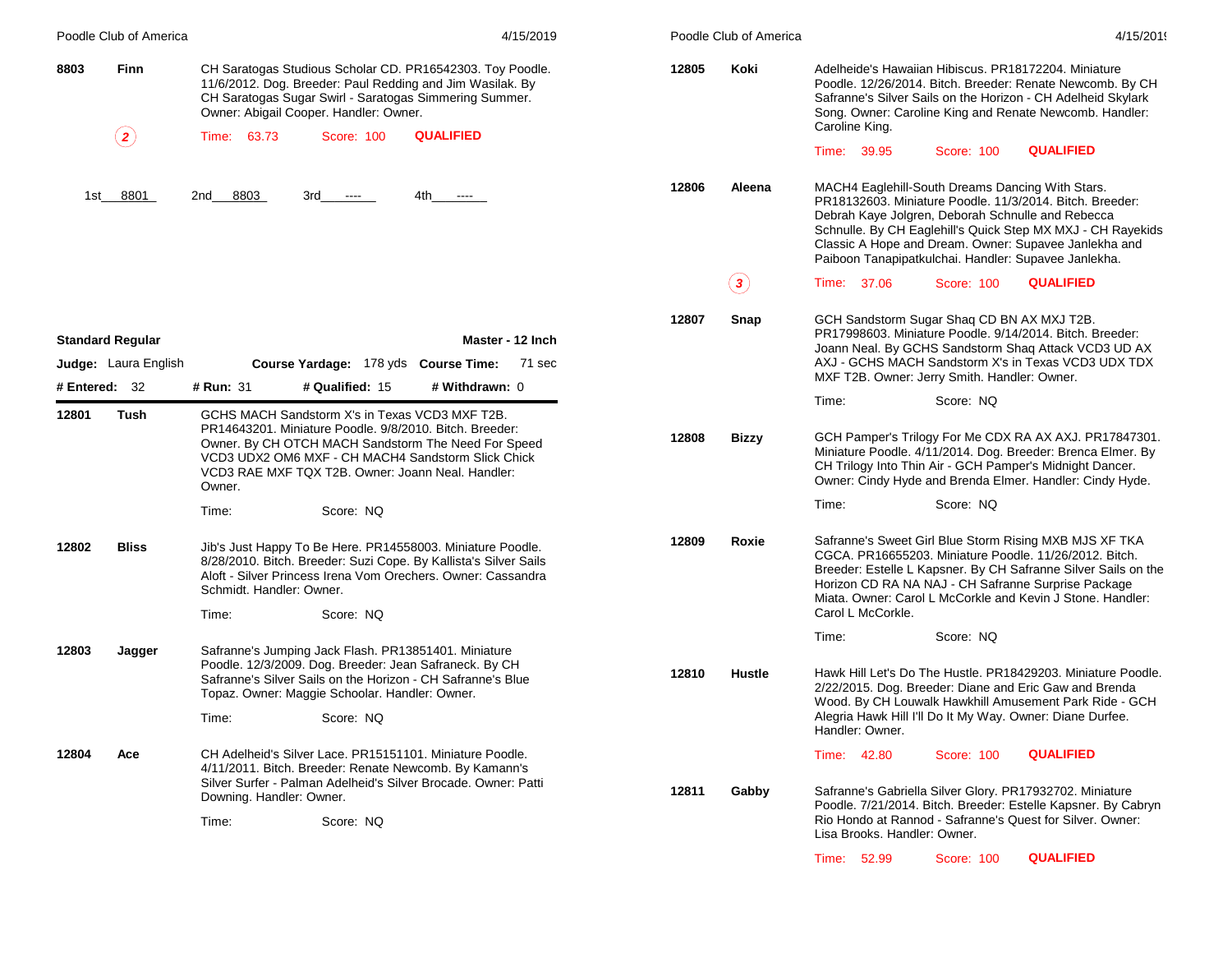| Poodle Club of America | 4/15/2019                                                                                                                                                                                                                                                                                                      |       | Poodle Club of America | 4/15/2019                                                                                                                                                                                                                                            |
|------------------------|----------------------------------------------------------------------------------------------------------------------------------------------------------------------------------------------------------------------------------------------------------------------------------------------------------------|-------|------------------------|------------------------------------------------------------------------------------------------------------------------------------------------------------------------------------------------------------------------------------------------------|
| 12812<br><b>Star</b>   | GCH OTCH MACH3 Absolute Silver Star UDX8 OGM BN GO<br>RM RAE MXG MJC MXF TQX T2B CGC TKP. PR15295603.<br>Miniature Poodle. 4/26/2011. Bitch. Breeder: Amy<br>Redepenning. By GCH MACH Kamann's Silver Surfer MX<br>MXJ - CH Cabryn's Faith In Safranne's Lumina CD. Owner:<br>Rena Dershowitz. Handler: Owner. | 12819 | <b>Elsie</b>           | Safranne's Blue Wish Come True. PR18979302. Miniature<br>Poodle. 1/26/2016. Bitch. Breeder: Estelle L Kapsner. By<br>Cabryn Rio Honda At Rannod - Safranne's Joyous Celebration.<br>Owner: Valera Russell. Handler: Owner.<br>Score: NO<br>Time:     |
| 12813<br>Krissi        | <b>QUALIFIED</b><br>Time: 52.53<br><b>Score: 100</b><br>Katiana's Kristal Kream AX AXJ XF T2B TKA CGC.<br>PR18046603. Miniature Poodle. 10/29/2014. Bitch. Breeder:                                                                                                                                            | 12820 | Ice                    | Songbird Let's Dance. PR18589601. Miniature Poodle.<br>6/7/2015. Dog. Breeder: Nancy Palauskas. By Songbird Rock<br>Legend - Songbird Screen Siren. Owner: Louisa Murphy.<br>Handler: Owner.                                                         |
|                        | Doris H Grant and Jordan L Chamberlain. By GCH Forever<br>Have Faith In Me - CH Tomar JLC Tatiana. Owner: Kathleen<br>Villars, Handler: Owner,                                                                                                                                                                 |       | $\bf(2)$               | <b>QUALIFIED</b><br>Time: 36.72<br>Score: 100                                                                                                                                                                                                        |
|                        | Score: NQ<br>Time:                                                                                                                                                                                                                                                                                             | 12821 | Kite                   | Jib's High-Flyer. PR18507902. Miniature Poodle. 5/22/2015.<br>Dog. Breeder: Suzie Cope and Suzanne Wesley. By Kallista's<br>Silver Sails Aloft - Silver Princess Irena Vom Orechers. Owner:                                                          |
| 12814<br><b>Shelby</b> | Safranne Move Over I'm Driving. PR20044503. Miniature<br>Poodle. 5/27/2017. Bitch. Breeder: Estelle Kapsner and Julie<br>Seeley. By Cabryn Rio Honda At Rannod - CH Safranne's<br>Joyous Celebration BN. Owner: Michele Borgman. Handler:                                                                      |       | $( \, {\bf 1})$        | Sue Parker. Handler: Owner.<br><b>QUALIFIED</b><br>Time: 35.21<br>Score: 100                                                                                                                                                                         |
|                        | Owner.<br><b>QUALIFIED</b><br>Time: 38.83<br>Score: 100                                                                                                                                                                                                                                                        | 12822 | Chip                   | GCH Hawk Hill Chatterbox CD AX AXJ, PR17057401, Miniature<br>Poodle. 5/1/2013. Dog. Breeder: Owners. By CH Louwalk Hawk<br>Hill Amusement Park Ride - GCH Alegria Hawk Hill I'll Do It My<br>Way. Owner: Diane Gaw and Eric Gaw. Handler: Diane Gaw. |
| 12815<br>Zap           | Adelheid's Live Wires CDX BN GN RE MX MXJ MXF T2B CA<br>TKA CGC. PR18046002. Miniature Poodle. 9/23/2014. Dog.<br>Breeder: Renate Newcomb. By GCH Adelheid's Rip Van<br>Winkle NA NAJ NTD - CH MACH Palman Adelheids<br>Silverbrocade MX MJB THD. Owner: Melissa Snell. Handler:                               | 12823 | Indi                   | Score: NQ<br>Time:<br>Adelheid's Wild Indigo AX MXJ OF CGC TKI. PR19104501.<br>Miniature Poodle. 1/5/2016. Dog. Breeder: Renate Newcomb.                                                                                                             |
|                        | Owner.<br>Score: NQ<br>Time:                                                                                                                                                                                                                                                                                   |       |                        | By CH Ridgehaven Adelheid's Little Mischief - CH Adelheid's<br>Edelweiss Von Rio. Owner: Nancy Walker and Emily Walker.<br>Handler: Emily Walker JH# 75494404006.                                                                                    |
| 12816<br><b>Doozie</b> | GCHS Sandstorm Slamma Jamma VCD2 AX MXJ NF.<br>PR17998601. Miniature Poodle. 9/14/2014. Bitch. Breeder:<br>Owner. By GCHS Sandstorm Shaq Attack VCD3 MX MXJ NF<br>T2B - GCHS MACH Sandstorm X's in Texas VCD3 MXF T2B.<br>Owner: Joann Neal, Handler: Owner.                                                   | 12824 | Maddie                 | Score: NQ<br>Time:<br>GCH Songbird Made U Look West RN AX AXJ. PR17937202.<br>Miniature Poodle. 3/15/2014. Bitch. Breeder: Nancy Palauskas<br>and Debbie West. By Bold N Fair Isle Dream Works - CH                                                  |
|                        | Score: NQ<br>Time:                                                                                                                                                                                                                                                                                             |       |                        | Songbird Screen Siren. Owner: Debbie West. Handler: Owner.<br><b>QUALIFIED</b><br>Time: 42.81<br>Score: 100                                                                                                                                          |
| 12817<br>Luna          | Safranne's Winter Moonlight AX AXJ OF CGC TKN.<br>PR17485501. Miniature Poodle. 1/5/2014. Bitch. Breeder:<br>Estelle Kapsner. By Cabryn Rio Hondo at Rannod - CH<br>Safranne's Quest for Silver. Owner: Kathleen Kelly. Handler:<br>Owner.                                                                     | 12825 | Tango                  | Karbits Sky Dance MX MXJ NF. PR18264405. Miniature<br>Poodle. 12/28/2014. Bitch. Breeder: Karin Benker and Karen R<br>Belt. By Karbits Eye Of The Tiger - Karbitrose Big Big Love.<br>Owner: Debby Pascal. Handler: Owner.                           |
|                        | Score: NQ<br>Time:                                                                                                                                                                                                                                                                                             |       |                        | Score: ABS<br>Time:                                                                                                                                                                                                                                  |
| Nike<br>12818          | CH Barclay GameOn Just Do It RN MXB MJB XF T2B.<br>PR17094301. Miniature Poodle, 6/26/2013. Bitch. Breeder:<br>Barbara Burdick. By Zolotaya Pectoral Postrel - Barclay<br>Madame Butterfly. Owner: Linda Gower. Handler: Owner.                                                                                | 12826 | <b>Armand</b>          | Kameo's Monsieur Armand. PR15673903. Miniature Poodle.<br>6/8/2011. Dog. Breeder: Lorinda Maxwell. By Kallista Kameo<br>Invincible - Kameo Silver Sails on High. Owner: Beth Lawrence.<br>Handler: Owner.                                            |
|                        | <b>QUALIFIED</b><br>Time: 46.82<br>Score: 100                                                                                                                                                                                                                                                                  |       | $\left( 4\right)$      | <b>QUALIFIED</b><br>Time: 38.48<br>Score: 100                                                                                                                                                                                                        |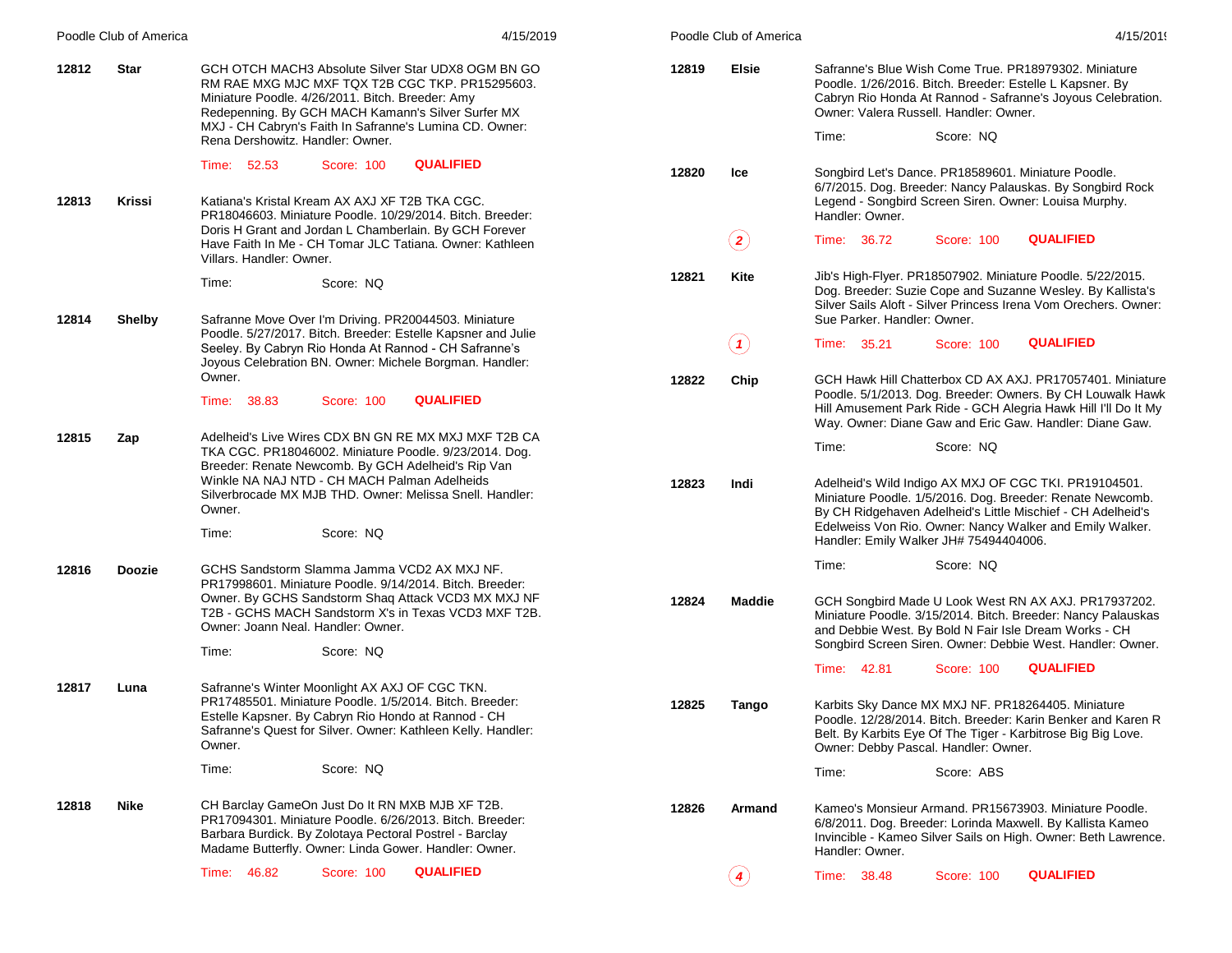|       | Poodle Club of America | 4/15/2019                                                                                                                                                                                                                                   |                        | Poodle Club of America                       |                                                                                                                                                                |                                                                                                                                                                                                                                           |                  | 4/15/2019        |
|-------|------------------------|---------------------------------------------------------------------------------------------------------------------------------------------------------------------------------------------------------------------------------------------|------------------------|----------------------------------------------|----------------------------------------------------------------------------------------------------------------------------------------------------------------|-------------------------------------------------------------------------------------------------------------------------------------------------------------------------------------------------------------------------------------------|------------------|------------------|
| 12827 | Tiller                 | MACH Silver Sails Jib's Tillerman VCD2 TDX TDU MXB MJS                                                                                                                                                                                      |                        | <b>Standard Regular</b>                      |                                                                                                                                                                |                                                                                                                                                                                                                                           |                  | Master - 16 Inch |
|       |                        | PJD MFS T2B3. PR18507901. Miniature Poodle. 5/22/2015.<br>Dog. Breeder: Owner. By CH CT MACH3 Kallista's Silver Sails                                                                                                                       |                        | Judge: Laura English                         |                                                                                                                                                                | Course Yardage: 184 yds Course Time:                                                                                                                                                                                                      |                  | 70 ser           |
|       |                        | Aloft VCD4 - MACH Silver Princess Irena Vom Orechers.<br>Owner: Suzi Cope. Handler: Owner.                                                                                                                                                  | # Entered: 9           |                                              | <b># Run: 9</b>                                                                                                                                                | # Qualified: 5                                                                                                                                                                                                                            | # Withdrawn: 0   |                  |
| 12828 | <b>True</b>            | <b>QUALIFIED</b><br>Time: 38.65<br>Score: 100<br>Safranne's Soul on Fire, PR18472102, Miniature Poodle.                                                                                                                                     | 16801                  | <b>Kramer</b>                                |                                                                                                                                                                | Jeffinr's Groom'N Spotted Cosmo RN CGC. PR16938704.<br>Miniature Poodle. 5/5/2013. Dog. Breeder: Marie Hedeman. By<br>CH Divine Trading Spaces Deagra - CH Ash's-Mystical Miyoko<br>The Bold One. Owner: Jennifer Foster. Handler: Owner. |                  |                  |
|       |                        | 5/3/2015. Bitch. Breeder: Estelle Kapsner and Suzi Cope. By<br>Horizon's Born to Run - Safranne's Silver Sails Just a Splash.<br>Owner: Cassandra Schmidt. Handler: Owner.                                                                  |                        | $\left( \stackrel{\bullet}{\bullet} \right)$ | Time: 45.13                                                                                                                                                    | Score: 100                                                                                                                                                                                                                                | <b>QUALIFIED</b> |                  |
|       |                        | Score: NQ<br>Time:                                                                                                                                                                                                                          | 16802                  | Fly                                          |                                                                                                                                                                | Songbird Make the Fur Fly. PR17937205. Miniature Poodle.<br>3/15/2014. Dog. Breeder: Nancy Palauskas and Debbie West.<br>By Bold 'N Fair Isle Dreamworks - Songbird Screen Siren.                                                         |                  |                  |
| 12829 | Cher                   | Safranne's I Got You Babe. PR20044501. Miniature Poodle.<br>5/27/2017. Bitch. Breeder: Estelle Kapsner and Julie Seeley.<br>By CH Cabryn Rio Honda At Rannod - CH Safranne's Joyous<br>Celebration. Owner: Maggie Schoolar. Handler: Owner. |                        | $\bf(3)$                                     | Time: 42.06                                                                                                                                                    | Owner: Louisa Murphy. Handler: Owner.<br>Score: 100                                                                                                                                                                                       | <b>QUALIFIED</b> |                  |
|       |                        | Time:<br>Score: NQ                                                                                                                                                                                                                          | 16803                  | <b>Tyler</b>                                 |                                                                                                                                                                | Karadale Livin' On The Edge CDX BN RAE JH AX MX CGC<br>TKN. PR18047101. Miniature Poodle. 5/13/2014. Dog. Breeder:<br>Karin Berlind, Dan Giles and Marleen Cassarino. By CH                                                               |                  |                  |
| 12830 | Mingo                  | Sandstorm Gone Fishin'. PR16565002. Miniature Poodle.<br>10/10/2012. Dog. Breeder: Joann Neal. By Zelon Driving Miz<br>Daisy Crazy - Sandstorm Slick Chick. Owner: Patti Downing.<br>Handler: Owner.                                        |                        |                                              | Coleman. Handler: Owner.<br>Time:                                                                                                                              | Karadale Walk This Way - Karadale Leap of Faith. Owner: Loni<br>Score: NQ                                                                                                                                                                 |                  |                  |
|       |                        | <b>QUALIFIED</b><br>Time: 45.95<br>Score: 100                                                                                                                                                                                               | 16804<br><b>Streak</b> |                                              | Saffranne's Silver Streak II. PR19570802. Miniature Poodle.<br>10/4/2016. Dog. Breeder: Estelle Kapsner and Barbara                                            |                                                                                                                                                                                                                                           |                  |                  |
| 12831 | Shaq                   | GCHS Sandstorm Shaq Attack VCD3 MX MXJ NF T2B.<br>PR16565001. Miniature Poodle. 10/10/2012. Dog. Breeder:<br>Owner. By CH Zelon Driving Miz Daisy Crazy - CH MACH4                                                                          |                        |                                              | Owner.                                                                                                                                                         | Tannahill. By Cabryn Hondo At Rannod - CH Vantan's Girls<br>Just Want To Have Fun. Owner: Connie Griffith. Handler:                                                                                                                       |                  |                  |
|       |                        | Sandstorm Slick Chick VCD3 RAE MXF TQX T2B. Owner:<br>Joann Neal, Handler: Owner.                                                                                                                                                           |                        |                                              | Time:                                                                                                                                                          | Score: NQ                                                                                                                                                                                                                                 |                  |                  |
|       |                        | <b>QUALIFIED</b><br>Time: 46.66<br>Score: 100                                                                                                                                                                                               | 16805                  | Oliver                                       |                                                                                                                                                                | CH MACH5 PACH Gadabout Tried N' True MXS2 PAD MJB3<br>PJD MXPB MXPB MJP3 MJPB PAX NF T2B2. PR14937801.                                                                                                                                    |                  |                  |
| 12601 | Lyra                   | Safranne's Shooting For The Stars AX AXJ NF TKN.<br>PR20044505. Miniature Poodle. 5/27/2017. Bitch. Breeder:<br>Estelle Kapsner and Julie Seeley. By Cabryn Rio Honda At                                                                    |                        |                                              | Miniature Poodle. 12/7/2010. Dog. Breeder: Dr and Susan<br>Burge. By Gadabout Hark n' Herald - Gadabout Boil n' Bubble.<br>Owner: Debby DuBay. Handler: Owner. |                                                                                                                                                                                                                                           |                  |                  |
|       |                        | Rannod - CH Safranne's Joyous Celebration BN. Owner: Emily<br>Walker and Suzi Cope. Handler: Emily Walker JH#<br>75494404006.                                                                                                               |                        |                                              | Time:                                                                                                                                                          | Score: NQ                                                                                                                                                                                                                                 |                  |                  |
|       |                        | <b>QUALIFIED</b><br>Time: 49.66<br>Score: 100                                                                                                                                                                                               | 16806                  | <b>Shine</b>                                 |                                                                                                                                                                | Lyca Happy Man UD OM1 BN JH RA MX MJB XF SIN SCN<br>SBN. PR15079301. Miniature Poodle. 11/6/2010. Dog.<br>Breeder: Donna Eddins and Camille Lashley. By CH OTCH<br>MACH2 Barclay Lyca Masterpiece UDX3 OM5 RE JH MXG                      |                  |                  |
|       | 1st 12821              | 2nd 12820<br>3rd 12806<br>4th 12826                                                                                                                                                                                                         |                        |                                              |                                                                                                                                                                | MJG XF T2B - Lyca Gone with the Wind BN RA OA OAJ SCN<br>SIN SBN CGC TKN. Owner: Lisa Harrison and Donna Eddins<br>and Camille Lashley. Handler: Lisa Harrison.                                                                           |                  |                  |

Time: 49.13 Score: 100 **QUALIFIED**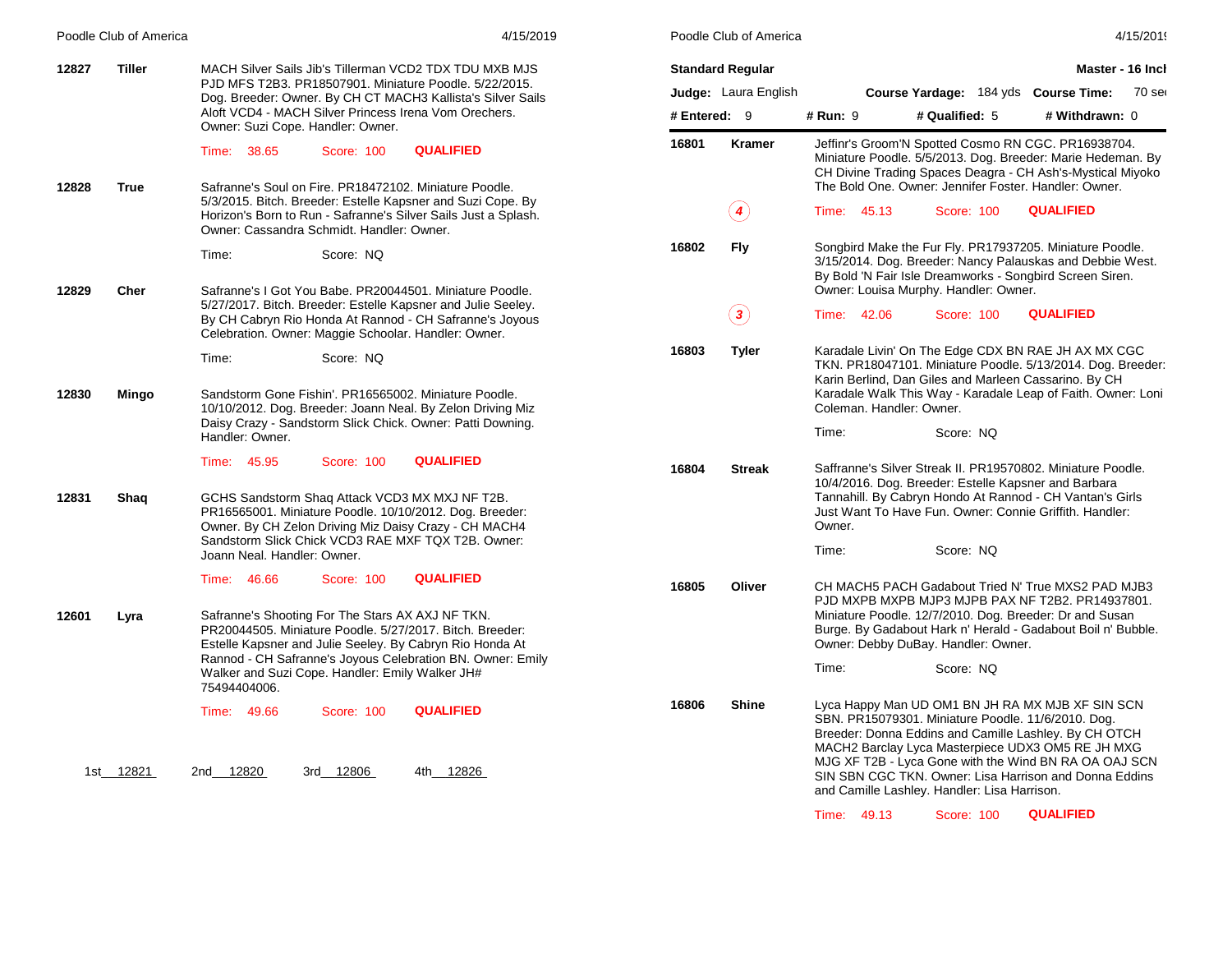|              | Poodle Club of America     |                                 |                                                        | 4/15/2019                                                                                                                                                                                |              | Poodle Club of America      |                                |                                                                                          |                                                                                                                                                                                                                              | 4/15/2019 |
|--------------|----------------------------|---------------------------------|--------------------------------------------------------|------------------------------------------------------------------------------------------------------------------------------------------------------------------------------------------|--------------|-----------------------------|--------------------------------|------------------------------------------------------------------------------------------|------------------------------------------------------------------------------------------------------------------------------------------------------------------------------------------------------------------------------|-----------|
| 16807        | Rocky                      |                                 | Song. Owner: Elizabeth Penning. Handler: Owner.        | Adelheid's Rocky Mountain Pinion. PR18172201. Miniature<br>Poodle. 12/26/2014. Dog. Breeder: Renate Newcomb. By CH<br>Safranne's Silver Sails on the Horizon - CH Adelheids Skylarks     | 20803        | Whisper                     |                                | Adelheid's Racy Lady. PR13935001. Standard Poodle.<br>Elizabeth Penning. Handler: Owner. | 12/4/2009. Bitch. Breeder: Renate Newcomb. By CH Judges<br>Rhapsody Elite - Chippewa Oaks Sasha AX AXJ THD. Owner:                                                                                                           |           |
|              | $\bf(2)$                   | Time: 39.90                     | Score: 100                                             | <b>QUALIFIED</b>                                                                                                                                                                         |              | $\bf(2)$                    | Time: 51.03                    | Score: 100                                                                               | <b>QUALIFIED</b>                                                                                                                                                                                                             |           |
| 16808        | Newman                     |                                 | Lumina. Owner: Jennifer Foster. Handler: Owner.        | Absolute Silver Going Postal. PR19020604. Miniature Poodle.<br>1/15/2016. Dog. Breeder: Amy Redepenning. By CH Safranne<br>Silver Sails On The Horizon - CH Cabryn's Faith in Safranne's |              | 1st 20801                   | 2nd 20803                      | 3rd<br>$\sim$ $\sim$ $\sim$                                                              | 4th<br>$\cdots$                                                                                                                                                                                                              |           |
|              | $\left( \textbf{1}\right)$ | Time: 35.17                     | Score: 100                                             | <b>QUALIFIED</b>                                                                                                                                                                         |              |                             |                                |                                                                                          |                                                                                                                                                                                                                              |           |
| 16809        | Surf                       | Louisa Murphy. Handler: Owner.  |                                                        | Absolute Silver Surf Up. PR15899703. Miniature Poodle.<br>12/23/2011. Dog. Breeder: Amy Redepenning. By Safranne's<br>Little Sidekick - Cabryn's Faith in Safranne's Lumina. Owner:      |              |                             |                                |                                                                                          |                                                                                                                                                                                                                              |           |
|              |                            | Time:                           | Score: NQ                                              |                                                                                                                                                                                          |              | <b>Standard Regular</b>     |                                |                                                                                          | Master - 24 Inch                                                                                                                                                                                                             |           |
|              |                            |                                 |                                                        |                                                                                                                                                                                          |              | <b>Judge:</b> Laura English |                                | Course Yardage: 190 yds Course Time:                                                     |                                                                                                                                                                                                                              | 71 ser    |
|              |                            |                                 |                                                        |                                                                                                                                                                                          | # Entered: 8 |                             | # Run: 8                       | # Qualified: 4                                                                           | # Withdrawn: 0                                                                                                                                                                                                               |           |
|              | 1st 16808                  | 2nd 16807                       | 3rd 16802                                              | 4th 16801                                                                                                                                                                                | 24801        | Canyon                      |                                |                                                                                          | Blanco Canyon. PR16280902. Standard Poodle. 12/21/2011.<br>Dog. Breeder: Karen Allen. By Mt Hope's Semper Fi - Mt<br>Hope's Morning Star. Owner: Robin English. Handler: Owner.                                              |           |
|              |                            |                                 |                                                        |                                                                                                                                                                                          |              | $\left( \textbf{4}\right)$  | Time: 52.31                    | Score: 100                                                                               | <b>QUALIFIED</b>                                                                                                                                                                                                             |           |
|              |                            |                                 |                                                        |                                                                                                                                                                                          | 24802        | Woody                       |                                |                                                                                          | Peckerwood's Windy Willy Wonka CD BN RA AX AXJ NF<br>CGCA THDD TKA. PR16324401. Standard Poodle. 8/4/2012.<br>Dog. Breeder: Thomas W Carneal and Renee Evans. By CH<br>Peckerwood's The Gladiator - Peckerwood's Send in the |           |
|              | <b>Standard Regular</b>    |                                 |                                                        | Master - 20 Inch                                                                                                                                                                         |              |                             |                                | Clown, Owner: Toni Newcomer, Handler: Owner,                                             |                                                                                                                                                                                                                              |           |
| # Entered: 3 | Judge: Laura English       | $#$ Run: $3$                    | Course Yardage: 190 yds Course Time:<br># Qualified: 2 | 66 sec<br># Withdrawn: 0                                                                                                                                                                 |              |                             | Time:                          | Score: NQ                                                                                |                                                                                                                                                                                                                              |           |
| 20801        | Jezzie                     |                                 | CH MACH Paradigm Starfleet Serenity MXS MJX.           | PR14631802. Standard Poodle. 9/14/2010. Bitch. Breeder:<br>Nancy McGee. By CH Starfleet's Sachas Quazar MX MXJ<br>MXP2 MJP2 MJPB PAX - CH Paradigm Narnia Shrugged.                      | 24803        | Inca                        |                                | Inca's Bala de Plata. PR16866104. Standard Poodle.                                       | 3/22/2013. Dog. Breeder: Lori Horst. By Harmony Mountain<br>Desert Fox Degrenier - Harmony Mountain Beretta. Owner:<br>Charles Webb and Carol Webb. Handler: Charles Webb.                                                   |           |
|              |                            | Halling.                        |                                                        | Owner: Cheryl Halling and Steve Halling. Handler: Cheryl                                                                                                                                 |              | $\bf(2)$                    | Time: 50.14                    | Score: 100                                                                               | <b>QUALIFIED</b>                                                                                                                                                                                                             |           |
|              | (1)                        | Time: 49.21                     | Score: 100                                             | <b>QUALIFIED</b>                                                                                                                                                                         | 24804        | Carson                      |                                |                                                                                          | Escada Gifted Paws Carson. PR17476206. Standard Poodle.<br>1/12/2014. Dog. Breeder: Donna Kaufmann. By CH Chase                                                                                                              |           |
| 20802        | Janey                      |                                 | Lauris New Dreams to Touch TD MX MXJ CA CGC.           | PR17859704. Standard Poodle. 6/2/2014. Bitch. Breeder:                                                                                                                                   |              |                             | Cork Sterling. Handler: Owner. |                                                                                          | Undercover - Escada Chase You've Got Have Faith. Owner:                                                                                                                                                                      |           |
|              |                            | Lauren Tapyrik. Handler: Owner. |                                                        | Missy Galloway, Adriano Rocha and Danielle Pesko. By CH<br>Lauris Tivin Incantation CGC - CH Hightide Nautilus. Owner:                                                                   |              | $\left( \mathbf{1}\right)$  | Time: 43.87                    | Score: 100                                                                               | <b>QUALIFIED</b>                                                                                                                                                                                                             |           |
|              |                            | Time:                           | Score: NQ                                              |                                                                                                                                                                                          |              |                             |                                |                                                                                          |                                                                                                                                                                                                                              |           |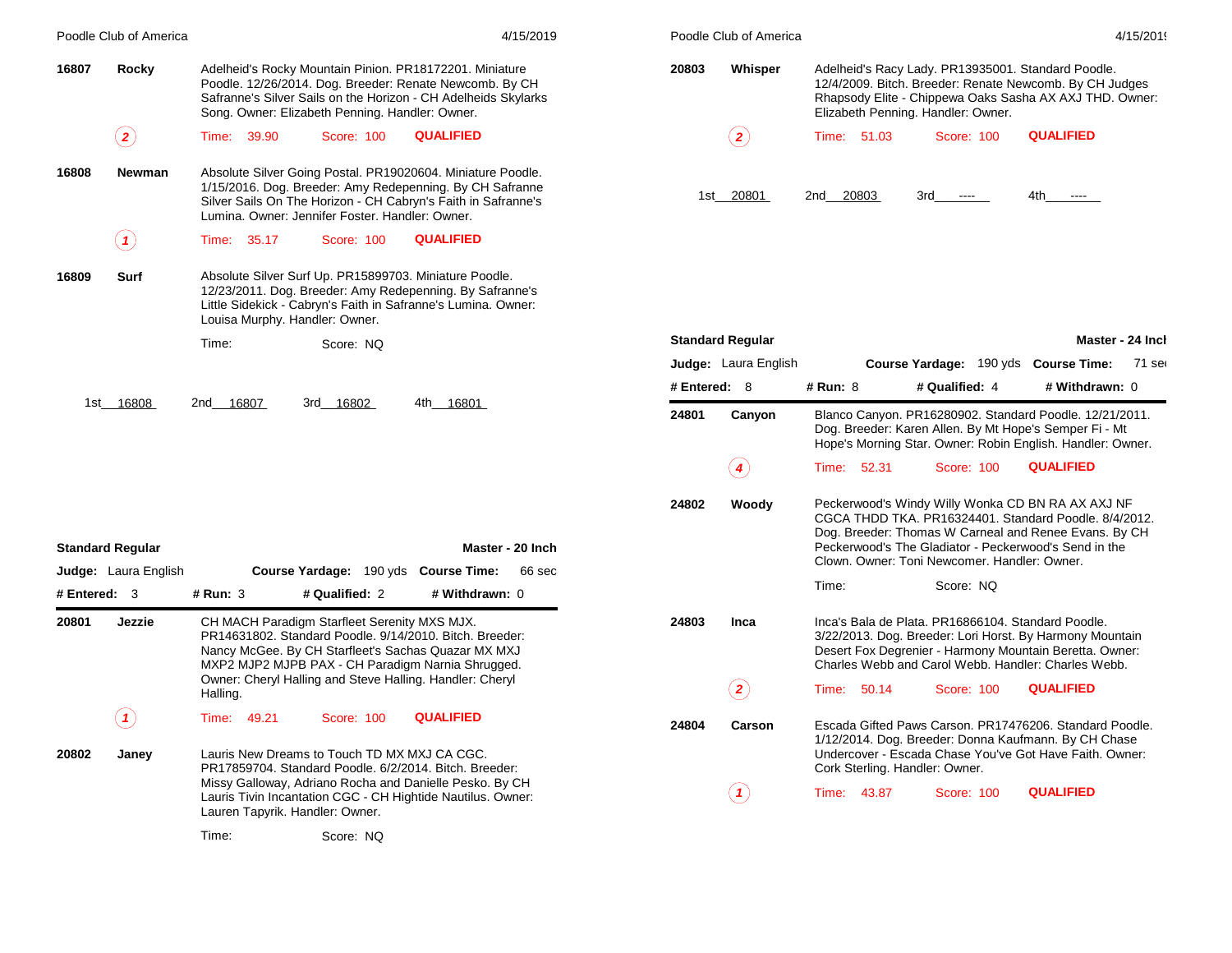|              | Poodle Club of America                                                                                                                                                                                                                                                          |                                                                                                                                                                                                                     |                                      | 4/15/2019                                                                                                                                                                                                                             |                                                          | Poodle Club of America      |                                                                                                                                                                    |                                                                                                                                                                                                                                          |                            | 4/15/2019 |
|--------------|---------------------------------------------------------------------------------------------------------------------------------------------------------------------------------------------------------------------------------------------------------------------------------|---------------------------------------------------------------------------------------------------------------------------------------------------------------------------------------------------------------------|--------------------------------------|---------------------------------------------------------------------------------------------------------------------------------------------------------------------------------------------------------------------------------------|----------------------------------------------------------|-----------------------------|--------------------------------------------------------------------------------------------------------------------------------------------------------------------|------------------------------------------------------------------------------------------------------------------------------------------------------------------------------------------------------------------------------------------|----------------------------|-----------|
| 24805        | Chase                                                                                                                                                                                                                                                                           | Handler: Owner.                                                                                                                                                                                                     |                                      | Valentine's Chase Divine VCD1 MH MXB MJB XF BCAT.<br>PR16409601. Standard Poodle. 7/17/2012. Dog. Breeder:<br>Linda V Miller. By CH Carte Blanche Private Eye CDX GN RE -<br>Valentine's Splash N Dash CD RA SH. Owner: Diane Divine. |                                                          |                             |                                                                                                                                                                    |                                                                                                                                                                                                                                          |                            |           |
|              |                                                                                                                                                                                                                                                                                 | Time:                                                                                                                                                                                                               | Score: NQ                            |                                                                                                                                                                                                                                       |                                                          |                             |                                                                                                                                                                    |                                                                                                                                                                                                                                          |                            |           |
| 24806        | Classickoch Miles To ImaCheckersII CD RA MXB MXJ OF T2B<br>Jax<br>CGC. PR17796703. Standard Poodle. 7/7/2014. Dog. Breeder:<br>Lynda Koch. By RU-JO Augustus McCrae - Cherdon's<br>Colorado Color Showdown. Owner: Micheline Young and Paul<br>Young. Handler: Micheline Young. |                                                                                                                                                                                                                     |                                      | # Entered: 1                                                                                                                                                                                                                          | <b>Standard Preferred</b><br><b>Judge:</b> Laura English | # Run: 1                    | Course Yardage: 143 yds Course Time:<br># Qualified: 1                                                                                                             | # Withdrawn: 0                                                                                                                                                                                                                           | Novice - 16 Inch<br>74 ser |           |
|              |                                                                                                                                                                                                                                                                                 | Time:                                                                                                                                                                                                               | Score: NQ                            |                                                                                                                                                                                                                                       | 16205                                                    | Jett                        |                                                                                                                                                                    | Carlyn I Love RocknRoll of Liveoak BN RI. PR19433605.<br>Standard Poodle. 8/30/2016. Bitch. Breeder: Joyce Carelli,<br>Michael Lamb and Michele Polito. By Valentine's Chase Divine                                                      |                            |           |
| 24807        | Tulip                                                                                                                                                                                                                                                                           | Poodle. 3/1/2015. Bitch. Breeder: Owner. By CH Safari's<br>Owner: John Pittman, Handler: Owner,                                                                                                                     |                                      | CH Gladystar Spring Surprise AX AXJ. PR18312107. Standard<br>Sorcerer's Apprentice CD RN - Gladystar Si Mi Chiamano Mimi.                                                                                                             |                                                          | (1)                         | Time: 68.37                                                                                                                                                        | VCD1 BN RN MH MXB MXJ XF - CH Carlyn's<br>SongandaPrayer. Owner: Norine Noonan. Handler: Owner.<br>Score: 90                                                                                                                             | <b>QUALIFIED</b>           |           |
|              |                                                                                                                                                                                                                                                                                 | Time:                                                                                                                                                                                                               | Score: NQ                            |                                                                                                                                                                                                                                       |                                                          |                             |                                                                                                                                                                    |                                                                                                                                                                                                                                          |                            |           |
| 24808        | <b>Lincoln</b>                                                                                                                                                                                                                                                                  | Carlyn's Lincoln Knight English. PR19433602. Standard<br>Robin English. Handler: Owner.                                                                                                                             |                                      | Poodle. 8/30/2016. Dog. Breeder: Joyce Carelli, Michael Lamb<br>and Michele Polity. By Valentine's Chase Divine VCD1 BN RN<br>MH MXB MXJ XF - CH Carlyn's SongandaPrayer. Owner:                                                      |                                                          | 1st 16205                   | 2nd<br>$\qquad \qquad \cdots$                                                                                                                                      | 3rd<br>$\cdots$                                                                                                                                                                                                                          | 4th<br>----                |           |
|              | $\bf(3)$                                                                                                                                                                                                                                                                        | Time: 51.81                                                                                                                                                                                                         | Score: 100                           | <b>QUALIFIED</b>                                                                                                                                                                                                                      |                                                          |                             |                                                                                                                                                                    |                                                                                                                                                                                                                                          |                            |           |
|              | 1st 24804                                                                                                                                                                                                                                                                       | 2nd 24803<br>3rd 24808<br>4th 24801                                                                                                                                                                                 |                                      |                                                                                                                                                                                                                                       | <b>Standard Preferred</b>                                |                             |                                                                                                                                                                    |                                                                                                                                                                                                                                          | Novice - 20 Inch           |           |
|              |                                                                                                                                                                                                                                                                                 |                                                                                                                                                                                                                     |                                      |                                                                                                                                                                                                                                       |                                                          | <b>Judge:</b> Laura English |                                                                                                                                                                    | Course Yardage: 143 yds Course Time:                                                                                                                                                                                                     |                            | 75 ser    |
|              |                                                                                                                                                                                                                                                                                 |                                                                                                                                                                                                                     |                                      |                                                                                                                                                                                                                                       | # Entered: 3                                             |                             | # Run: 3                                                                                                                                                           | # Qualified: 2                                                                                                                                                                                                                           | # Withdrawn: 0             |           |
|              |                                                                                                                                                                                                                                                                                 |                                                                                                                                                                                                                     |                                      |                                                                                                                                                                                                                                       | 16206                                                    | Oscar                       |                                                                                                                                                                    | Oscarmania Mollyville. PR13397202. Standard Poodle.<br>7/26/2009. Dog. Breeder: Debra Wilson, David Hoy and<br>Thomas W Carneal. By Sir Henry The Eight - Peckerwood's<br>Kissed by a Rose. Owner: Kim Gray. Handler: Owner.             |                            |           |
|              | <b>Standard Preferred</b>                                                                                                                                                                                                                                                       |                                                                                                                                                                                                                     |                                      | Novice - 4 Inch                                                                                                                                                                                                                       |                                                          |                             | Time:                                                                                                                                                              | Score: NQ                                                                                                                                                                                                                                |                            |           |
|              | <b>Judge:</b> Laura English                                                                                                                                                                                                                                                     |                                                                                                                                                                                                                     | Course Yardage: 141 yds Course Time: | 86 sec                                                                                                                                                                                                                                | 20204                                                    | <b>Ritz</b>                 |                                                                                                                                                                    | Sarmace's Puttin' on the Ritz CGC TKN, PR18557205.                                                                                                                                                                                       |                            |           |
| # Entered: 1 |                                                                                                                                                                                                                                                                                 | # Run: 1                                                                                                                                                                                                            | # Withdrawn: 0<br># Qualified: 1     |                                                                                                                                                                                                                                       |                                                          |                             | Standard Poodle. 6/7/2015. Dog. Breeder: Marianne Donohue.<br>By CH Tri-Point Chase'n Extra Innings - Chase You're the Top.<br>Owner: Judy Harris. Handler: Owner. |                                                                                                                                                                                                                                          |                            |           |
| 4201         | Seren                                                                                                                                                                                                                                                                           | Wiladon Joed's Silver Serenade CD RE OA OAJ NF.<br>PR11601804. Toy Poodle. 11/19/2007. Bitch. Breeder: Donna<br>Hollis. By Wiladon's Livin on Love - Wildaon's Geez Louise.<br>Owner: Joan Ticknor. Handler: Owner. |                                      |                                                                                                                                                                                                                                       | $\left( \textbf{1}\right)$                               | Time: 43.06                 | Score: 100                                                                                                                                                         | <b>QUALIFIED</b>                                                                                                                                                                                                                         |                            |           |
|              | (1)                                                                                                                                                                                                                                                                             | Time: 79.62                                                                                                                                                                                                         | Score: 100                           | <b>QUALIFIED</b>                                                                                                                                                                                                                      | 20205                                                    | Isabella                    |                                                                                                                                                                    | Louter Creek's Isabella Too Hot To Handle. PR17671601.<br>Standard Poodle. 4/24/2014. Bitch. Breeder: Louter. By<br>Doubleshot Ernest Of Arnette - Louter Creek's She's My Little<br>Whiskey Girl. Owner: Bonnie Foster. Handler: Owner. |                            |           |
|              | 1st 4201                                                                                                                                                                                                                                                                        | 2nd<br>$\sim$ $\sim$                                                                                                                                                                                                | 3rd<br>-----                         | 4th<br>$\cdots$                                                                                                                                                                                                                       |                                                          | $\bf(2)$                    | Time: 52.04                                                                                                                                                        | Score: 100                                                                                                                                                                                                                               | <b>QUALIFIED</b>           |           |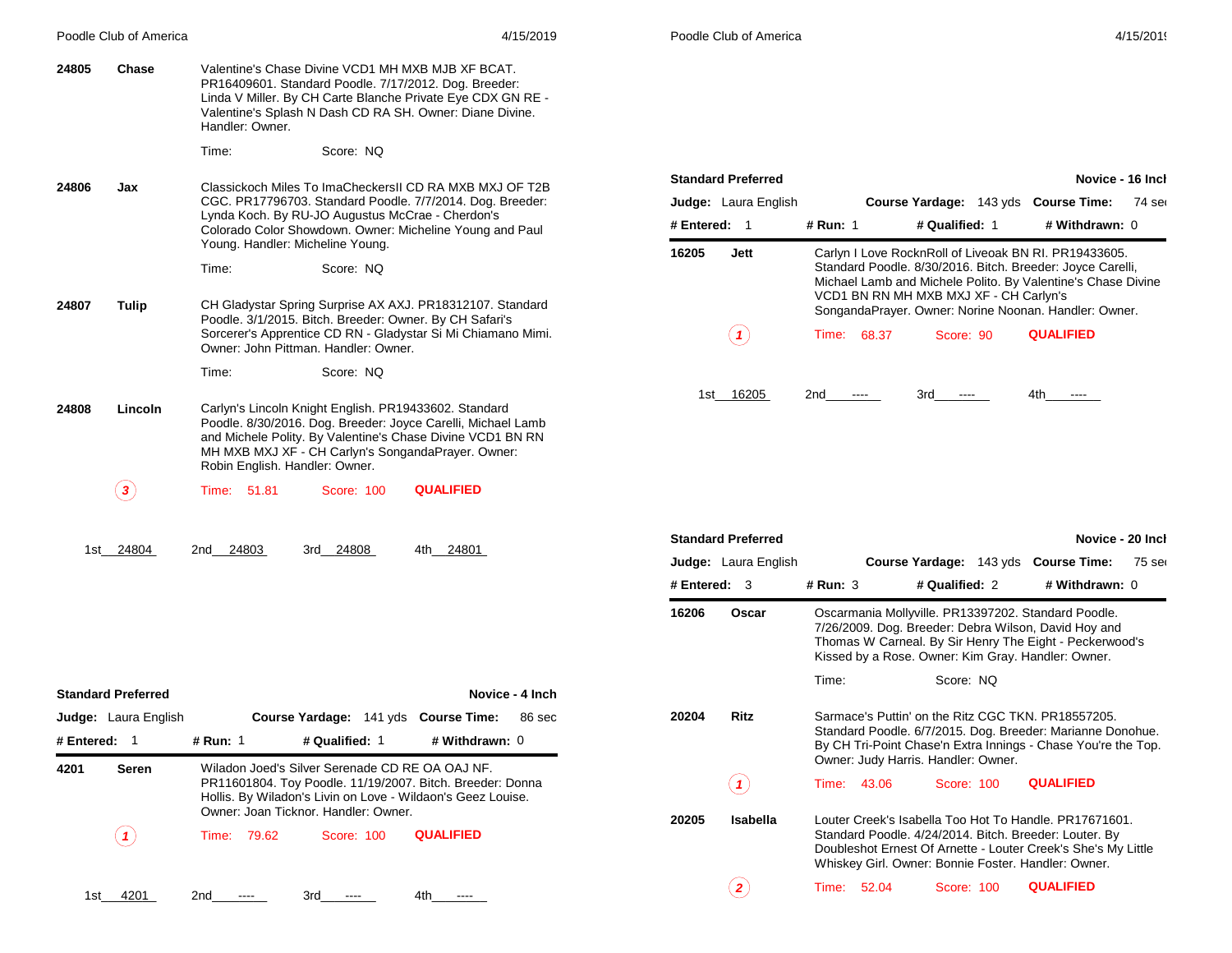| Poodle Club of America             |                |                                                        |                                                                                                                                                                                                                                      | 4/15/2019       |                | Poodle Club of America      |                                         |                                                                                                                                                                                                                                 |                            | 4/15/2019 |
|------------------------------------|----------------|--------------------------------------------------------|--------------------------------------------------------------------------------------------------------------------------------------------------------------------------------------------------------------------------------------|-----------------|----------------|-----------------------------|-----------------------------------------|---------------------------------------------------------------------------------------------------------------------------------------------------------------------------------------------------------------------------------|----------------------------|-----------|
| 20204<br>1st                       | 2nd 20205      | 3rd<br>$---$                                           | 4th<br>$---$                                                                                                                                                                                                                         |                 |                | <b>Standard Preferred</b>   |                                         |                                                                                                                                                                                                                                 | <b>Excellent - 20 Incl</b> |           |
|                                    |                |                                                        |                                                                                                                                                                                                                                      |                 |                | <b>Judge:</b> Laura English |                                         | Course Yardage: 190 yds Course Time:                                                                                                                                                                                            |                            | 76 ser    |
|                                    |                |                                                        |                                                                                                                                                                                                                                      |                 | # Entered: $2$ |                             | # Run: 2                                | # Qualified: 0                                                                                                                                                                                                                  | # Withdrawn: 0             |           |
|                                    |                |                                                        |                                                                                                                                                                                                                                      |                 | 20603          | Norman                      | Gauthier, Handler: Owner.               | Poopla Stormn Blue Norman of Howlynn SH SHU.<br>PR14538204. Standard Poodle. 6/28/2010. Dog. Breeder:<br>Claudia Straitiff and Dana Stewart. By CH Ascot Eat Your Heart<br>Out - CH Poopla's Hooligan of Dalmore. Owner: Elaine |                            |           |
| <b>Standard Preferred</b>          |                |                                                        |                                                                                                                                                                                                                                      | Open - 16 Inch  |                |                             | Time:                                   | Score: NQ                                                                                                                                                                                                                       |                            |           |
| Judge: Laura English<br># Entered: | # Run: 1       | Course Yardage: 171 yds Course Time:<br># Qualified: 1 | # Withdrawn: 0                                                                                                                                                                                                                       | 75 sec<br>20604 |                | <b>Mikie</b>                |                                         | Deserts Top Gun Mucho Macho Mikie. PR15153702. Standard<br>Poodle. 3/6/2011. Dog. Breeder: Debbie Bossie. By Tassletop                                                                                                          |                            |           |
| Paris<br>16401<br>Handler: Owner.  |                |                                                        | Liveoak It's My Party of OZ CDX GO RAE NA NAJ OF SIN<br>SCN, PR15354906, Standard Poodle, 5/8/2011, Bitch, Breeder:<br>Olga Zamkovaya and Vlad Zamkovoy. By CH Huffish I Did It<br>My Way - CH Sunshine of OZ. Owner: Norine Noonan. |                 |                |                             | Bonnie Foster, Handler: Owner.<br>Time: | Diamond Dream - Tuelz Princess Attitude At Debz. Owner:<br>Score: NQ                                                                                                                                                            |                            |           |
| $\mathbf{1}$                       | 62.17<br>Time: | Score: 100                                             | <b>QUALIFIED</b>                                                                                                                                                                                                                     |                 | 1st            |                             | 2nd                                     | 3rd                                                                                                                                                                                                                             | 4th.                       |           |

| # Entered: | <b>Standard Preferred</b><br><b>Judge:</b> Laura English<br>-1 | # Run: 1     | Course Yardage: 171 yds Course Time:<br># Qualified: $0$                                                                                                                                                                         | # Withdrawn: 0 | Open - 20 Inch<br>77 sec |
|------------|----------------------------------------------------------------|--------------|----------------------------------------------------------------------------------------------------------------------------------------------------------------------------------------------------------------------------------|----------------|--------------------------|
| 20404      | <b>Ticket</b>                                                  |              | Delta's Ticket To The Cosmic Dance, PR19848202, Standard<br>Poodle. 3/9/2017. Bitch. Breeder: Janet R Elwerz. By GCH<br>Delta's Rue de la Paix BCAT - Delta's Tourist Attraction CD.<br>Owner: Victoria Ventura, Handler: Owner, |                |                          |
| 1st        |                                                                | Time:<br>2nd | Score: NO<br>3rd                                                                                                                                                                                                                 | 4th            |                          |

1st\_\_\_\_\_\_\_\_ 16401 2nd\_\_\_\_\_\_\_\_ ---- 3rd\_\_\_\_\_\_\_\_ ---- 4th\_\_\_\_\_\_\_\_ ----

|     |                | <b>Standard Preferred</b>   |          |       |                                    |                                                                                                                                                                                                                                                                                                                                           | Master - 8 Inch |
|-----|----------------|-----------------------------|----------|-------|------------------------------------|-------------------------------------------------------------------------------------------------------------------------------------------------------------------------------------------------------------------------------------------------------------------------------------------------------------------------------------------|-----------------|
|     |                | <b>Judge:</b> Laura English |          |       |                                    | Course Yardage: 178 yds Course Time:                                                                                                                                                                                                                                                                                                      | 76 ser          |
| າch | # Entered: $2$ |                             | # Run: 2 |       | # Qualified: 2                     | # Withdrawn: 0                                                                                                                                                                                                                                                                                                                            |                 |
| sec | 8804           | Tango                       |          |       | Owner: Lori Young. Handler: Owner. | MACH10 Baroque Dancin' In The Moonlight. PR07517706.<br>Miniature Poodle. 11/29/2005. Dog. Breeder: Wendy Croncrite.<br>By CH Troymere Trump Card - CH Baroque Just Be Happy.                                                                                                                                                             |                 |
|     |                |                             | Time:    | 52.57 | Score: 100                         | <b>QUALIFIED</b>                                                                                                                                                                                                                                                                                                                          |                 |
|     | 8805           | <b>Brumby</b>               |          |       |                                    | MACH2 PACH FM Whata Wild Finish For Me! CD BN RF MXG<br>MJC PAX MXPS MXP5 MJPS MJP5 OF T2BP CGC.<br>PR11733505. Miniature Poodle. 4/28/2008. Dog. Breeder:<br>Owner. By Shadilyn's Poquito Bandito - MACH PACH Heiland's<br>It's All About Me! CD BN RAE2 MXG MJS MXP6 MXPS MJP4<br>MJPS PAX NF CGC, Owner: Michele Cash, Handler: Owner, |                 |
|     |                |                             | Time:    | 64.03 | Score: 100                         | <b>QUALIFIED</b>                                                                                                                                                                                                                                                                                                                          |                 |
|     | 1st            | 8804                        | 2nd      | 8805  | 3rd                                | 4th                                                                                                                                                                                                                                                                                                                                       |                 |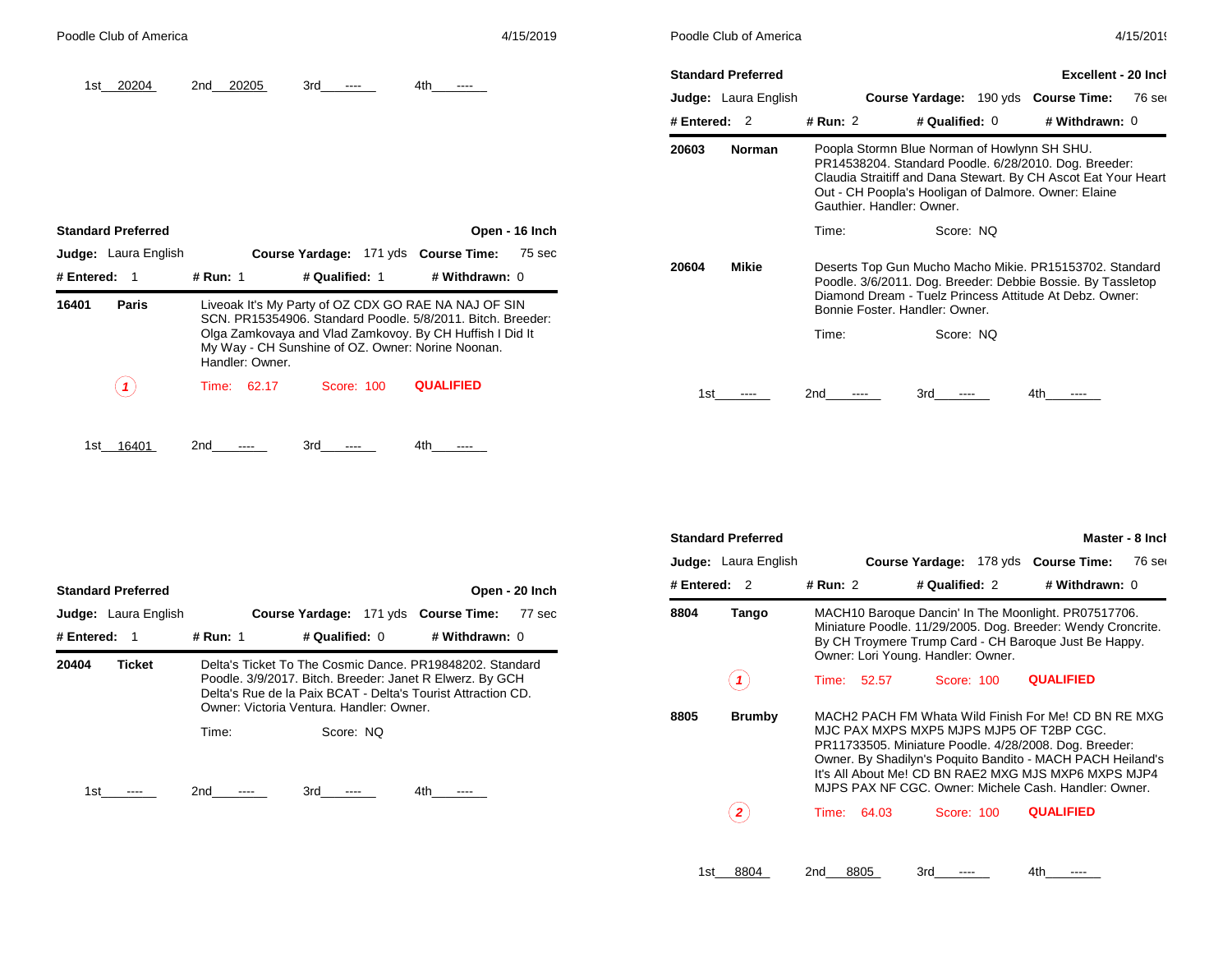|            | <b>Standard Preferred</b>   |                        |                                                        | Master - 20 Inch                                                                                                                                                                                                                                                                                             |
|------------|-----------------------------|------------------------|--------------------------------------------------------|--------------------------------------------------------------------------------------------------------------------------------------------------------------------------------------------------------------------------------------------------------------------------------------------------------------|
|            | <b>Judge:</b> Laura English |                        | <b>Course Yardage: 190 yds</b>                         | <b>Course Time:</b><br>76 ser                                                                                                                                                                                                                                                                                |
| # Entered: | 7                           | # Run: 5               | # Qualified: 4                                         | # Withdrawn: 0                                                                                                                                                                                                                                                                                               |
| 20804      | Axl                         | Handler: Owner.        |                                                        | Waypoint's Sweet Child O Mine. PR17266605. Standard<br>Poodle. 9/6/2013. Dog. Breeder: Nancy Borga. By Domtotem<br>Yandex Ru - Mount Bethel's Mitsy. Owner: Gene Downing.                                                                                                                                    |
|            |                             | Time:                  | Score: NQ                                              |                                                                                                                                                                                                                                                                                                              |
| 20805      | Gusto                       |                        | Bethel's Mitsy. Owner: Betti Hamilton. Handler: Owner. | Waypoint's Step Two Fire It Up RN NA NAJ AXP AJP NF XFP<br>CA CGC. PR17266603. Standard Poodle. 9/6/2013. Dog.<br>Breeder: Nancy Borga. By Domtotem Yandex Ru - Mount                                                                                                                                        |
|            |                             | Time:                  | Score: ABS                                             |                                                                                                                                                                                                                                                                                                              |
| 20806      | Tag                         | Gower, Handler: Owner, | MACH3 Jility Gotcha Game On BN RE MXC MJC XF.          | PR13548402. Standard Poodle. 10/7/2009. Dog. Breeder:<br>Helen and Mel King. By Tudorose Royal Flush RN CGC -<br>MACH Durandel Hello Hollywood NF CGC. Owner: Linda                                                                                                                                          |
|            | 1                           | Time:<br>54.17         | Score: 100                                             | <b>QUALIFIED</b>                                                                                                                                                                                                                                                                                             |
| 20807      | Pip                         |                        | De Verg. Handler: Philip Van De Verg.                  | Gladystar Pippin How Do You Like Them Apples. PR18312109.<br>Standard Poodle. 3/1/2015. Dog. Breeder: John B Pittman. By<br>CH Safari's Sorcerer's Apprentice CD RN - Gladystar Si Mi<br>Chiamano Mimi. Owner: Sandra Van De Verg and Philip Van                                                             |
|            |                             | Time:                  | Score: ABS                                             |                                                                                                                                                                                                                                                                                                              |
| 20808      | Gingerella                  |                        | Abigail. Owner: Donna Batdorff. Handler: Owner.        | MACH8 Cherie Gingerella B Lane MXS3 MXP MJP MXF TQX<br>T2B7. PR10508605. Standard Poodle. 8/23/2007. Bitch.<br>Breeder: Megan Dennis. By Dennis Prince Jake - Princess                                                                                                                                       |
|            |                             | 57.53<br>Time:         | Score: 100                                             | <b>QUALIFIED</b>                                                                                                                                                                                                                                                                                             |
| 20809      | Gypsy                       |                        | Bellm and fborg. Handler: Kim Berkley.                 | Gypsy. PAL253891. Standard Poodle. 9/25/2008. Bitch.<br>Breeder: Unknown. By Unknown - Unknown. Owner: Debra                                                                                                                                                                                                 |
|            | 2                           | Time:<br>55.85         | Score: 100                                             | <b>QUALIFIED</b>                                                                                                                                                                                                                                                                                             |
| 20811      | Joey                        | Cheryl Halling.        |                                                        | CH PACH Starfleet's Hyperspace AX AXJ MXP3 MXPB MJP3<br>MJPB PAX, PR13532201, Standard Poodle, 9/21/2009, Bitch.<br>Breeder: Cheryl and Steve Halling. By CH Posh's & Krislyn's<br>Bring It On - CH Starfleets Lightspeed AX MXJ. Owner: Cheryl<br>Halling and Steve Halling and Reagan Weisenbeck. Handler: |
|            | 4                           | Time:<br>58.45         | Score: 100                                             | <b>QUALIFIED</b>                                                                                                                                                                                                                                                                                             |

|              | <b>Standard Preferred</b> |          |                                         |                | Master - 12 Inch                                                                                                                                                                                                                  |        |
|--------------|---------------------------|----------|-----------------------------------------|----------------|-----------------------------------------------------------------------------------------------------------------------------------------------------------------------------------------------------------------------------------|--------|
|              | Judge: Laura English      |          |                                         |                | Course Yardage: 184 yds Course Time:                                                                                                                                                                                              | 75 sec |
| # Entered: 1 |                           | # Run: 1 |                                         | # Qualified: 0 | # Withdrawn: 0                                                                                                                                                                                                                    |        |
| 12832        | Nina                      |          | White, Handler: Owner.                  |                | MACH5 Menina de Prata VCD1 RE JH SHU MXS2 MJC2 MXF<br>T2B3 CA THDN CGCA. PR13085201. Miniature Poodle.<br>12/10/2008. Bitch. Breeder: Cathy L Adamson. By CH<br>Shownoff Mystical Quincy - Shownoff Darla. Owner: Beth            |        |
|              |                           | Time:    |                                         | Score: NO      |                                                                                                                                                                                                                                   |        |
|              | 1st ----                  | 2nd ---- |                                         | $3rd$ ----     | 4th ----                                                                                                                                                                                                                          |        |
|              |                           |          |                                         |                |                                                                                                                                                                                                                                   |        |
|              |                           |          |                                         |                |                                                                                                                                                                                                                                   |        |
|              |                           |          |                                         |                |                                                                                                                                                                                                                                   |        |
|              | <b>Standard Preferred</b> |          |                                         |                | Master - 16 Inch                                                                                                                                                                                                                  |        |
|              | Judge: Laura English      |          |                                         |                | Course Yardage: 190 yds Course Time:                                                                                                                                                                                              | 71 sec |
| # Entered:   | 1                         | # Run: 1 |                                         | # Qualified: 0 | # Withdrawn: 0                                                                                                                                                                                                                    |        |
| 16810        | <b>Frou Frou</b>          |          | Owner: Eileen McGinley. Handler: Owner. |                | Refinne Take The London Blu Silk CD BN RAE2 AX MXJ OF<br>SWN SCA SEA SIA SHDN RATN, PR14500704, Standard<br>Poodle. 7/3/2010. Bitch. Breeder: Anne and Jennifer Dege. By<br>CH Refinne London Fog - CH Degana Take It On The Run. |        |
|              |                           | Time:    |                                         | Score: NO      |                                                                                                                                                                                                                                   |        |
|              | 1st ----                  | 2nd ---- |                                         | $3rd$ ----     | 4th -                                                                                                                                                                                                                             |        |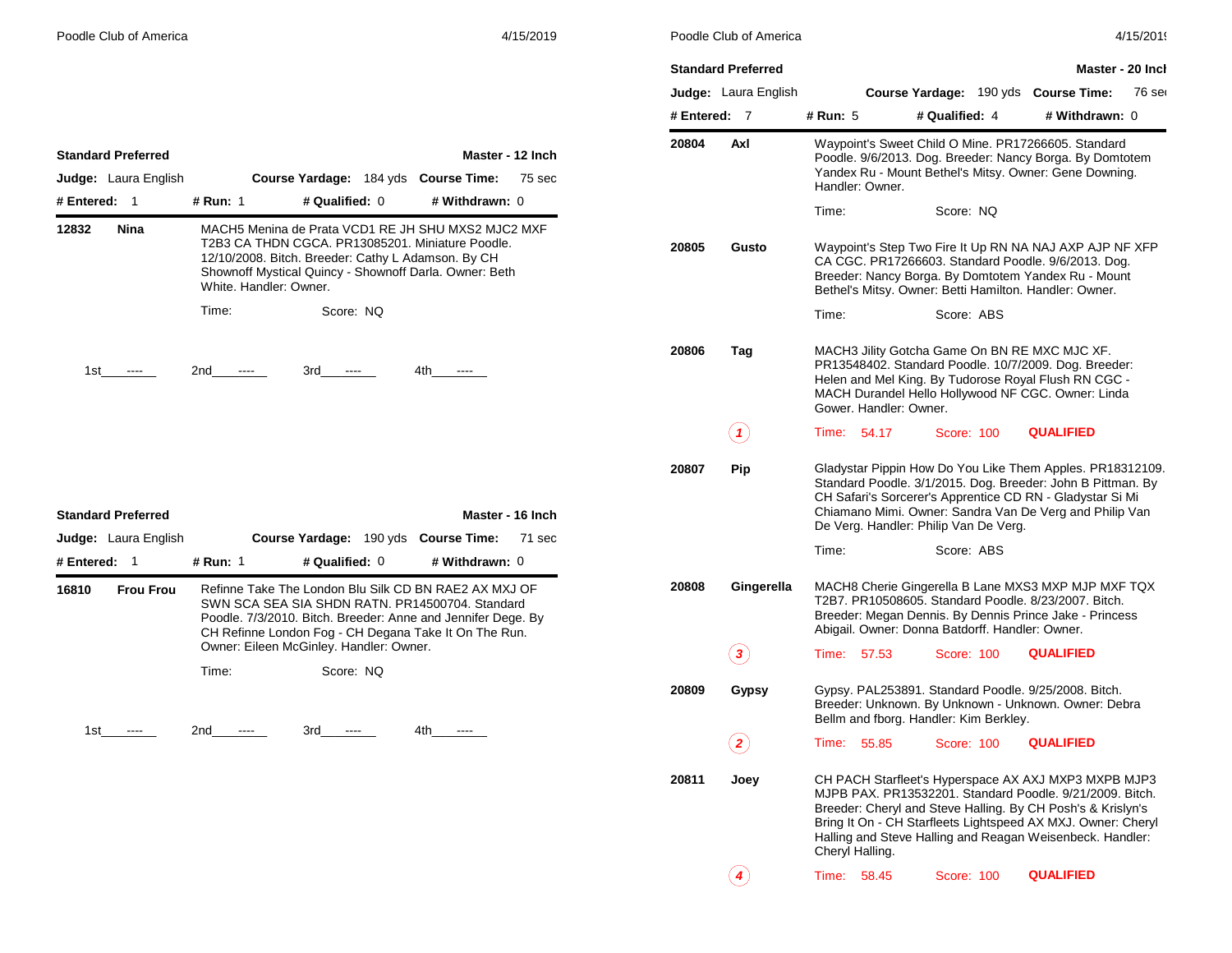1st\_\_\_ 20806 2nd\_\_\_ 20809 3rd\_\_ 20808 4th\_\_ 20811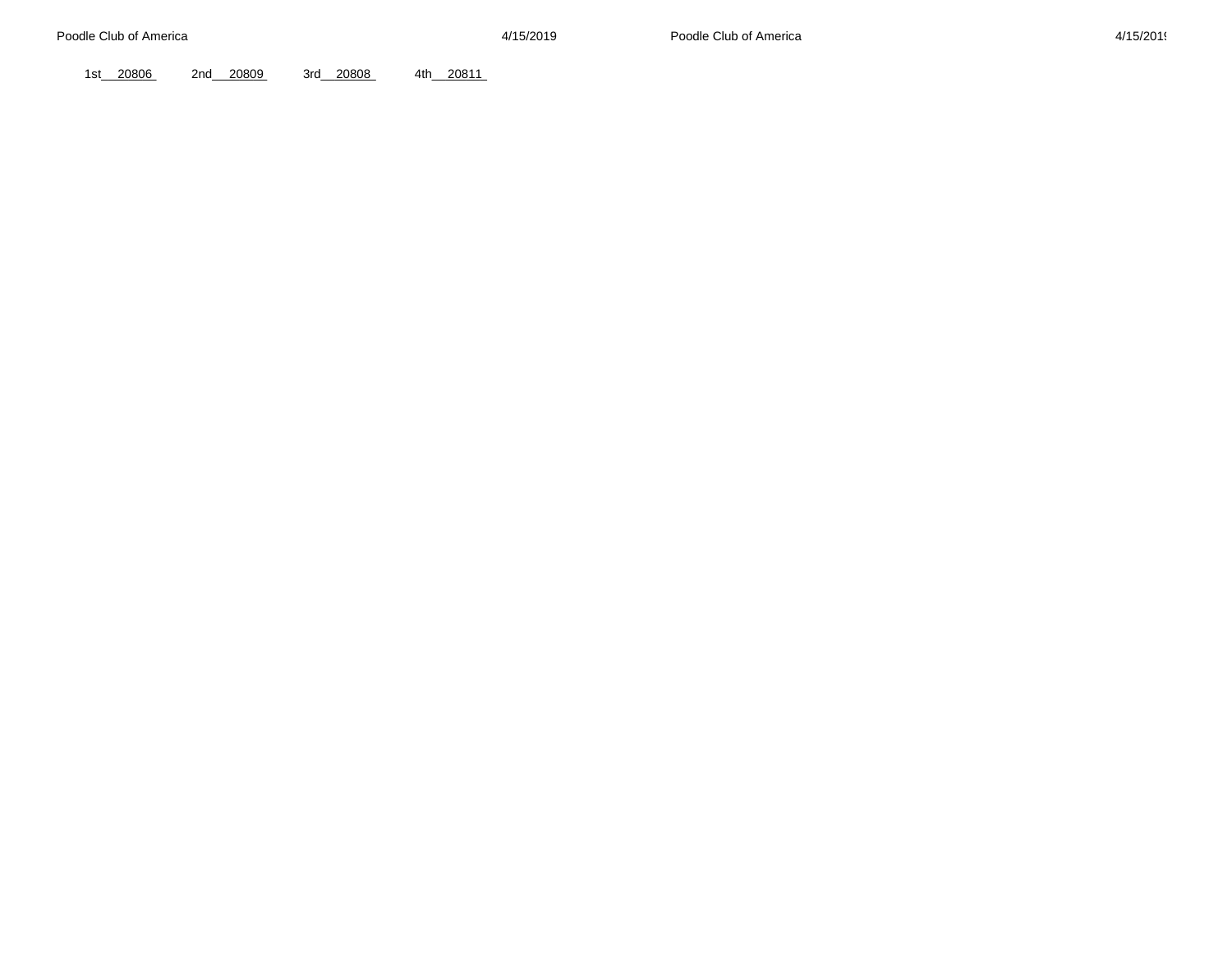| Poodle Club of America | 4/15/2019                                                                                                                                                                                                                                               | Poodle Club of America                                   | 4/15/2019                                                                                                                                                                                                                                              |
|------------------------|---------------------------------------------------------------------------------------------------------------------------------------------------------------------------------------------------------------------------------------------------------|----------------------------------------------------------|--------------------------------------------------------------------------------------------------------------------------------------------------------------------------------------------------------------------------------------------------------|
| <b>JWW Regular</b>     | Novice A - 20 Inch                                                                                                                                                                                                                                      | <b>JWW Regular</b>                                       | Novice B - 12 Incl                                                                                                                                                                                                                                     |
| Judge: Laura English   | Course Yardage: 136 yds Course Time:<br>45 sec                                                                                                                                                                                                          | <b>Judge:</b> Laura English                              | Course Yardage: 133 yds Course Time:<br>$53$ ser                                                                                                                                                                                                       |
| # Entered:<br>- 1      | # Qualified: 0<br># Run: 1<br># Withdrawn: 0                                                                                                                                                                                                            | # Entered: $2$                                           | # Run: 2<br># Qualified: 2<br># Withdrawn: 0                                                                                                                                                                                                           |
| 20002<br>Olive         | Paragon's Lacy Pink Zipper JH SHU. PR18237811. Standard<br>Poodle. 2/3/2015. Bitch. Breeder: Jo Swanto. By CH Carlyn<br>Song Of The South UD SH AX AXJ - MACH Paragon's In The<br>Express Lane UD SH MHU MXS MJB. Owner: Julie Buss.<br>Handler: Owner. | 12201<br>Rizzo                                           | GCH Sandstorm Smooth Move, PR19707702, Miniature<br>Poodle. 1/3/2017. Bitch. Breeder: Joann Neal. By GCHS<br>Sandstorm Shaq Attack VCD3 BN MX MXJ NF T2B - GCHS<br>MACH Sandstorm X's in Texas VCD3 BN MXF T2B, Owner:<br>Jerry Smith. Handler: Owner. |
|                        | Score: NQ<br>Time:                                                                                                                                                                                                                                      | $\left( \begin{array}{c} \textbf{1} \end{array} \right)$ | <b>QUALIFIED</b><br>28.56<br>Score: 100<br>Time:                                                                                                                                                                                                       |
| 1st                    | 2nd<br>3rd<br>4th<br>----<br>----                                                                                                                                                                                                                       | <b>Star</b><br>12202                                     | Songbird Celestrial Spitfire TKI. PR19779501. Miniature<br>Poodle. 9/28/2016. Bitch. Breeder: Nancy A Palauskas. By<br>Songbird Uptown Funk - Songbird Stella D'Argento. Owner:<br>Pamela McFlrath, Handler: Owner,                                    |

|                    | Poodle Club of America<br>4/15/2019 |          |       |                                  |  |                                                                                                                                                                                                                        |                    |
|--------------------|-------------------------------------|----------|-------|----------------------------------|--|------------------------------------------------------------------------------------------------------------------------------------------------------------------------------------------------------------------------|--------------------|
| <b>JWW Regular</b> |                                     |          |       |                                  |  |                                                                                                                                                                                                                        | Novice B - 12 Inch |
|                    | <b>Judge:</b> Laura English         |          |       |                                  |  | <b>Course Yardage: 133 yds Course Time:</b>                                                                                                                                                                            | $53$ ser           |
| # Entered:         | $\mathcal{P}$                       | # Run: 2 |       | # Qualified: 2                   |  | # Withdrawn: 0                                                                                                                                                                                                         |                    |
| 12201              | Rizzo                               |          |       | Jerry Smith. Handler: Owner.     |  | GCH Sandstorm Smooth Move, PR19707702, Miniature<br>Poodle. 1/3/2017. Bitch. Breeder: Joann Neal. By GCHS<br>Sandstorm Shaq Attack VCD3 BN MX MXJ NF T2B - GCHS<br>MACH Sandstorm X's in Texas VCD3 BN MXF T2B, Owner: |                    |
|                    |                                     | Time:    | 28.56 | Score: 100                       |  | <b>QUALIFIED</b>                                                                                                                                                                                                       |                    |
| 12202              | <b>Star</b>                         |          |       | Pamela McFlrath, Handler: Owner, |  | Songbird Celestrial Spitfire TKI. PR19779501. Miniature<br>Poodle. 9/28/2016. Bitch. Breeder: Nancy A Palauskas. By<br>Songbird Uptown Funk - Songbird Stella D'Argento. Owner:                                        |                    |
|                    |                                     | Time:    | 35.28 | Score: 100                       |  | <b>QUALIFIED</b>                                                                                                                                                                                                       |                    |
| 1st                | 12201                               | 2nd      | 12202 | 3rd                              |  | 4th                                                                                                                                                                                                                    |                    |

| <b>JWW Regular</b> |                                                                                                                                                                                               |          |             |                        |  | Novice A - 24 Inch          |        |
|--------------------|-----------------------------------------------------------------------------------------------------------------------------------------------------------------------------------------------|----------|-------------|------------------------|--|-----------------------------|--------|
|                    | Judge: Laura English                                                                                                                                                                          |          |             | <b>Course Yardage:</b> |  | 136 yds <b>Course Time:</b> | 49 sec |
| # Entered:<br>-1   |                                                                                                                                                                                               | # Run: 1 |             | # Qualified: 1         |  | # Withdrawn: 0              |        |
| 24001              | MLK's Lumen CD CGC, PR20510101, Standard Poodle.<br>Lumen<br>11/28/2017. Bitch. Breeder: Hannah Michelle Varney. By<br>Varney's Poppy - TAE's Tater. Owner: Morgan Kramer.<br>Handler: Owner. |          |             |                        |  |                             |        |
|                    |                                                                                                                                                                                               |          | Time: 27.85 | Score: 100             |  | <b>QUALIFIED</b>            |        |
| 1st                | 24001                                                                                                                                                                                         | 2nd      |             | 3rd                    |  | 4th                         |        |

| <b>JWW Regular</b> |                             |                              |                                               | Novice B - 16 Incl                                                                                                                                                                                                                             |
|--------------------|-----------------------------|------------------------------|-----------------------------------------------|------------------------------------------------------------------------------------------------------------------------------------------------------------------------------------------------------------------------------------------------|
|                    | <b>Judge:</b> Laura English |                              | Course Yardage: 135 yds Course Time:          | 49 ser                                                                                                                                                                                                                                         |
| # Entered:         | 4                           | # Run: 4                     | # Qualified: 1                                | # Withdrawn: 0                                                                                                                                                                                                                                 |
| 16201<br>Valor     |                             | Handler: Cathy Ann Weil.     | CH Caralot Glenraven True Courage RA BCAT CA. | PR19701602. Miniature Poodle. 12/15/2016. Dog. Breeder:<br>Julie Bogart and Rebecca Bertouille. By Caralot Forever A<br>Tripletake CD RA - CH Forever A Georgie Girl at Caralot.<br>Owner: Tamerra Groene and Julie Bogart and Cathy Ann Weil. |
|                    |                             | Time:                        | Score: NO                                     |                                                                                                                                                                                                                                                |
| 16202              | Zander                      | Debbie West, Handler: Owner, |                                               | Westsong Made U Boogie. PR20491502. Miniature Poodle.<br>11/28/2017. Dog. Breeder: Owner. By GCH Songbird Uptown<br>Funk - GCH Songbird Made U Look West RN AX AXJ. Owner:                                                                     |
|                    |                             | Time:                        | Score: NO                                     |                                                                                                                                                                                                                                                |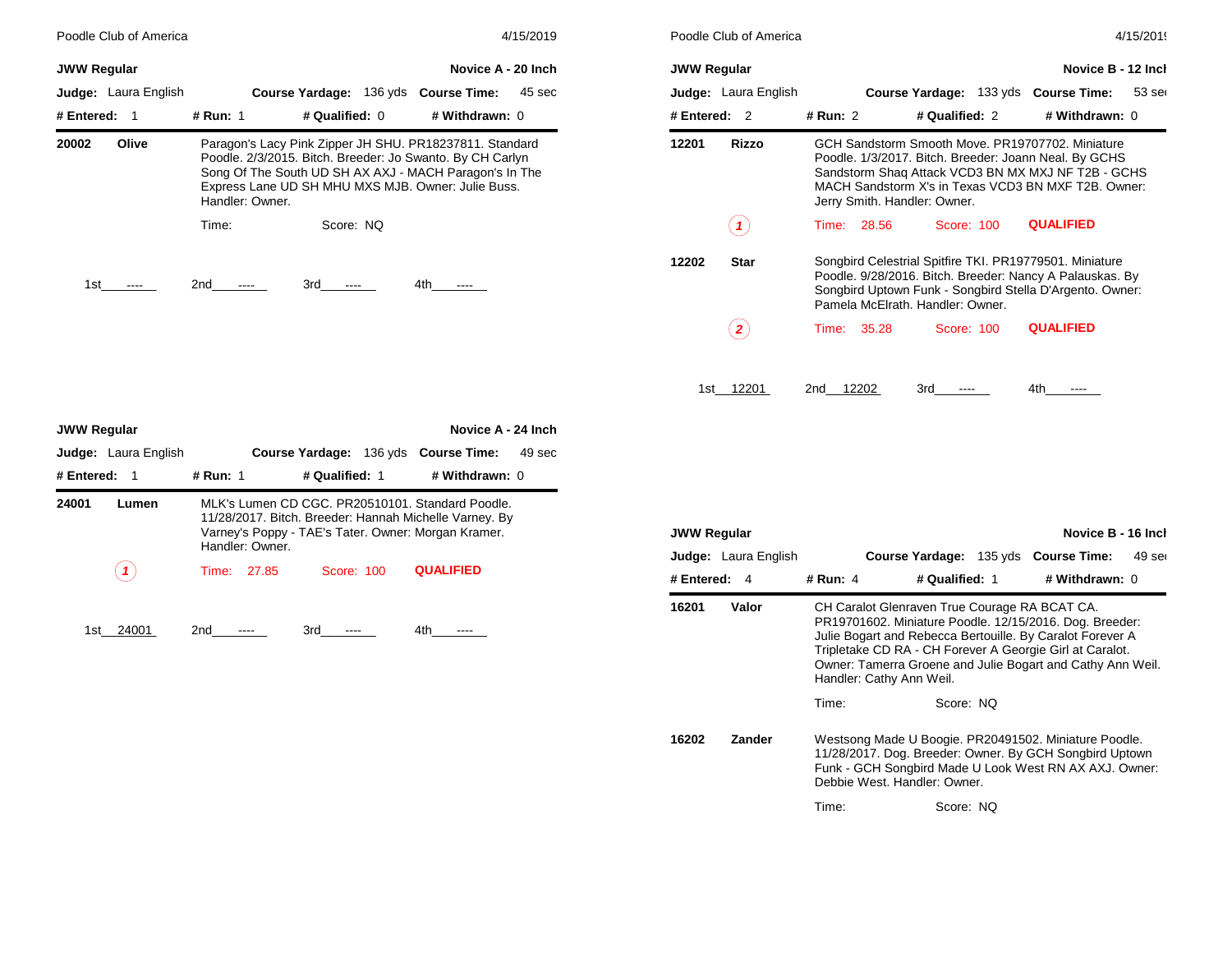|                       |                                      |                                                                                                                                                                                                                                                                                                                           | Poodle Club of America                            |                                                                                                                                                                                                                                                                |
|-----------------------|--------------------------------------|---------------------------------------------------------------------------------------------------------------------------------------------------------------------------------------------------------------------------------------------------------------------------------------------------------------------------|---------------------------------------------------|----------------------------------------------------------------------------------------------------------------------------------------------------------------------------------------------------------------------------------------------------------------|
| 16203                 | Luke                                 | CH Joansprecious Penchant of Kalein. PR17704802. Miniature<br>Poodle. 1/30/2014. Dog. Breeder: Fatima Crump, David Crump<br>and Kay O'Bryant. By GCH Penchant's Dolce Vita of Deshler -<br>GCH Kalein Conspiracy Theory. Owner: Joan Davis. Handler:<br>Owner.                                                            |                                                   |                                                                                                                                                                                                                                                                |
|                       | (1)                                  | <b>QUALIFIED</b><br>Time: 27.69<br>Score: 100                                                                                                                                                                                                                                                                             | <b>JWW Regular</b>                                | Novice B - 24 Incl                                                                                                                                                                                                                                             |
| 16204                 | <b>Crusher</b>                       | Ritzy's Early Harvest. PR20073902. Miniature Poodle.                                                                                                                                                                                                                                                                      | <b>Judge:</b> Laura English                       | Course Yardage: 136 yds Course Time:<br>49 ser                                                                                                                                                                                                                 |
|                       |                                      | 5/13/2017. Bitch. Breeder: Cynthia Ratz and Michael Ratz. By                                                                                                                                                                                                                                                              | # Entered: 2                                      | # Qualified: 1<br># Withdrawn: 0<br># Run: 2                                                                                                                                                                                                                   |
|                       |                                      | Forever Anthings Possible With God - Ritzy's Lioness Arising.<br>Owner: Kimberly Hanson. Handler: Owner.                                                                                                                                                                                                                  |                                                   |                                                                                                                                                                                                                                                                |
|                       |                                      | Score: NQ<br>Time:                                                                                                                                                                                                                                                                                                        | 24201<br>Gabriel                                  | CH Lorien Unique Heart and Soul. PR19746801. Standard<br>Poodle. 12/20/2016. Dog. Breeder: Owners. By GCHB L'Paige<br>Majick Stop Draggin My Heart Around - CH Unique Da Maya<br>Tes Jolie OA OAJ NF. Owner: Lori Wintz and Rob Wintz.<br>Handler: Lori Wintz. |
|                       | 1st 16203                            | 2nd<br>3rd<br>4th<br>$\cdots$<br>$\cdots$<br>$\cdots$                                                                                                                                                                                                                                                                     | $( \mathbf{\ } f )$                               | <b>QUALIFIED</b><br>Time: 45.07<br>Score: 100                                                                                                                                                                                                                  |
|                       |                                      |                                                                                                                                                                                                                                                                                                                           | 24202<br><b>Opus</b>                              | Rebelstar Opus Wins the Scent Challenge CD BN RE CGC.<br>PR18745306. Standard Poodle. 10/15/2015. Dog. Breeder:<br>Annette G Shepard. By Rebelstar Gabriel Messenger From<br>Above - Rebelstar Im a Dolce Kind of Girl, Owner: Thomas                          |
|                       |                                      |                                                                                                                                                                                                                                                                                                                           |                                                   |                                                                                                                                                                                                                                                                |
| <b>JWW Regular</b>    |                                      | Novice B - 20 Inch                                                                                                                                                                                                                                                                                                        |                                                   | Harding and Judy Harding. Handler: Thomas Harding.<br>Time:<br>Score: NQ                                                                                                                                                                                       |
| # Entered: 3<br>20201 | <b>Judge:</b> Laura English<br>Pippa | Course Yardage: 136 yds Course Time: 45 sec<br>$#$ Run: 3<br># Qualified: 3<br># Withdrawn: 0<br>CH Unique Fireworks. PR15263202. Standard Poodle.<br>4/27/2011. Bitch. Breeder: Owners. By GCH Afterglow Alberto -<br>CH Unique Daughter of the King. Owner: Gail Wolaniuk and<br>Joan McFadden. Handler: Gail Wolaniuk. | 1st 24201                                         | 2nd<br>3rd<br>4th<br>$---$<br>$---$<br>$\cdots$                                                                                                                                                                                                                |
|                       | $\bf(2)$                             | <b>QUALIFIED</b><br>Time: 37.32<br>Score: 95                                                                                                                                                                                                                                                                              |                                                   |                                                                                                                                                                                                                                                                |
|                       | Vision                               | Jacknic Serene Vision of Tudor. PR20504601. Standard                                                                                                                                                                                                                                                                      |                                                   |                                                                                                                                                                                                                                                                |
| 20202                 |                                      | Poodle. 6/10/2017. Dog. Breeder: Kathleen Esio-King. By<br>Jacknic's Defiance - Jacknic's Epoch Hey Hey You You.                                                                                                                                                                                                          | <b>JWW Regular</b><br><b>Judge:</b> Laura English | Open - 8 Inch<br>$53$ ser                                                                                                                                                                                                                                      |
|                       |                                      | Owner: Karen Tudor, Handler: Owner,                                                                                                                                                                                                                                                                                       | # Entered: 1                                      | Course Yardage: 148 yds Course Time:<br># Qualified: 1<br># Withdrawn: 0<br># Run: 1                                                                                                                                                                           |
|                       | $\left( \mathbf{1}\right)$           | <b>QUALIFIED</b><br>Time: 32.62<br>Score: 100                                                                                                                                                                                                                                                                             | 8401<br>Kiss                                      | FM Lavida Heaven Sent Sweet Kisses NA NAJ, PR20221202.                                                                                                                                                                                                         |
|                       | Cur-V                                | Rag-Thyme Curves a Blazin'. PR20010305. Standard Poodle.<br>5/3/2017. Bitch. Breeder: Karen and Dennis Slack. By GCH                                                                                                                                                                                                      |                                                   | Toy Poodle. 7/9/2017. Bitch. Breeder: Denise Olsen. By<br>Olsen's Pretty Boy Floyd - LaVida's Simply Elegant. Owner:<br>Michele Cash, Handler: Owner.                                                                                                          |
| 20203                 |                                      | Oakwind's Zip-Drive Express BN RM RAE OA OAJ OF -<br>Sophie's Flirting in Ragtime RN. Owner: Aubrey LaCrosse.<br>Handler: Owner.                                                                                                                                                                                          | (1)                                               | Time: 31.90<br><b>QUALIFIED</b><br>Score: 100                                                                                                                                                                                                                  |
|                       | $\bf(3)$                             | <b>QUALIFIED</b><br>Time: 40.58<br>Score: 95                                                                                                                                                                                                                                                                              |                                                   |                                                                                                                                                                                                                                                                |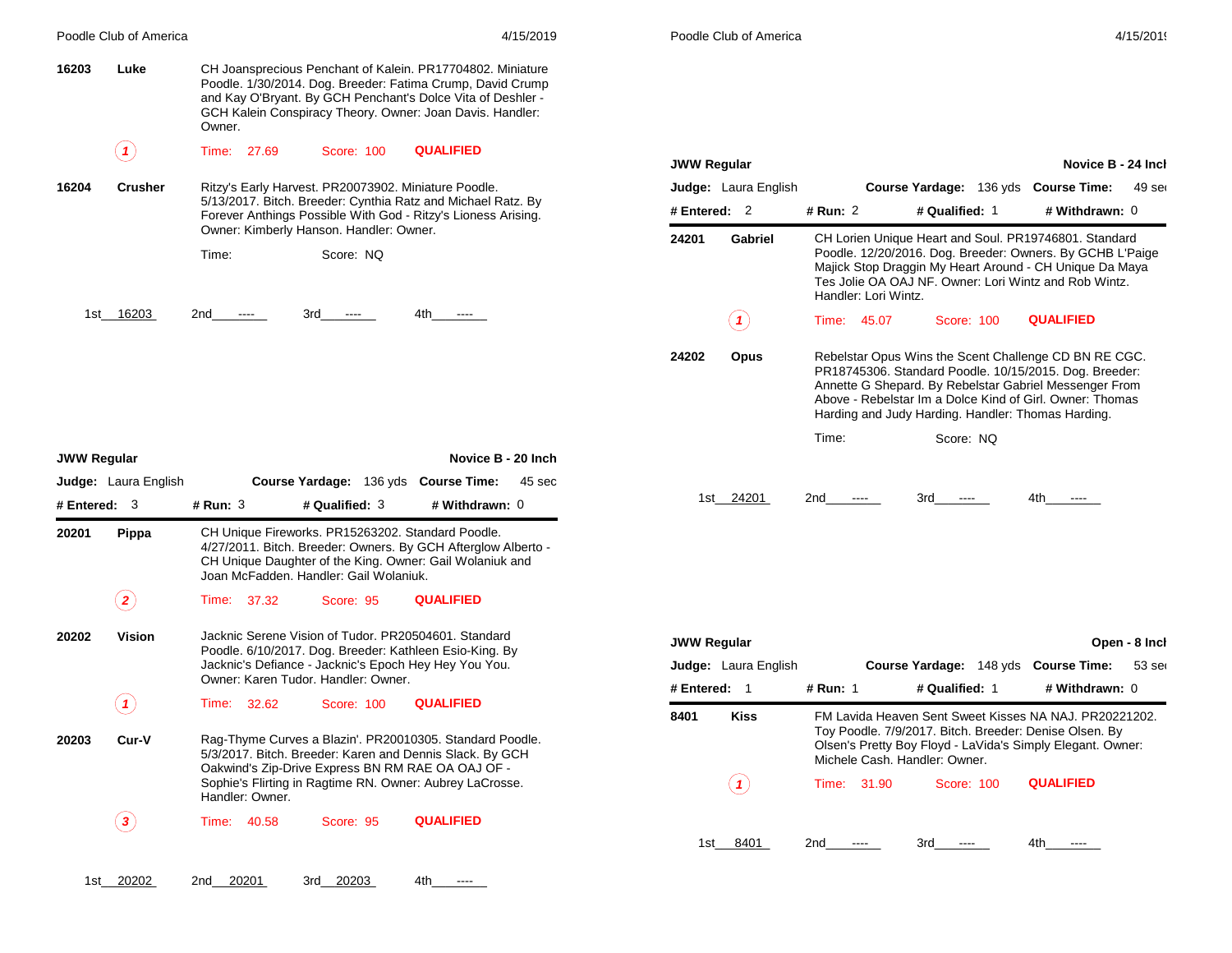|  |  |  | Poodle Club of America |
|--|--|--|------------------------|
|--|--|--|------------------------|

| 4/15/2019 |  |  |
|-----------|--|--|
|           |  |  |

| Poodle Club of America         | 4/15/2019                                                                                                                                                                                                                                                                                                             | Poodle Club of America                 | 4/15/2019                                                                                                                                                                                                                                              |  |  |
|--------------------------------|-----------------------------------------------------------------------------------------------------------------------------------------------------------------------------------------------------------------------------------------------------------------------------------------------------------------------|----------------------------------------|--------------------------------------------------------------------------------------------------------------------------------------------------------------------------------------------------------------------------------------------------------|--|--|
| <b>JWW Regular</b>             | Open - 12 Inch                                                                                                                                                                                                                                                                                                        | 20402<br>Glee                          | Apparition Gleeful Spirit. PR20031605. Standard Poodle.<br>6/23/2017. Bitch. Breeder: Liz Merenda. By CH Sovereign Sir<br>Winston - CH Apparition Deagra Free Spirit. Owner: Debra<br>Bellm and Andy Gleeson and Liz Merenda. Handler: Kim<br>Berkley. |  |  |
| Judge: Laura English           | Course Yardage: 148 yds Course Time:<br>49 sec                                                                                                                                                                                                                                                                        |                                        | Time:<br>Score: NQ                                                                                                                                                                                                                                     |  |  |
| # Entered: 2                   | # Run: 2<br># Qualified: 1<br># Withdrawn: 1                                                                                                                                                                                                                                                                          |                                        |                                                                                                                                                                                                                                                        |  |  |
| 12203<br>Roxy                  | Horizon's Diamond in the Sky RN NAJ CGC TKA.<br>PR19924305. Miniature Poodle, 2/24/2017. Bitch. Breeder:<br>Dawn L Strumbel and Jennifer A Dege. By Horizon's Trick Up<br>My Sleeve - Horizon's Absolutely Me. Owner: Denise Graham.<br>Handler: Owner.                                                               | 20403<br><b>Stella</b>                 | Waypoints Step III Storm's A Brewin'. PR19720904. Standard<br>Poodle. 1/13/2017. Bitch. Breeder: Nancy Borga. By Karbits<br>TNT Rudolph Valentino - Waypoint's Step Two Supernova.<br>Owner: Rose LaBerdia. Handler: Owner.<br>Score: ABS<br>Time:     |  |  |
|                                | Time:<br>Score: NQ                                                                                                                                                                                                                                                                                                    |                                        |                                                                                                                                                                                                                                                        |  |  |
| 12401<br><b>Dream</b>          | CH GameOn If I Can Dream NA NAJ. PR18723003. Miniature<br>Poodle. 9/9/2015. Bitch. Breeder: Owners. By CH OTCH<br>MACH2 Barclay Lyca Masterpiece UDX3 OM5 RE JH MXG<br>MJG XF T2B - CH MACH2 Barclay GameOn Just Do It RN<br>MXB MJB OF T2B CGC TKA. Owner: Lisa Harrison and Linda<br>Gower, Handler: Lisa Harrison. | 1st<br>$\cdots$                        | 2nd<br>3rd<br>4th<br>$---$<br>$\cdots$<br>$\cdots$                                                                                                                                                                                                     |  |  |
|                                | Time:<br>Score: AIS                                                                                                                                                                                                                                                                                                   |                                        |                                                                                                                                                                                                                                                        |  |  |
| 12405<br>Vandy                 | Safranne's Silver Sails Anchor Down OA NAJ DJ CGC.<br>PR20233101. Miniature Poodle, 8/14/2017. Bitch. Breeder:<br>Estelle Kapsner and Lin Gelbman. By GCH Horizon's Born to                                                                                                                                           | <b>JWW Regular</b>                     | Open - 24 Incl<br>47 ser                                                                                                                                                                                                                               |  |  |
|                                | Run - CH Safranne's Silver Sails Just A Splash. Owner: Beth                                                                                                                                                                                                                                                           | Judge: Laura English<br># Entered: $3$ | Course Yardage: 155 yds Course Time:<br># Qualified: 0<br># Run: 2<br># Withdrawn: 0                                                                                                                                                                   |  |  |
|                                | White. Handler: Owner.                                                                                                                                                                                                                                                                                                |                                        |                                                                                                                                                                                                                                                        |  |  |
| (1)<br>1st 12405               | <b>QUALIFIED</b><br>Time: 25.49<br>Score: 100<br>2nd<br>3rd<br>4th.<br>$\cdots$<br>$\cdots$<br>$\sim$ $\sim$ $\sim$                                                                                                                                                                                                   | 24401<br><b>Draeger</b>                | Silver Warrior With a Draeger UDX OM1 GN VER JH NA NAJ<br>CA DJ. PR15464802. Standard Poodle. 4/10/2011. Dog.<br>Breeder: Unknown. By GCH Moonvalley Master Sly Boots - CH<br>Dayspring Remedy All Ready. Owner: Julie Kolberg. Handler:<br>Owner.     |  |  |
|                                |                                                                                                                                                                                                                                                                                                                       |                                        | Time:<br>Score: ABS                                                                                                                                                                                                                                    |  |  |
|                                |                                                                                                                                                                                                                                                                                                                       | 24403                                  | Banzai Angu Angus Curry. PAL268608. Standard Poodle. 4/16/2013. Dog.<br>Breeder: Lori Suhr. By Pike's Peak Walter - Lori's Princess<br>Effie Suhr. Owner: Jim Curry and Nancy Curry. Handler: Jim<br>Curry.                                            |  |  |
|                                |                                                                                                                                                                                                                                                                                                                       |                                        | Time:<br>Score: NQ                                                                                                                                                                                                                                     |  |  |
| <b>JWW Regular</b>             | Open - 20 Inch                                                                                                                                                                                                                                                                                                        | 24602<br><b>Bling</b>                  | CH Natalies Diamonds Are A Girls Best Friend. PR17794802.                                                                                                                                                                                              |  |  |
| Judge: Laura English           | Course Yardage: 155 yds Course Time:<br>44 sec                                                                                                                                                                                                                                                                        |                                        | Standard Poodle, 5/14/2014. Bitch. Breeder: Natalie Hefner                                                                                                                                                                                             |  |  |
| # Entered: 3<br>20401<br>Izzie | # Qualified: 0<br># Withdrawn: 0<br># Run: 1<br>Isabelle Victoria CDX BN GN NA NAJ. PR15464803. Standard                                                                                                                                                                                                              |                                        | and Beth Harris. By CH Aris' Man In Black for Natalie - CH Aris<br>Overnight Sensation at Natalies. Owner: Kathy Schierbaum<br>and Natalie Hefner. Handler: Kathy Schierbaum.                                                                          |  |  |
|                                | Poodle. 4/10/2011. Bitch. Breeder: Unknown. By GCH<br>Moonvalley Master Sly Boots - CH Dayspring Remedy All<br>Ready. Owner: Julie Kolberg. Handler: Owner.                                                                                                                                                           |                                        | Time:<br>Score: NQ                                                                                                                                                                                                                                     |  |  |
|                                | Score: ABS<br>Time:                                                                                                                                                                                                                                                                                                   |                                        |                                                                                                                                                                                                                                                        |  |  |
|                                |                                                                                                                                                                                                                                                                                                                       | 1st_<br>-----                          | 2nd<br>3rd<br>4th_<br>$---$<br>$---$<br>$\cdots$                                                                                                                                                                                                       |  |  |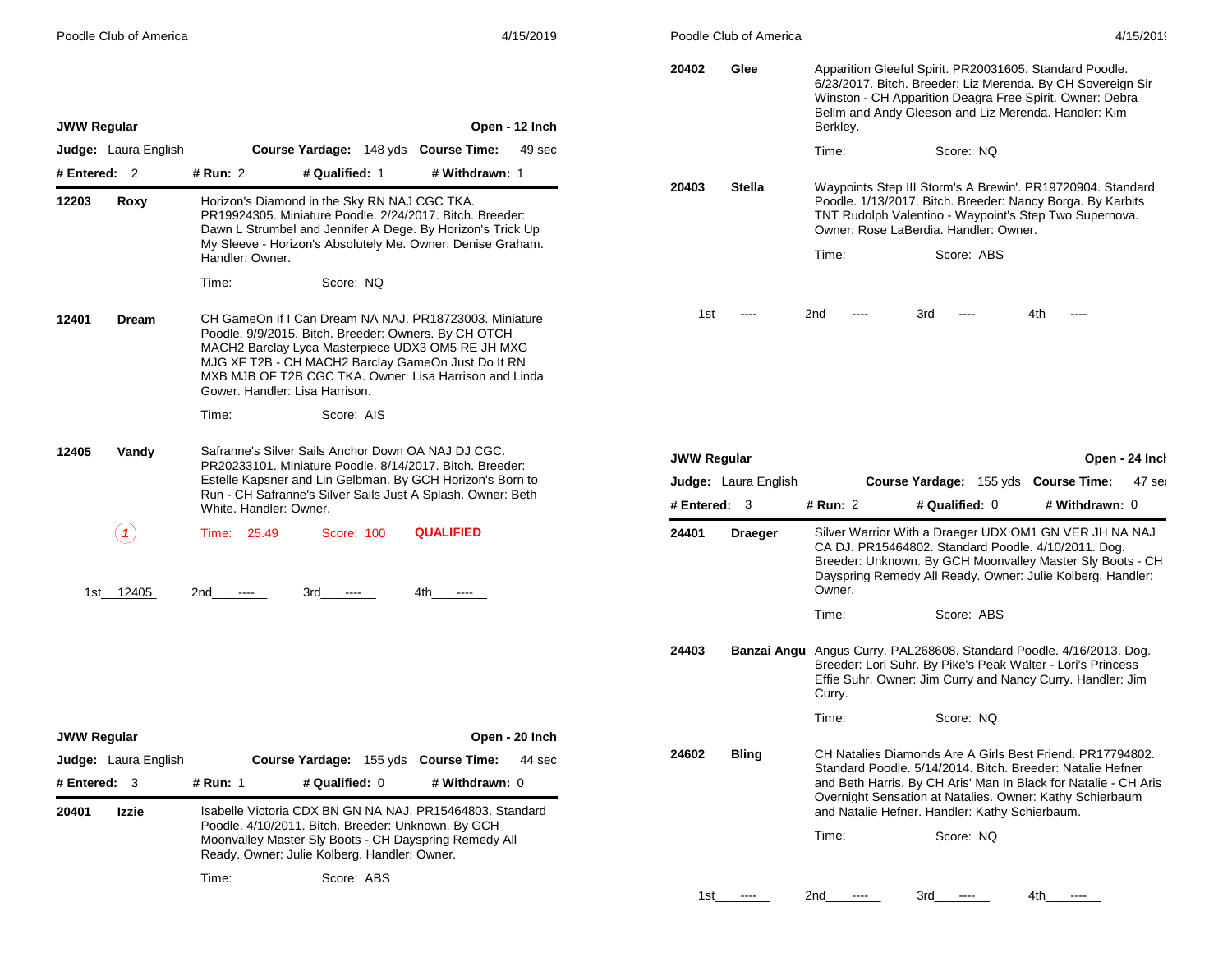| <b>JWW Regular</b> |                             |                 |                                                                                                                                                                                                                               | Excellent - 16 Inch         |        |
|--------------------|-----------------------------|-----------------|-------------------------------------------------------------------------------------------------------------------------------------------------------------------------------------------------------------------------------|-----------------------------|--------|
|                    | <b>Judge:</b> Laura English |                 | <b>Course Yardage:</b>                                                                                                                                                                                                        | 169 yds <b>Course Time:</b> | 48 ser |
| # Entered:         | -1                          | # Run: 1        | # Qualified: 0                                                                                                                                                                                                                | # Withdrawn: 0              |        |
| 16602              | Sulu                        | Handler: Owner. | CH Songbird Jubilee Oh Myyy OA OAJ NF CA CGC TKN.<br>PR18538801. Miniature Poodle. 5/31/2015. Dog. Breeder:<br>Nancy Palauskas. By Bold N Fair Isle Dreamworks - CH<br>Songbird What Happens in Vegas. Owner: Susan Giordano. |                             |        |
|                    |                             | Time:           | Score: NO                                                                                                                                                                                                                     |                             |        |
| 1st                |                             | 2nd             | 3rd                                                                                                                                                                                                                           | 4th                         |        |

| <b>JWW Regular</b> |                             |          |                                                                                                                                                               |                | Excellent - 8 Inch          |        |  |  |
|--------------------|-----------------------------|----------|---------------------------------------------------------------------------------------------------------------------------------------------------------------|----------------|-----------------------------|--------|--|--|
|                    | <b>Judge:</b> Laura English |          | <b>Course Yardage:</b>                                                                                                                                        |                | 164 yds <b>Course Time:</b> | 54 sec |  |  |
| # Entered:         | - 1                         | # Run: 1 |                                                                                                                                                               | # Qualified: 1 | # Withdrawn: 0              |        |  |  |
| 8402               | Pepper                      |          | Dolce Bianca Pepe Mio Cuore. PAL272655. Miniature Poodle.<br>7/29/2016. Bitch. Breeder: Unknown. By Unknown - Unknown.<br>Owner: Jean Hannes, Handler: Owner, |                |                             |        |  |  |
|                    |                             | Time:    | 35.70                                                                                                                                                         | Score: 100     | <b>QUALIFIED</b>            |        |  |  |
|                    |                             |          |                                                                                                                                                               |                |                             |        |  |  |

1st\_\_\_\_\_\_\_\_ 8402 2nd\_\_\_\_\_\_\_\_ ---- 3rd\_\_\_\_\_\_\_\_ ---- 4th\_\_\_\_\_\_\_\_ ----

| <b>JWW Regular</b> |                      |          |                                                                                                                                                                                                                                                                           |                |  | Excellent - 12 Inch                  |        |  |  |
|--------------------|----------------------|----------|---------------------------------------------------------------------------------------------------------------------------------------------------------------------------------------------------------------------------------------------------------------------------|----------------|--|--------------------------------------|--------|--|--|
|                    | Judge: Laura English |          |                                                                                                                                                                                                                                                                           |                |  | Course Yardage: 164 yds Course Time: | 50 sec |  |  |
| # Entered:         | 2                    | # Run: 2 |                                                                                                                                                                                                                                                                           | # Qualified: 2 |  | # Withdrawn: 0                       |        |  |  |
| 12404              | Glory                |          | CH Barclay Autumn Glory CD BN RA NA OAJ SCA SIN SEN<br>SBN, PR18086201, Miniature Poodle, 11/13/2014, Bitch.<br>Breeder: Barbara Burdick. By Zolotaya Pectoral Postrel -<br>Barclay Starfire. Owner: Joellen Dimond. Handler: Owner.                                      |                |  |                                      |        |  |  |
|                    |                      | Time:    | 42.64                                                                                                                                                                                                                                                                     | Score: 100     |  | <b>QUALIFIED</b>                     |        |  |  |
| 12602              | <b>Skeeter</b>       |          | CH Safranne's Silver Sails Just a Splash. PR16327302.<br>Miniature Poodle. 7/7/2012. Bitch. Breeder: Estelle Kapsner. By<br>GCH Kallista's King of Swing at Vantan's - Safranne's Quest for<br>Silver. Owner: Lin Gelbmann and Estelle Kapsner. Handler: Lin<br>Gelbmann. |                |  |                                      |        |  |  |
|                    |                      | Time:    | 49.03                                                                                                                                                                                                                                                                     | Score: 100     |  | <b>QUALIFIED</b>                     |        |  |  |
| 1st                | 12404                | 2nd      | 12602                                                                                                                                                                                                                                                                     | 3rd            |  | 4th                                  |        |  |  |

| <b>JWW Regular</b> |                             |          |                                                                                                                                                                                                                        |                                                |  | Excellent - 20 Inch                                                                                                                                                                                                                            |          |  |  |
|--------------------|-----------------------------|----------|------------------------------------------------------------------------------------------------------------------------------------------------------------------------------------------------------------------------|------------------------------------------------|--|------------------------------------------------------------------------------------------------------------------------------------------------------------------------------------------------------------------------------------------------|----------|--|--|
|                    | <b>Judge:</b> Laura English |          |                                                                                                                                                                                                                        |                                                |  | Course Yardage: 174 yds Course Time:                                                                                                                                                                                                           | $46$ ser |  |  |
| # Entered:         | $\overline{2}$              | # Run: 2 |                                                                                                                                                                                                                        | # Qualified: 1                                 |  | # Withdrawn: 0                                                                                                                                                                                                                                 |          |  |  |
| 20601              | Angelina                    |          |                                                                                                                                                                                                                        | Lori Wintz and Rob Wintz, Handler: Lori Wintz, |  | CH Unique Da Maya Tres Jolie OA OAJ NF. PR14094403.<br>Standard Poodle. 12/25/2009. Bitch. Breeder: Joan McFadden,<br>Gail Wolaniuk and Zulreka Bulges Torrealba. By CH Nanhall's<br>Casanova Da Maya - CH Unique Daughter of the King. Owner: |          |  |  |
|                    |                             | Time:    |                                                                                                                                                                                                                        | Score: NO                                      |  |                                                                                                                                                                                                                                                |          |  |  |
| 20602              | Majik                       |          | Epoch of Tudor's Majikal Paradox. PR17970905. Standard<br>Poodle. 9/4/2014. Bitch. Breeder: Melinda Owsley. By Jacknic's<br>Get Off of My Cloud - Monet's Epoch Hearts on Fire. Owner:<br>Karen Tudor, Handler: Owner, |                                                |  |                                                                                                                                                                                                                                                |          |  |  |
|                    |                             | Time:    | 30.23                                                                                                                                                                                                                  | Score: 100                                     |  | <b>QUALIFIED</b>                                                                                                                                                                                                                               |          |  |  |
| 1st                | 20602                       | 2nd      |                                                                                                                                                                                                                        | 3rd                                            |  | 4th                                                                                                                                                                                                                                            |          |  |  |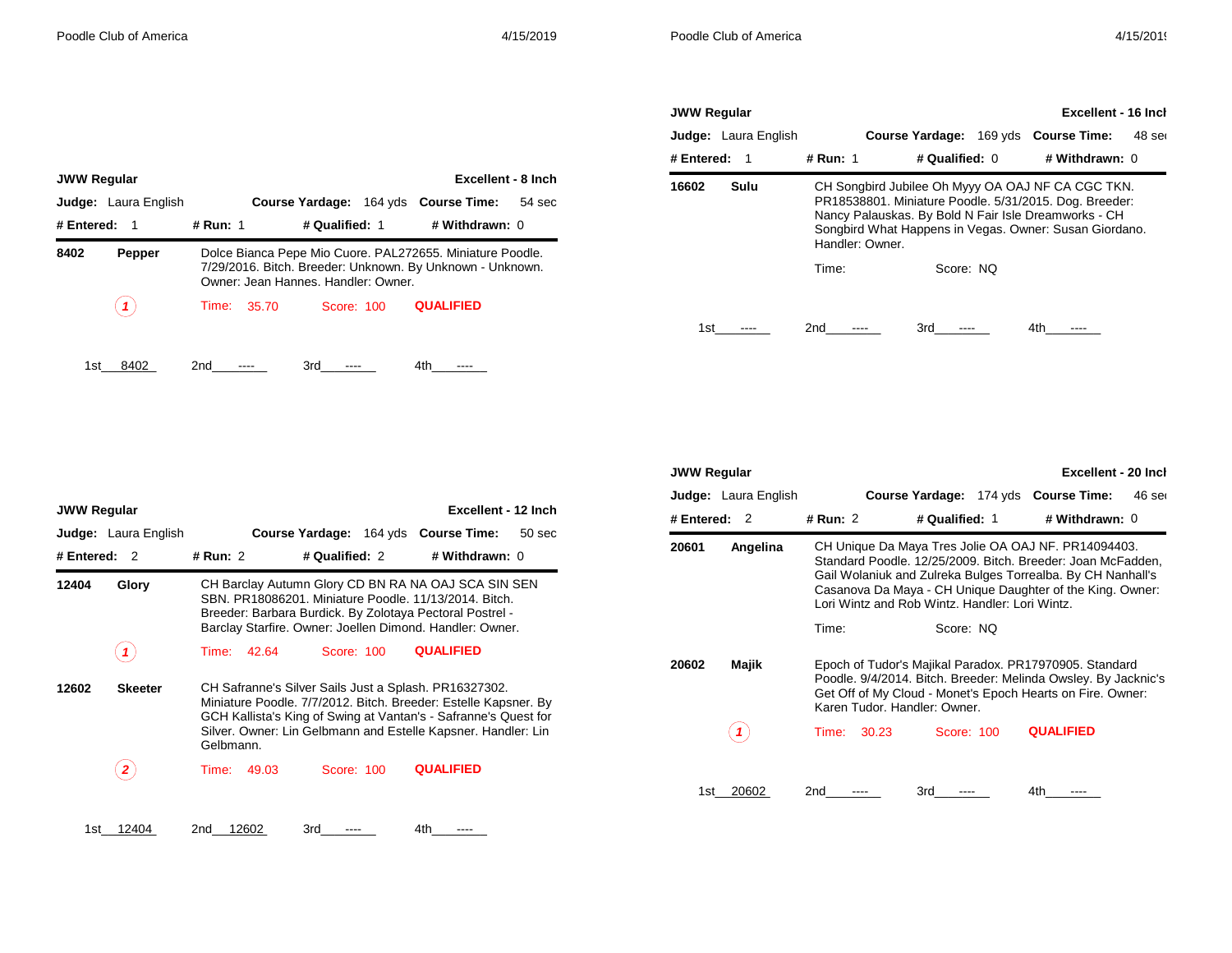|                    | Poodle Club of America                         |                          |                                                                                                                                                                                                                                 | 4/15/2019                                                                                                               |                    | Poodle Club of America      |                                           |                                                                                                                                                                                                                                                                                 |                                     | 4/15/2019        |
|--------------------|------------------------------------------------|--------------------------|---------------------------------------------------------------------------------------------------------------------------------------------------------------------------------------------------------------------------------|-------------------------------------------------------------------------------------------------------------------------|--------------------|-----------------------------|-------------------------------------------|---------------------------------------------------------------------------------------------------------------------------------------------------------------------------------------------------------------------------------------------------------------------------------|-------------------------------------|------------------|
| <b>JWW Regular</b> | Judge: Laura English                           |                          | Course Yardage: 174 yds Course Time:                                                                                                                                                                                            | <b>Excellent - 24 Inch</b><br>49 sec                                                                                    | 8803               | Finn                        |                                           | CH Saratogas Studious Scholar CD. PR16542303. Toy Poodle.<br>11/6/2012. Dog. Breeder: Paul Redding and Jim Wasilak. By<br>CH Saratogas Sugar Swirl - Saratogas Simmering Summer.                                                                                                |                                     |                  |
| # Entered: 1       |                                                | # Run: 1                 | # Qualified: 0                                                                                                                                                                                                                  | # Withdrawn: 0                                                                                                          |                    |                             |                                           | Owner: Abigail Cooper. Handler: Owner.                                                                                                                                                                                                                                          |                                     |                  |
| 24601              | Herb                                           | Jacquelyn Bowman.        | GCH Oakwind's Zip-Drive Express RM RAE2 OA OAJ OF.<br>PR18237807. Standard Poodle. 2/3/2015. Dog. Breeder: Jo<br>Swanto. By CH Carlyn Song Of The South UD SH JHU AX<br>MJB. Owner: Jacquelyn Bowman and Peter Radnek. Handler: | AXJ - MACH Paragon's In The Express Lane UD SH MHU MXS                                                                  |                    | $\bf(2)$<br>1st 8801        | 46.97<br>Time:<br>8803<br>2 <sub>nd</sub> | Score: 100<br>3rd 8802                                                                                                                                                                                                                                                          | <b>QUALIFIED</b><br>4th<br>$\cdots$ |                  |
| 1st                | $\cdots$                                       | Time:<br>2nd<br>$\cdots$ | Score: NQ<br>3rd<br>$\cdots$                                                                                                                                                                                                    | 4th<br>$\hspace{0.05cm} \ldots$                                                                                         |                    |                             |                                           |                                                                                                                                                                                                                                                                                 |                                     |                  |
|                    |                                                |                          |                                                                                                                                                                                                                                 |                                                                                                                         | <b>JWW Regular</b> |                             |                                           |                                                                                                                                                                                                                                                                                 |                                     | Master - 12 Inch |
|                    |                                                |                          |                                                                                                                                                                                                                                 |                                                                                                                         |                    | <b>Judge:</b> Laura English |                                           | Course Yardage: 164 yds Course Time:                                                                                                                                                                                                                                            |                                     | $50$ ser         |
|                    |                                                |                          |                                                                                                                                                                                                                                 |                                                                                                                         | # Entered: 35      |                             | # Run: 34                                 | # Qualified: 23                                                                                                                                                                                                                                                                 | # Withdrawn: 0                      |                  |
| <b>JWW Regular</b> | <b>Judge:</b> Laura English                    |                          | Course Yardage: 164 yds Course Time:                                                                                                                                                                                            | Master - 8 Inch<br>54 sec                                                                                               | 12402              | Tuni                        | Walker.                                   | CH Adelheid's Sweet Petunia OA AXJ CGC TKI. PR19104601.<br>Miniature Poodle. 2/1/2016. Bitch. Breeder: Owner. By CH<br>Ridgehaven Adelheid's Little Mischief - CH Adelheid's Silver<br>Lace AX MXJ. Owner: Renate Newcomb. Handler: Nancy                                       |                                     |                  |
| # Entered: 4       |                                                | # Run: 4                 | # Qualified: 3                                                                                                                                                                                                                  | # Withdrawn: 0                                                                                                          |                    |                             | Time:                                     | Score: NQ                                                                                                                                                                                                                                                                       |                                     |                  |
| 8403               | Raven                                          |                          | Toy Poodle. 6/24/2014. Dog. Breeder: Lori Logli and Terri<br>Lomar Silver Sensation. Owner: Linda Doerfler and Brian<br>Doerfler. Handler: Linda Doerfler.                                                                      | Anubis Nevermore Now Raven NA AXJ NJP OF. PR18138302.<br>Meyers. By GCH Rfs Hells a Blazen Frank N Stein - GCH Swag     | 12403              | Scotty                      |                                           | Joan's Precious Olympic Star on Ice Of Deshler NA AXJ.<br>PR14041002. Miniature Poodle. 1/29/2010. Dog. Breeder:<br>Patricia Deshler, Elizabeth Cowman, and Kay O'Bryant. By CH<br>Penchant Phorecast of Kalein - CH Deshler's By Design.<br>Owner: Joan Davis. Handler: Owner. |                                     |                  |
|                    |                                                | Time:                    | Score: NQ                                                                                                                                                                                                                       |                                                                                                                         |                    |                             | Time:                                     | Score: NQ                                                                                                                                                                                                                                                                       |                                     |                  |
| 8801               | Queeny                                         | Owner.                   | MACH4 FM Queen For A Carolina Shaday CD BN RE MXG<br>MJC OF T2B CGC. PR16992103. Toy Poodle. 4/23/2013.<br>Bitch. Breeder: Denise A Smith. By Queen's Lil' Midnight<br>Booger - LaVida's Shaday. Owner: Michele Cash. Handler:  |                                                                                                                         | 12603              | Hugo                        | Steuby JH#14226029009.                    | Forest Ridge's Hugo Wait-for-it Steuby. PR18704201. Toy<br>Poodle. 6/8/2015. Dog. Breeder: Deborah Williams and Debbie<br>Goddard. By Goldenstar's Tristan - Gldnstrs Skye Lumiere D<br>Forestridge. Owner: Charlotte Steuby. Handler: Charlotte                                |                                     |                  |
|                    | $\left( \begin{matrix} 1 \end{matrix} \right)$ | Time: 43.23              | Score: 100                                                                                                                                                                                                                      | <b>QUALIFIED</b>                                                                                                        |                    |                             | Time:                                     | Score: NQ                                                                                                                                                                                                                                                                       |                                     |                  |
| 8802               | <b>Sir Newton</b>                              |                          | Glauber, Handler: Owner.                                                                                                                                                                                                        | Sir Newton Glauber. PAL262629. Miniature Poodle. 5/30/2011.<br>Dog. Breeder: Unknown. By Unknown - Unknown. Owner: Mary | 12801              | Tush                        |                                           | GCHS MACH Sandstorm X's in Texas VCD3 MXF T2B.<br>PR14643201. Miniature Poodle, 9/8/2010. Bitch. Breeder:<br>Owner. By CH OTCH MACH Sandstorm The Need For Speed                                                                                                                |                                     |                  |
|                    | $\bf(3)$                                       | Time: 48.70              | Score: 100                                                                                                                                                                                                                      | <b>QUALIFIED</b>                                                                                                        |                    |                             | Owner.                                    | VCD3 UDX2 OM6 MXF - CH MACH4 Sandstorm Slick Chick<br>VCD3 RAE MXF TQX T2B. Owner: Joann Neal. Handler:                                                                                                                                                                         |                                     |                  |

Time: Score: NQ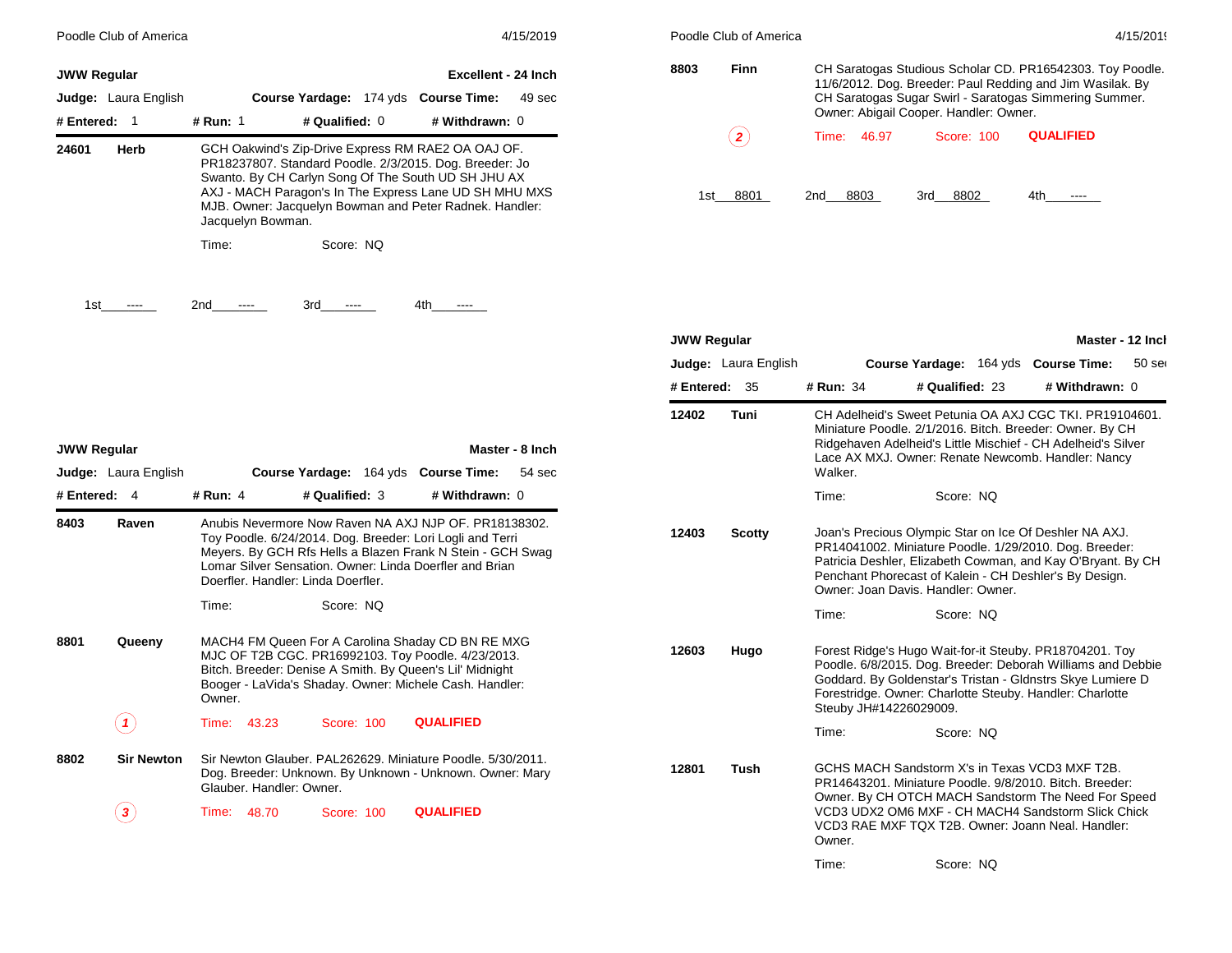|       | Poodle Club of America | 4/15/2019                                                                                                                                                                                                                                                                                     | Poodle Club of America |               |                                                                                      |            | 4/15/2019                                                                                                                                                                                                                                                                                               |
|-------|------------------------|-----------------------------------------------------------------------------------------------------------------------------------------------------------------------------------------------------------------------------------------------------------------------------------------------|------------------------|---------------|--------------------------------------------------------------------------------------|------------|---------------------------------------------------------------------------------------------------------------------------------------------------------------------------------------------------------------------------------------------------------------------------------------------------------|
| 12802 | <b>Bliss</b><br>(1)    | Jib's Just Happy To Be Here. PR14558003. Miniature Poodle.<br>8/28/2010. Bitch. Breeder: Suzi Cope. By Kallista's Silver Sails<br>Aloft - Silver Princess Irena Vom Orechers. Owner: Cassandra<br>Schmidt. Handler: Owner.<br><b>QUALIFIED</b><br>Time: 25.45<br>Score: 100                   | 12809                  | Roxie         | Carol L McCorkle.                                                                    |            | Safranne's Sweet Girl Blue Storm Rising MXB MJS XF TKA<br>CGCA, PR16655203, Miniature Poodle, 11/26/2012, Bitch.<br>Breeder: Estelle L Kapsner. By CH Safranne Silver Sails on the<br>Horizon CD RA NA NAJ - CH Safranne Surprise Package<br>Miata. Owner: Carol L McCorkle and Kevin J Stone. Handler: |
|       |                        |                                                                                                                                                                                                                                                                                               |                        |               |                                                                                      | Score: NQ  |                                                                                                                                                                                                                                                                                                         |
| 12803 | Jagger                 | Safranne's Jumping Jack Flash. PR13851401. Miniature<br>Poodle. 12/3/2009. Dog. Breeder: Jean Safraneck. By CH<br>Safranne's Silver Sails on the Horizon - CH Safranne's Blue<br>Topaz. Owner: Maggie Schoolar. Handler: Owner.                                                               | 12810                  | Hustle        | Time:                                                                                |            | Hawk Hill Let's Do The Hustle. PR18429203. Miniature Poodle.<br>2/22/2015. Dog. Breeder: Diane and Eric Gaw and Brenda                                                                                                                                                                                  |
|       |                        | Time:<br>Score: NQ                                                                                                                                                                                                                                                                            |                        |               | Handler: Owner.                                                                      |            | Wood. By CH Louwalk Hawkhill Amusement Park Ride - GCH<br>Alegria Hawk Hill I'll Do It My Way. Owner: Diane Durfee.                                                                                                                                                                                     |
| 12804 | Ace                    | CH Adelheid's Silver Lace. PR15151101. Miniature Poodle.<br>4/11/2011. Bitch. Breeder: Renate Newcomb. By Kamann's<br>Silver Surfer - Palman Adelheid's Silver Brocade. Owner: Patti                                                                                                          |                        |               | Time: 29.91                                                                          | Score: 100 | <b>QUALIFIED</b>                                                                                                                                                                                                                                                                                        |
|       |                        | Downing. Handler: Owner.<br><b>QUALIFIED</b><br>Time: 30.95<br>Score: 100                                                                                                                                                                                                                     | 12811                  | Gabby         | Lisa Brooks, Handler: Owner,                                                         |            | Safranne's Gabriella Silver Glory. PR17932702. Miniature<br>Poodle. 7/21/2014. Bitch. Breeder: Estelle Kapsner. By Cabryn<br>Rio Hondo at Rannod - Safranne's Quest for Silver. Owner:                                                                                                                  |
| 12805 | Koki                   | Adelheide's Hawaiian Hibiscus. PR18172204. Miniature<br>Poodle. 12/26/2014. Bitch. Breeder: Renate Newcomb. By CH<br>Safranne's Silver Sails on the Horizon - CH Adelheid Skylark<br>Song. Owner: Caroline King and Renate Newcomb. Handler:<br>Caroline King.                                | 12812<br><b>Star</b>   |               | Time: 37.92                                                                          | Score: 100 | <b>QUALIFIED</b><br>GCH OTCH MACH3 Absolute Silver Star UDX8 OGM BN GO<br>RM RAE MXG MJC MXF TQX T2B CGC TKP. PR15295603.                                                                                                                                                                               |
| 12806 | Aleena                 | <b>QUALIFIED</b><br>Time: 28.31<br>Score: 100<br>MACH4 Eaglehill-South Dreams Dancing With Stars.                                                                                                                                                                                             |                        |               | Miniature Poodle. 4/26/2011. Bitch. Breeder: Amy<br>Rena Dershowitz. Handler: Owner. |            | Redepenning. By GCH MACH Kamann's Silver Surfer MX<br>MXJ - CH Cabryn's Faith In Safranne's Lumina CD. Owner:                                                                                                                                                                                           |
|       |                        | PR18132603. Miniature Poodle. 11/3/2014. Bitch. Breeder:<br>Debrah Kaye Jolgren, Deborah Schnulle and Rebecca<br>Schnulle. By CH Eaglehill's Quick Step MX MXJ - CH Rayekids<br>Classic A Hope and Dream. Owner: Supavee Janlekha and<br>Paiboon Tanapipatkulchai. Handler: Supavee Janlekha. | 12813                  | Krissi        | Time: 36.85<br>Katiana's Kristal Kream AX AXJ XF T2B TKA CGC.                        | Score: 100 | <b>QUALIFIED</b><br>PR18046603. Miniature Poodle. 10/29/2014. Bitch. Breeder:                                                                                                                                                                                                                           |
|       |                        | <b>QUALIFIED</b><br>Time: 28.36<br>Score: 100                                                                                                                                                                                                                                                 |                        |               | Villars, Handler: Owner.                                                             |            | Doris H Grant and Jordan L Chamberlain. By GCH Forever<br>Have Faith In Me - CH Tomar JLC Tatiana. Owner: Kathleen                                                                                                                                                                                      |
| 12807 | Snap                   | GCH Sandstorm Sugar Shaq CD BN AX MXJ T2B.<br>PR17998603. Miniature Poodle. 9/14/2014. Bitch. Breeder:<br>Joann Neal. By GCHS Sandstorm Shaq Attack VCD3 UD AX<br>AXJ - GCHS MACH Sandstorm X's in Texas VCD3 UDX TDX                                                                         |                        |               | Time: 30.40                                                                          | Score: 100 | <b>QUALIFIED</b><br>Safranne Move Over I'm Driving. PR20044503. Miniature                                                                                                                                                                                                                               |
|       |                        | MXF T2B. Owner: Jerry Smith. Handler: Owner.<br>Time:<br>Score: NQ                                                                                                                                                                                                                            | 12814                  | <b>Shelby</b> |                                                                                      |            | Poodle. 5/27/2017. Bitch. Breeder: Estelle Kapsner and Julie<br>Seeley. By Cabryn Rio Honda At Rannod - CH Safranne's<br>Joyous Celebration BN. Owner: Michele Borgman. Handler:                                                                                                                        |
| 12808 | <b>Bizzy</b>           | GCH Pamper's Trilogy For Me CDX RA AX AXJ. PR17847301.<br>Miniature Poodle. 4/11/2014. Dog. Breeder: Brenca Elmer. By<br>CH Trilogy Into Thin Air - GCH Pamper's Midnight Dancer.                                                                                                             |                        |               | Owner.<br>Time: 28.44                                                                | Score: 100 | <b>QUALIFIED</b>                                                                                                                                                                                                                                                                                        |
|       |                        | Owner: Cindy Hyde and Brenda Elmer. Handler: Cindy Hyde.<br>Score: NQ<br>Time:                                                                                                                                                                                                                | 12815<br>Zap           |               | Winkle NA NAJ NTD - CH MACH Palman Adelheids<br>Owner.                               |            | Adelheid's Live Wires CDX BN GN RE MX MXJ MXF T2B CA<br>TKA CGC. PR18046002. Miniature Poodle. 9/23/2014. Dog.<br>Breeder: Renate Newcomb. By GCH Adelheid's Rip Van<br>Silverbrocade MX MJB THD. Owner: Melissa Snell. Handler:                                                                        |
|       |                        |                                                                                                                                                                                                                                                                                               |                        |               | Time: 28.42                                                                          | Score: 100 | <b>QUALIFIED</b>                                                                                                                                                                                                                                                                                        |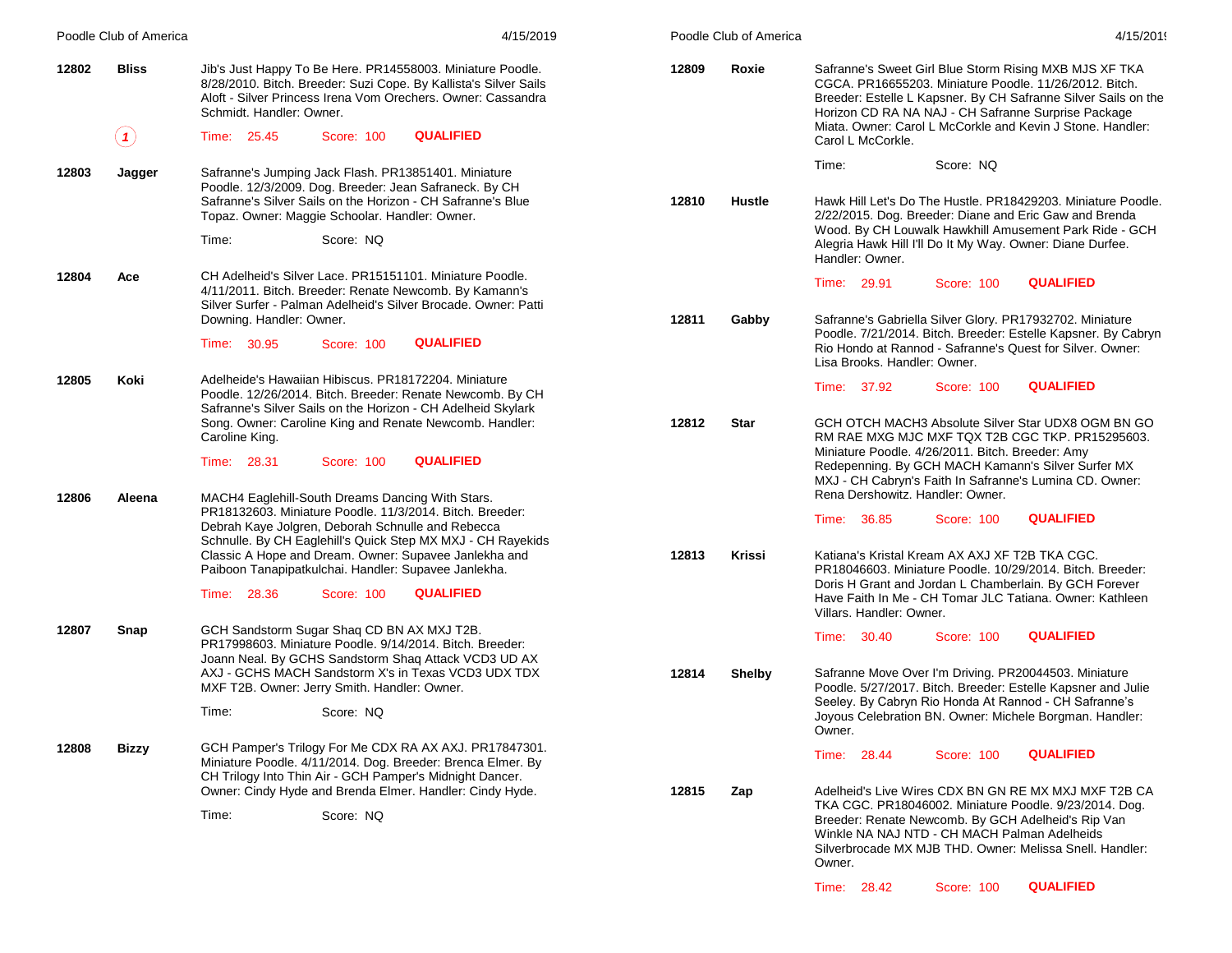|                       | Poodle Club of America | 4/15/2019                                                                                                                                                                                                                                                    |       | Poodle Club of America | 4/15/2019                                                                                                                                                                                                                                                                               |
|-----------------------|------------------------|--------------------------------------------------------------------------------------------------------------------------------------------------------------------------------------------------------------------------------------------------------------|-------|------------------------|-----------------------------------------------------------------------------------------------------------------------------------------------------------------------------------------------------------------------------------------------------------------------------------------|
| 12816                 | <b>Doozie</b>          | GCHS Sandstorm Slamma Jamma VCD2 AX MXJ NF.<br>PR17998601. Miniature Poodle. 9/14/2014. Bitch. Breeder:<br>Owner. By GCHS Sandstorm Shaq Attack VCD3 MX MXJ NF<br>T2B - GCHS MACH Sandstorm X's in Texas VCD3 MXF T2B.<br>Owner: Joann Neal, Handler: Owner. | 12823 | Indi                   | Adelheid's Wild Indigo AX MXJ OF CGC TKI. PR19104501.<br>Miniature Poodle. 1/5/2016. Dog. Breeder: Renate Newcomb.<br>By CH Ridgehaven Adelheid's Little Mischief - CH Adelheid's<br>Edelweiss Von Rio. Owner: Nancy Walker and Emily Walker.<br>Handler: Emily Walker JH# 75494404006. |
|                       |                        | <b>QUALIFIED</b><br>Time: 35.57<br>Score: 100                                                                                                                                                                                                                |       |                        | <b>QUALIFIED</b><br>Time: 28.47<br>Score: 100                                                                                                                                                                                                                                           |
| 12817                 | Luna                   | Safranne's Winter Moonlight AX AXJ OF CGC TKN.<br>PR17485501. Miniature Poodle. 1/5/2014. Bitch. Breeder:<br>Estelle Kapsner. By Cabryn Rio Hondo at Rannod - CH<br>Safranne's Quest for Silver. Owner: Kathleen Kelly. Handler:<br>Owner.                   | 12824 | <b>Maddie</b>          | GCH Songbird Made U Look West RN AX AXJ. PR17937202.<br>Miniature Poodle. 3/15/2014. Bitch. Breeder: Nancy Palauskas<br>and Debbie West. By Bold N Fair Isle Dream Works - CH<br>Songbird Screen Siren. Owner: Debbie West. Handler: Owner.                                             |
|                       |                        | <b>QUALIFIED</b><br>Time: 36.44<br>Score: 100                                                                                                                                                                                                                |       |                        | Score: NQ<br>Time:                                                                                                                                                                                                                                                                      |
| 12818                 | <b>Nike</b>            | CH Barclay GameOn Just Do It RN MXB MJB XF T2B.<br>PR17094301. Miniature Poodle. 6/26/2013. Bitch. Breeder:<br>Barbara Burdick. By Zolotaya Pectoral Postrel - Barclay<br>Madame Butterfly. Owner: Linda Gower. Handler: Owner.                              | 12825 | Tango                  | Karbits Sky Dance MX MXJ NF. PR18264405. Miniature<br>Poodle. 12/28/2014. Bitch. Breeder: Karin Benker and Karen R<br>Belt. By Karbits Eye Of The Tiger - Karbitrose Big Big Love.<br>Owner: Debby Pascal. Handler: Owner.                                                              |
|                       |                        | <b>QUALIFIED</b><br>Time: 34.69<br>Score: 100                                                                                                                                                                                                                |       |                        | Score: ABS<br>Time:                                                                                                                                                                                                                                                                     |
| 12819<br><b>Elsie</b> |                        | Safranne's Blue Wish Come True, PR18979302, Miniature<br>Poodle. 1/26/2016. Bitch. Breeder: Estelle L Kapsner. By<br>Cabryn Rio Honda At Rannod - Safranne's Joyous Celebration.                                                                             | 12826 | Armand                 | Kameo's Monsieur Armand. PR15673903. Miniature Poodle.<br>6/8/2011. Dog. Breeder: Lorinda Maxwell. By Kallista Kameo<br>Invincible - Kameo Silver Sails on High. Owner: Beth Lawrence.<br>Handler: Owner.                                                                               |
|                       |                        | Owner: Valera Russell, Handler: Owner.<br><b>QUALIFIED</b><br>Time: 32.33<br>Score: 100                                                                                                                                                                      |       | $\left( 4\right)$      | <b>QUALIFIED</b><br>Time: 27.62<br>Score: 100                                                                                                                                                                                                                                           |
| 12820                 | Ice                    | Songbird Let's Dance. PR18589601. Miniature Poodle.<br>6/7/2015. Dog. Breeder: Nancy Palauskas. By Songbird Rock<br>Legend - Songbird Screen Siren. Owner: Louisa Murphy.<br>Handler: Owner.                                                                 | 12827 | Tiller                 | MACH Silver Sails Jib's Tillerman VCD2 TDX TDU MXB MJS<br>PJD MFS T2B3. PR18507901. Miniature Poodle. 5/22/2015.<br>Dog. Breeder: Owner. By CH CT MACH3 Kallista's Silver Sails<br>Aloft VCD4 - MACH Silver Princess Irena Vom Orechers.<br>Owner: Suzi Cope. Handler: Owner.           |
|                       |                        | Time:<br>Score: NQ                                                                                                                                                                                                                                           |       |                        | <b>QUALIFIED</b><br>Time: 29.41<br>Score: 100                                                                                                                                                                                                                                           |
| 12821                 | Kite                   | Jib's High-Flyer. PR18507902. Miniature Poodle. 5/22/2015.<br>Dog. Breeder: Suzie Cope and Suzanne Wesley. By Kallista's<br>Silver Sails Aloft - Silver Princess Irena Vom Orechers, Owner:<br>Sue Parker. Handler: Owner.                                   | 12828 | True                   | Safranne's Soul on Fire. PR18472102. Miniature Poodle.<br>5/3/2015. Bitch. Breeder: Estelle Kapsner and Suzi Cope. By<br>Horizon's Born to Run - Safranne's Silver Sails Just a Splash.<br>Owner: Cassandra Schmidt. Handler: Owner.                                                    |
|                       |                        | Time:<br>Score: NQ                                                                                                                                                                                                                                           |       | $\bf(2)$               | <b>QUALIFIED</b><br>Time: 26.26<br>Score: 100                                                                                                                                                                                                                                           |
| 12822                 | Chip                   | GCH Hawk Hill Chatterbox CD AX AXJ, PR17057401, Miniature<br>Poodle. 5/1/2013. Dog. Breeder: Owners. By CH Louwalk Hawk<br>Hill Amusement Park Ride - GCH Alegria Hawk Hill I'll Do It My<br>Way. Owner: Diane Gaw and Eric Gaw. Handler: Diane Gaw.         | 12829 | Cher                   | Safranne's I Got You Babe, PR20044501, Miniature Poodle.<br>5/27/2017. Bitch. Breeder: Estelle Kapsner and Julie Seeley.<br>By CH Cabryn Rio Honda At Rannod - CH Safranne's Joyous<br>Celebration. Owner: Maggie Schoolar. Handler: Owner.                                             |
|                       |                        | <b>QUALIFIED</b><br>Time: 41.10<br>Score: 100                                                                                                                                                                                                                |       | $\odot$                | <b>QUALIFIED</b><br>Time: 26.93<br>Score: 100                                                                                                                                                                                                                                           |
|                       |                        |                                                                                                                                                                                                                                                              | 12830 | Mingo                  | Sandstorm Gone Fishin'. PR16565002. Miniature Poodle.<br>10/10/2012. Dog. Breeder: Joann Neal. By Zelon Driving Miz<br>Daisy Crazy - Sandstorm Slick Chick. Owner: Patti Downing.<br>Handler: Owner.                                                                                    |

Time: 33.16 Score: 100 **QUALIFIED**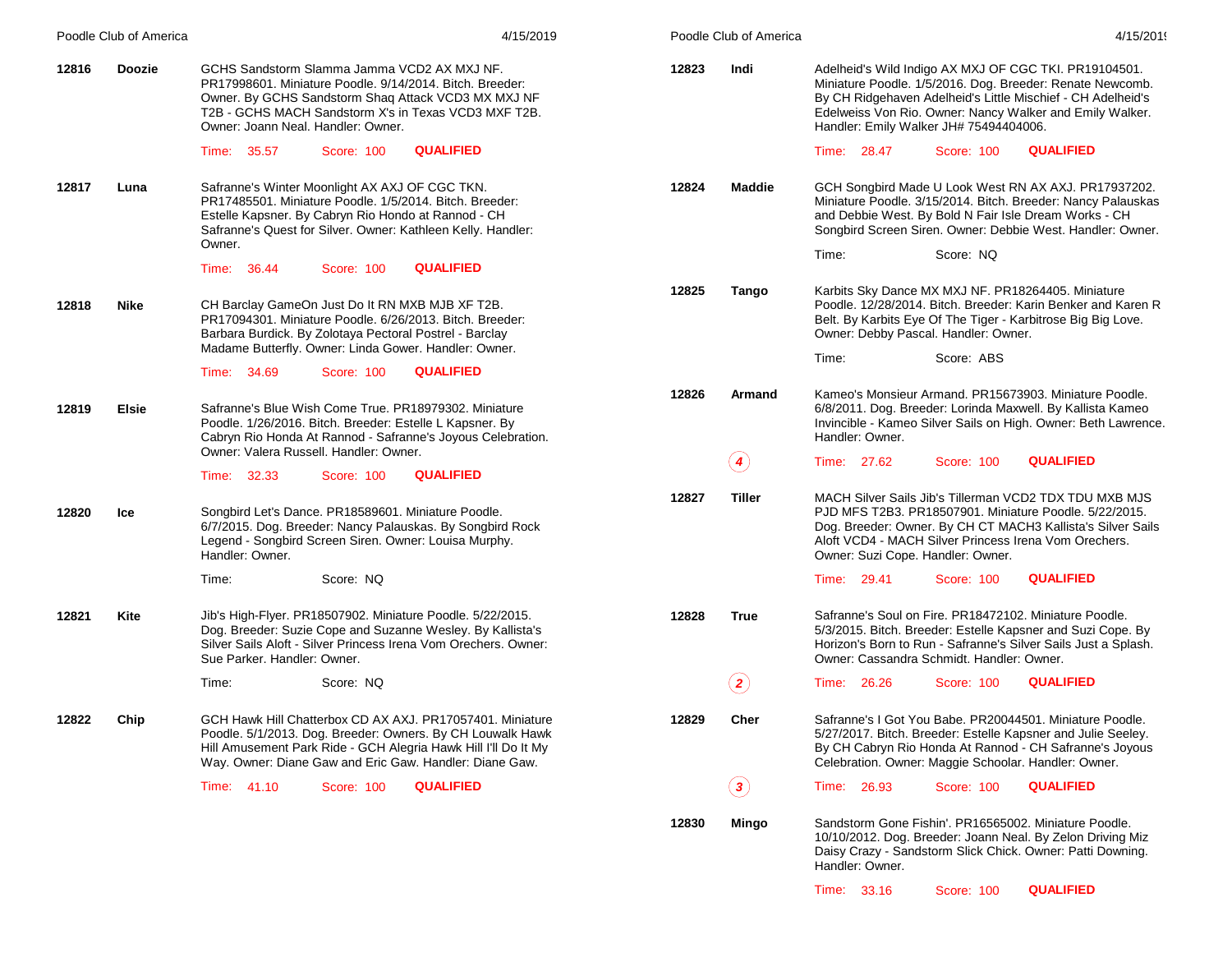| Poodle Club of America                            | 4/15/2019                                                                                                                                                                                                                                                                                                 | Poodle Club of America     | 4/15/2019                                                                                                                                                                                                                                                                                                                                                                               |
|---------------------------------------------------|-----------------------------------------------------------------------------------------------------------------------------------------------------------------------------------------------------------------------------------------------------------------------------------------------------------|----------------------------|-----------------------------------------------------------------------------------------------------------------------------------------------------------------------------------------------------------------------------------------------------------------------------------------------------------------------------------------------------------------------------------------|
| 12831<br>Shaq                                     | GCHS Sandstorm Shaq Attack VCD3 MX MXJ NF T2B.<br>PR16565001. Miniature Poodle. 10/10/2012. Dog. Breeder:<br>Owner. By CH Zelon Driving Miz Daisy Crazy - CH MACH4<br>Sandstorm Slick Chick VCD3 RAE MXF TQX T2B. Owner:<br>Joann Neal, Handler: Owner.                                                   | 16803<br><b>Tyler</b>      | Karadale Livin' On The Edge CDX BN RAE JH AX MX CGC<br>TKN. PR18047101. Miniature Poodle. 5/13/2014. Dog. Breeder:<br>Karin Berlind, Dan Giles and Marleen Cassarino. By CH<br>Karadale Walk This Way - Karadale Leap of Faith. Owner: Loni<br>Coleman. Handler: Owner.                                                                                                                 |
|                                                   | <b>QUALIFIED</b><br>Time: 33.60<br>Score: 100                                                                                                                                                                                                                                                             |                            | <b>QUALIFIED</b><br>Time: 35.10<br><b>Score: 100</b>                                                                                                                                                                                                                                                                                                                                    |
| 12601<br>Lyra                                     | Safranne's Shooting For The Stars AX AXJ NF TKN.<br>PR20044505. Miniature Poodle. 5/27/2017. Bitch. Breeder:<br>Estelle Kapsner and Julie Seeley. By Cabryn Rio Honda At<br>Rannod - CH Safranne's Joyous Celebration BN. Owner: Emily<br>Walker and Suzi Cope. Handler: Emily Walker JH#<br>75494404006. | 16804<br><b>Streak</b>     | Saffranne's Silver Streak II. PR19570802. Miniature Poodle.<br>10/4/2016. Dog. Breeder: Estelle Kapsner and Barbara<br>Tannahill. By Cabryn Hondo At Rannod - CH Vantan's Girls<br>Just Want To Have Fun. Owner: Connie Griffith. Handler:<br>Owner.                                                                                                                                    |
|                                                   | <b>QUALIFIED</b><br>Time: 30.74<br>Score: 100                                                                                                                                                                                                                                                             | $\left( \textbf{4}\right)$ | <b>QUALIFIED</b><br>30.74<br>Time:<br>Score: 100                                                                                                                                                                                                                                                                                                                                        |
| 1st 12802                                         | 3rd 12829<br>4th 12826<br>2nd 12828                                                                                                                                                                                                                                                                       | 16805<br>Oliver            | CH MACH5 PACH Gadabout Tried N' True MXS2 PAD MJB3<br>PJD MXPB MXPB MJP3 MJPB PAX NF T2B2. PR14937801.<br>Miniature Poodle. 12/7/2010. Dog. Breeder: Dr and Susan<br>Burge. By Gadabout Hark n' Herald - Gadabout Boil n' Bubble.<br>Owner: Debby DuBay. Handler: Owner.                                                                                                                |
|                                                   |                                                                                                                                                                                                                                                                                                           | $\bf{(3)}$                 | <b>QUALIFIED</b><br>Time: 30.46<br>Score: 100                                                                                                                                                                                                                                                                                                                                           |
| <b>JWW Regular</b><br><b>Judge:</b> Laura English | Master - 16 Inch<br>Course Yardage: 169 yds Course Time:<br>48 sec                                                                                                                                                                                                                                        | 16806<br>Shine             | Lyca Happy Man UD OM1 BN JH RA MX MJB XF SIN SCN<br>SBN. PR15079301. Miniature Poodle. 11/6/2010. Dog.<br>Breeder: Donna Eddins and Camille Lashley. By CH OTCH<br>MACH2 Barclay Lyca Masterpiece UDX3 OM5 RE JH MXG<br>MJG XF T2B - Lyca Gone with the Wind BN RA OA OAJ SCN<br>SIN SBN CGC TKN. Owner: Lisa Harrison and Donna Eddins<br>and Camille Lashley. Handler: Lisa Harrison. |
| # Entered: 10                                     | # Run: 10<br># Qualified: 8<br># Withdrawn: 0                                                                                                                                                                                                                                                             |                            | <b>QUALIFIED</b><br>Time: 37.10<br>Score: 100                                                                                                                                                                                                                                                                                                                                           |
| 16601<br>Ace                                      | Songbird Stack The Deck RN OA AXJ XF CGC TKA.<br>PR17845703. Miniature Poodle. 6/15/2014. Dog. Breeder:<br>Nancy A Palauskas. By Bold'N Fair Isle Dreamworks - Songbird<br>Blushing Bride. Owner: Pamela McElrath. Handler: Owner.                                                                        | 16807<br>Rocky             | Adelheid's Rocky Mountain Pinion. PR18172201. Miniature<br>Poodle. 12/26/2014. Dog. Breeder: Renate Newcomb. By CH<br>Safranne's Silver Sails on the Horizon - CH Adelheids Skylarks<br>Song. Owner: Elizabeth Penning. Handler: Owner.                                                                                                                                                 |
|                                                   | Score: NQ<br>Time:                                                                                                                                                                                                                                                                                        |                            | Time:<br>Score: NQ                                                                                                                                                                                                                                                                                                                                                                      |
| 16801<br>Kramer                                   | Jeffinr's Groom'N Spotted Cosmo RN CGC. PR16938704.<br>Miniature Poodle. 5/5/2013. Dog. Breeder: Marie Hedeman. By<br>CH Divine Trading Spaces Deagra - CH Ash's-Mystical Miyoko<br>The Bold One. Owner: Jennifer Foster. Handler: Owner.                                                                 | 16808<br>Newman            | Absolute Silver Going Postal. PR19020604. Miniature Poodle.<br>1/15/2016. Dog. Breeder: Amy Redepenning. By CH Safranne<br>Silver Sails On The Horizon - CH Cabryn's Faith in Safranne's<br>Lumina. Owner: Jennifer Foster. Handler: Owner.                                                                                                                                             |
|                                                   | <b>QUALIFIED</b><br>Time: 33.18<br>Score: 100                                                                                                                                                                                                                                                             | $\left( \mathbf{1}\right)$ | <b>QUALIFIED</b><br>Time: 26.15<br>Score: 100                                                                                                                                                                                                                                                                                                                                           |
| <b>Fly</b><br>16802                               | Songbird Make the Fur Fly. PR17937205. Miniature Poodle.<br>3/15/2014. Dog. Breeder: Nancy Palauskas and Debbie West.<br>By Bold 'N Fair Isle Dreamworks - Songbird Screen Siren.<br>Owner: Louisa Murphy. Handler: Owner.                                                                                | 16809<br>Surf              | Absolute Silver Surf Up. PR15899703. Miniature Poodle.<br>12/23/2011. Dog. Breeder: Amy Redepenning. By Safranne's<br>Little Sidekick - Cabryn's Faith in Safranne's Lumina. Owner:<br>Louisa Murphy. Handler: Owner.                                                                                                                                                                   |
| $\bf(2)$                                          | Time: 30.41<br><b>QUALIFIED</b><br>Score: 100                                                                                                                                                                                                                                                             |                            | <b>QUALIFIED</b><br>Time: 31.47<br>Score: 100                                                                                                                                                                                                                                                                                                                                           |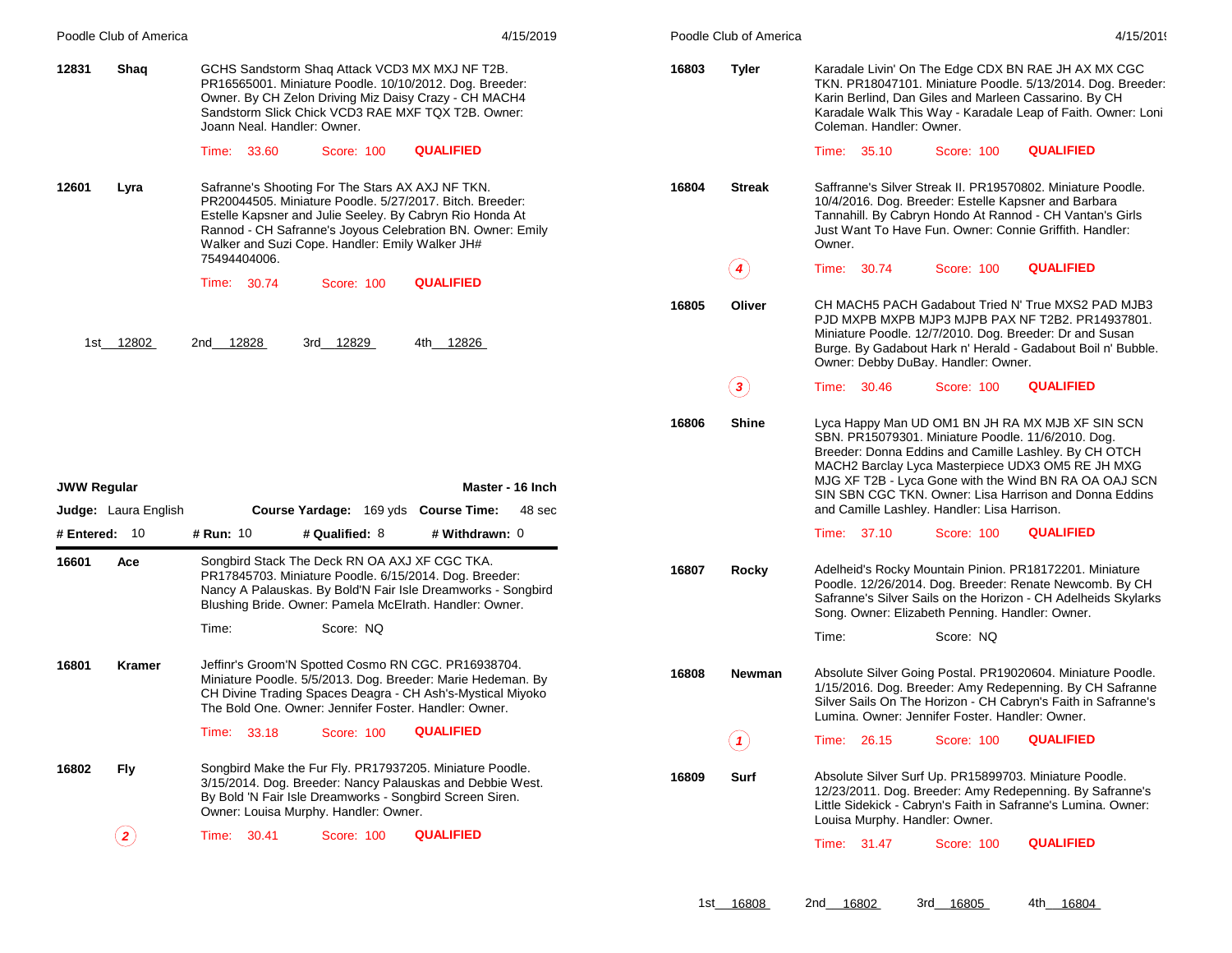| 4/15/2019 |  |  |
|-----------|--|--|
|           |  |  |

| <b>JWW Regular</b> |                      |          |                                              |                |                                                                                                                                                                                                                                       | Master - 24 Incl |
|--------------------|----------------------|----------|----------------------------------------------|----------------|---------------------------------------------------------------------------------------------------------------------------------------------------------------------------------------------------------------------------------------|------------------|
|                    | Judge: Laura English |          |                                              |                | Course Yardage: 174 yds Course Time:                                                                                                                                                                                                  | $49$ ser         |
| # Entered:         | 8                    | # Run: 8 |                                              | # Qualified: 4 | # Withdrawn: 0                                                                                                                                                                                                                        |                  |
| 24801              | Canyon               |          |                                              |                | Blanco Canyon. PR16280902. Standard Poodle. 12/21/2011.<br>Dog. Breeder: Karen Allen. By Mt Hope's Semper Fi - Mt<br>Hope's Morning Star. Owner: Robin English. Handler: Owner.                                                       |                  |
|                    |                      | Time:    | 37.08                                        | Score: 100     | <b>QUALIFIED</b>                                                                                                                                                                                                                      |                  |
| 24802              | Woody                |          | Clown, Owner: Toni Newcomer, Handler: Owner, |                | Peckerwood's Windy Willy Wonka CD BN RA AX AXJ NF<br>CGCA THDD TKA, PR16324401, Standard Poodle, 8/4/2012.<br>Dog. Breeder: Thomas W Carneal and Renee Evans. By CH<br>Peckerwood's The Gladiator - Peckerwood's Send in the          |                  |
|                    |                      | Time:    |                                              | Score: NQ      |                                                                                                                                                                                                                                       |                  |
| 24803              | Inca                 |          |                                              |                | Inca's Bala de Plata, PR16866104, Standard Poodle.<br>3/22/2013. Dog. Breeder: Lori Horst. By Harmony Mountain<br>Desert Fox Degrenier - Harmony Mountain Beretta. Owner:<br>Charles Webb and Carol Webb, Handler: Charles Webb,      |                  |
|                    | 3                    | Time:    | 33.68                                        | Score: 100     | <b>QUALIFIED</b>                                                                                                                                                                                                                      |                  |
| 24804              | Carson               |          | Cork Sterling. Handler: Owner.               |                | Escada Gifted Paws Carson. PR17476206. Standard Poodle.<br>1/12/2014. Dog. Breeder: Donna Kaufmann. By CH Chase<br>Undercover - Escada Chase You've Got Have Faith, Owner:                                                            |                  |
|                    | 1                    | Time:    | 32.53                                        | Score: 100     | <b>QUALIFIED</b>                                                                                                                                                                                                                      |                  |
| 24805              | Chase                |          | Handler: Owner.                              |                | Valentine's Chase Divine VCD1 MH MXB MJB XF BCAT.<br>PR16409601. Standard Poodle. 7/17/2012. Dog. Breeder:<br>Linda V Miller. By CH Carte Blanche Private Eye CDX GN RE -<br>Valentine's Splash N Dash CD RA SH. Owner: Diane Divine. |                  |
|                    |                      | Time:    |                                              | Score: NQ      |                                                                                                                                                                                                                                       |                  |
| 24806              | Jax                  |          | Young. Handler: Micheline Young.             |                | Classickoch Miles To ImaCheckersII CD RA MXB MXJ OF T2B<br>CGC. PR17796703. Standard Poodle. 7/7/2014. Dog. Breeder:<br>Lynda Koch. By RU-JO Augustus McCrae - Cherdon's<br>Colorado Color Showdown. Owner: Micheline Young and Paul  |                  |
|                    |                      | Time:    |                                              | Score: NQ      |                                                                                                                                                                                                                                       |                  |
| 24807              | Tulip                |          | Owner: John Pittman. Handler: Owner.         |                | CH Gladystar Spring Surprise AX AXJ. PR18312107. Standard<br>Poodle. 3/1/2015. Bitch. Breeder: Owner. By CH Safari's<br>Sorcerer's Apprentice CD RN - Gladystar Si Mi Chiamano Mimi.                                                  |                  |
|                    |                      | Time:    | 33.31                                        | Score: 100     | <b>QUALIFIED</b>                                                                                                                                                                                                                      |                  |
|                    |                      |          |                                              |                |                                                                                                                                                                                                                                       |                  |

| <b>JWW Regular</b> |                             |              |                                                                                          |                                                                                                                                                                                                                                 | Master - 20 Inch |
|--------------------|-----------------------------|--------------|------------------------------------------------------------------------------------------|---------------------------------------------------------------------------------------------------------------------------------------------------------------------------------------------------------------------------------|------------------|
|                    | <b>Judge:</b> Laura English |              | Course Yardage: 174 yds Course Time:                                                     |                                                                                                                                                                                                                                 | 46 sec           |
| # Entered:         | 3                           | # Run: 3     | # Qualified: 2                                                                           | # Withdrawn: 0                                                                                                                                                                                                                  |                  |
| 20801              | Jezzie                      | Halling.     | CH MACH Paradigm Starfleet Serenity MXS MJX.                                             | PR14631802. Standard Poodle. 9/14/2010. Bitch. Breeder:<br>Nancy McGee. By CH Starfleet's Sachas Quazar MX MXJ<br>MXP2 MJP2 MJPB PAX - CH Paradigm Narnia Shrugged.<br>Owner: Cheryl Halling and Steve Halling. Handler: Cheryl |                  |
|                    | 2                           | Time:        | Score: 100<br>33.81                                                                      | <b>QUALIFIED</b>                                                                                                                                                                                                                |                  |
| 20802              | Janey                       |              | Lauris New Dreams to Touch TD MX MXJ CA CGC.<br>Lauren Tapyrik. Handler: Owner.          | PR17859704. Standard Poodle. 6/2/2014. Bitch. Breeder:<br>Missy Galloway, Adriano Rocha and Danielle Pesko. By CH<br>Lauris Tivin Incantation CGC - CH Hightide Nautilus. Owner:                                                |                  |
|                    | 1                           | Time:        | Score: 100<br>31.49                                                                      | <b>QUALIFIED</b>                                                                                                                                                                                                                |                  |
| 20803              | Whisper                     |              | Adelheid's Racy Lady. PR13935001. Standard Poodle.<br>Elizabeth Penning. Handler: Owner. | 12/4/2009. Bitch. Breeder: Renate Newcomb. By CH Judges<br>Rhapsody Elite - Chippewa Oaks Sasha AX AXJ THD. Owner:                                                                                                              |                  |
|                    |                             | Time:        | Score: NQ                                                                                |                                                                                                                                                                                                                                 |                  |
|                    | 1st 20802                   | 20801<br>2nd | 3rd                                                                                      | 4th -                                                                                                                                                                                                                           |                  |
|                    |                             |              |                                                                                          |                                                                                                                                                                                                                                 |                  |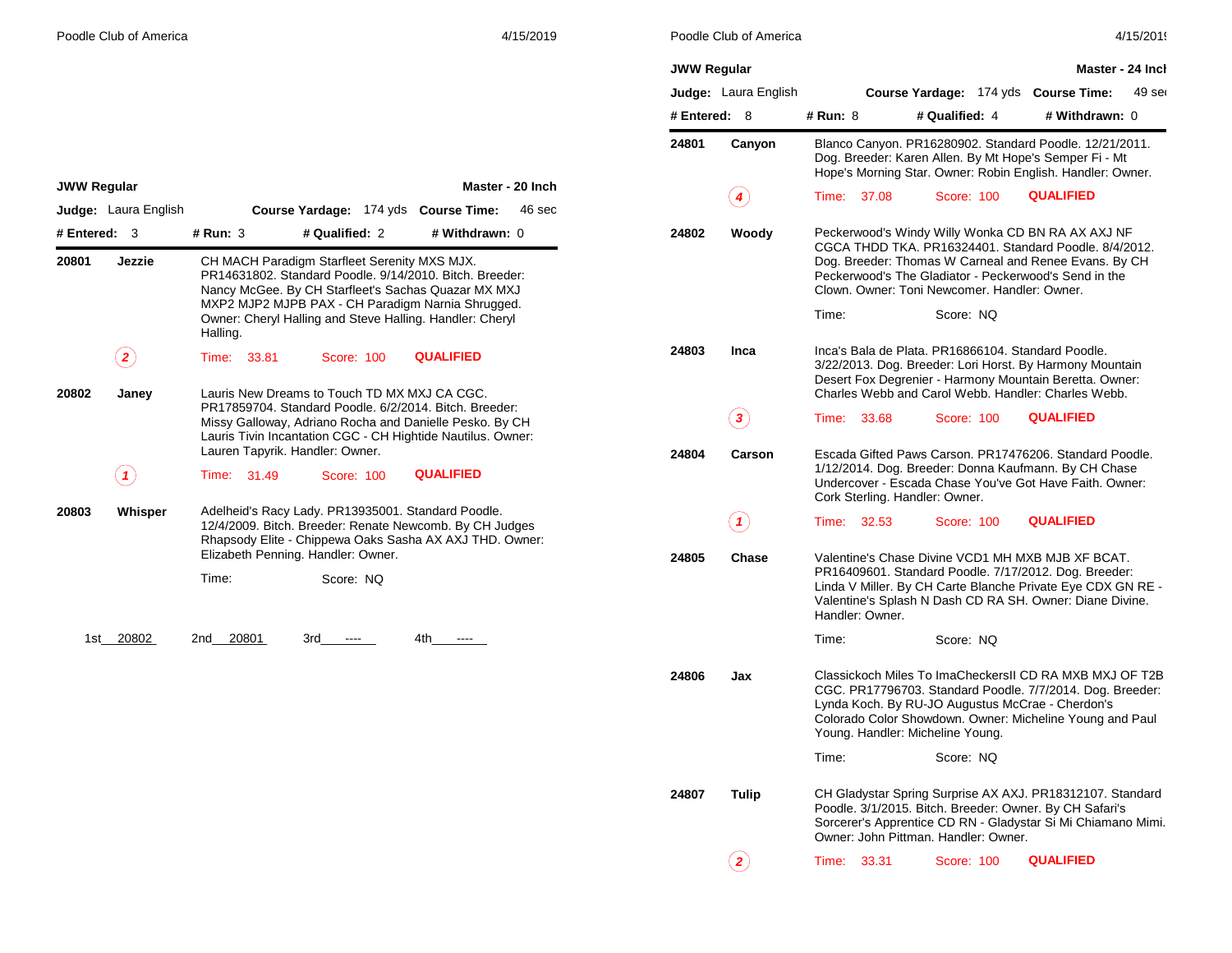| Poodle Club of America |              |                                                                                                                                                                                                                                                                             | 4/15/2019            |              | Poodle Club of America | 4/15/2019                                                                                                                                                                                                                             |              |          |
|------------------------|--------------|-----------------------------------------------------------------------------------------------------------------------------------------------------------------------------------------------------------------------------------------------------------------------------|----------------------|--------------|------------------------|---------------------------------------------------------------------------------------------------------------------------------------------------------------------------------------------------------------------------------------|--------------|----------|
| 24808<br>Lincoln       |              | Carlyn's Lincoln Knight English. PR19433602. Standard<br>Poodle. 8/30/2016. Dog. Breeder: Joyce Carelli, Michael Lamb<br>and Michele Polity. By Valentine's Chase Divine VCD1 BN RN<br>MH MXB MXJ XF - CH Carlyn's SongandaPrayer. Owner:<br>Robin English. Handler: Owner. | <b>Ritz</b><br>20204 |              | Time:                  | Sarmace's Puttin' on the Ritz CGC TKN, PR18557205.<br>Standard Poodle. 6/7/2015. Dog. Breeder: Marianne Donohue.<br>By CH Tri-Point Chase'n Extra Innings - Chase You're the Top.<br>Owner: Judy Harris. Handler: Owner.<br>Score: NO |              |          |
|                        | Time:        | Score: NO                                                                                                                                                                                                                                                                   |                      |              |                        |                                                                                                                                                                                                                                       |              |          |
| 24804<br>1st           | 24807<br>2nd | 24803<br>3rd<br>4th                                                                                                                                                                                                                                                         | 24801                | 16206<br>1st |                        | 2nd<br>-----                                                                                                                                                                                                                          | 3rd<br>----- | 4th ---- |

| <b>JWW Preferred</b>                                                                                                                                                                                                                        |                             |          |             |                |  |                                      | Novice - 4 Inch |
|---------------------------------------------------------------------------------------------------------------------------------------------------------------------------------------------------------------------------------------------|-----------------------------|----------|-------------|----------------|--|--------------------------------------|-----------------|
|                                                                                                                                                                                                                                             | <b>Judge:</b> Laura English |          |             |                |  | Course Yardage: 133 yds Course Time: | 63 sec          |
| # Entered: $1$                                                                                                                                                                                                                              |                             | # Run: 1 |             | # Qualified: 1 |  | # Withdrawn: 0                       |                 |
| Wiladon Joed's Silver Serenade CD RE OA OAJ NF.<br>4201<br><b>Seren</b><br>PR11601804. Toy Poodle. 11/19/2007. Bitch. Breeder: Donna<br>Hollis. By Wiladon's Livin on Love - Wildaon's Geez Louise.<br>Owner: Joan Ticknor, Handler: Owner, |                             |          |             |                |  |                                      |                 |
|                                                                                                                                                                                                                                             |                             |          | Time: 49.16 | Score: 100     |  | <b>QUALIFIED</b>                     |                 |
| 1st                                                                                                                                                                                                                                         | 4201                        | 2nd      |             | 3rd            |  | 4th                                  |                 |

| <b>JWW Preferred</b> |                             |          |                 |                | Open - 16 Inch                                                                                                                                                                                                                       |        |  |
|----------------------|-----------------------------|----------|-----------------|----------------|--------------------------------------------------------------------------------------------------------------------------------------------------------------------------------------------------------------------------------------|--------|--|
|                      | <b>Judge:</b> Laura English |          |                 |                | Course Yardage: 155 yds Course Time:                                                                                                                                                                                                 | 49 ser |  |
| # Entered:           | $\overline{1}$              | # Run: 1 |                 | # Qualified: 1 | # Withdrawn: 0                                                                                                                                                                                                                       |        |  |
| 16401                | Paris                       |          | Handler: Owner. |                | Liveoak It's My Party of OZ CDX GO RAE NA NAJ OF SIN<br>SCN. PR15354906. Standard Poodle, 5/8/2011. Bitch. Breeder:<br>Olga Zamkovaya and Vlad Zamkovoy. By CH Huffish I Did It<br>My Way - CH Sunshine of OZ. Owner: Norine Noonan. |        |  |
|                      |                             |          | Time: 44.90     | Score: 100     | <b>QUALIFIED</b>                                                                                                                                                                                                                     |        |  |
| 1st                  | 16401                       | 2nd      |                 | 3rd            | 4th                                                                                                                                                                                                                                  |        |  |

|                | <b>JWW Preferred</b><br>Novice - 20 Inch |          |       |                |  |                                                                                                                                                                                                                              |        |  |  |  |  |
|----------------|------------------------------------------|----------|-------|----------------|--|------------------------------------------------------------------------------------------------------------------------------------------------------------------------------------------------------------------------------|--------|--|--|--|--|
|                | <b>Judge:</b> Laura English              |          |       |                |  | Course Yardage: 136 yds Course Time:                                                                                                                                                                                         | 54 sec |  |  |  |  |
| # Entered: $2$ |                                          | # Run: 2 |       | # Qualified: 1 |  | # Withdrawn: 0                                                                                                                                                                                                               |        |  |  |  |  |
| 16206          | Oscar                                    |          |       |                |  | Oscarmania Mollyville. PR13397202. Standard Poodle.<br>7/26/2009. Dog. Breeder: Debra Wilson, David Hoy and<br>Thomas W Carneal. By Sir Henry The Eight - Peckerwood's<br>Kissed by a Rose. Owner: Kim Gray. Handler: Owner. |        |  |  |  |  |
|                |                                          | Time:    | 43.71 | Score: 100     |  | <b>QUALIFIED</b>                                                                                                                                                                                                             |        |  |  |  |  |

|                | <b>JWW Preferred</b><br>Open - 20 Inch |          |                                                                                                                                                                                                                                               |  |                |          |  |  |  |  |
|----------------|----------------------------------------|----------|-----------------------------------------------------------------------------------------------------------------------------------------------------------------------------------------------------------------------------------------------|--|----------------|----------|--|--|--|--|
|                | <b>Judge:</b> Laura English            |          | Course Yardage: 155 yds Course Time:                                                                                                                                                                                                          |  |                | $52$ ser |  |  |  |  |
| # Entered: $2$ |                                        | # Run: 2 | # Qualified: 0                                                                                                                                                                                                                                |  | # Withdrawn: 0 |          |  |  |  |  |
| 20404          | <b>Ticket</b>                          | Time:    | Delta's Ticket To The Cosmic Dance. PR19848202. Standard<br>Poodle. 3/9/2017. Bitch. Breeder: Janet R Elwerz. By GCH<br>Delta's Rue de la Paix BCAT - Delta's Tourist Attraction CD.<br>Owner: Victoria Ventura, Handler: Owner,<br>Score: NO |  |                |          |  |  |  |  |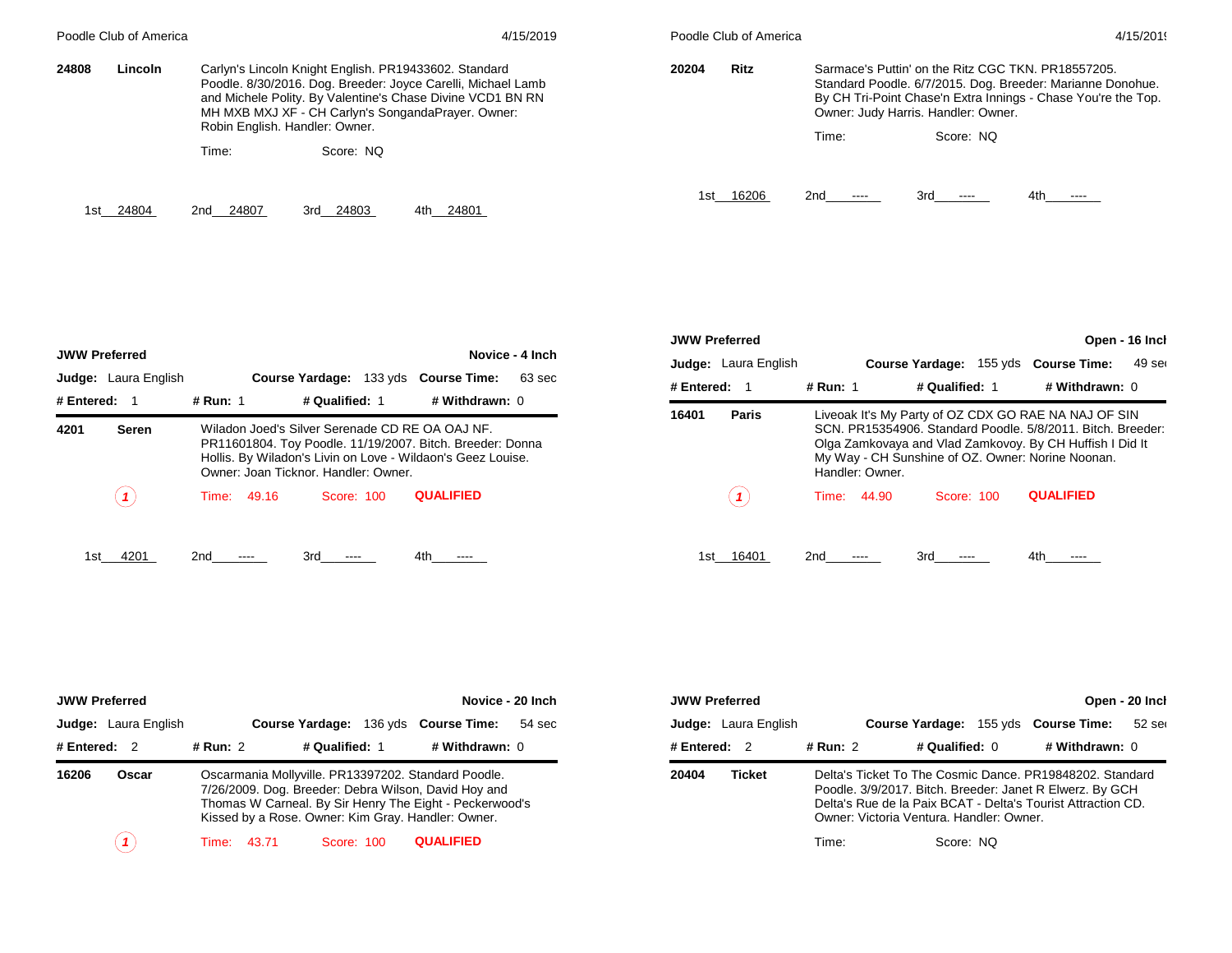|       | Poodle Club of America |       |                                                                                                                                                                                                                     | 4/15/2019        |      | Poodle Club of America |                                                                                                                                                                                                                                                                                  |            | 4/15/2019                                                                 |  |  |
|-------|------------------------|-------|---------------------------------------------------------------------------------------------------------------------------------------------------------------------------------------------------------------------|------------------|------|------------------------|----------------------------------------------------------------------------------------------------------------------------------------------------------------------------------------------------------------------------------------------------------------------------------|------------|---------------------------------------------------------------------------|--|--|
| 20604 | Mikie                  |       | Deserts Top Gun Mucho Macho Mikie. PR15153702. Standard<br>Poodle. 3/6/2011. Dog. Breeder: Debbie Bossie. By Tassletop<br>Diamond Dream - Tuelz Princess Attitude At Debz. Owner:<br>Bonnie Foster, Handler: Owner. |                  | 8805 | Brumby                 | MACH2 PACH FM Whata Wild Finish For Me! CD BN RE MXG<br>MJC PAX MXPS MXP5 MJPS MJP5 OF T2BP CGC.<br>PR11733505. Miniature Poodle. 4/28/2008. Dog. Breeder:<br>Owner. By Shadilyn's Poquito Bandito - MACH PACH Heiland's<br>It's All About Me! CD BN RAE2 MXG MJS MXP6 MXPS MJP4 |            |                                                                           |  |  |
|       |                        | Time: | Score: NO                                                                                                                                                                                                           |                  |      | $\overline{2}$         | 42.02<br>Time:                                                                                                                                                                                                                                                                   | Score: 100 | MJPS PAX NF CGC, Owner: Michele Cash, Handler: Owner,<br><b>QUALIFIED</b> |  |  |
| 1st   |                        | 2nd   | 4th<br>3rd.<br>-----                                                                                                                                                                                                | <b>CONTINUES</b> |      |                        |                                                                                                                                                                                                                                                                                  |            |                                                                           |  |  |
|       |                        |       |                                                                                                                                                                                                                     |                  | 1st  | 8804                   | 8805<br>2nd.                                                                                                                                                                                                                                                                     | 3rd        | 4th                                                                       |  |  |

| <b>JWW Preferred</b> |                      |                           |                                              | Excellent - 20 Inch                                                                                                                                                             |        |
|----------------------|----------------------|---------------------------|----------------------------------------------|---------------------------------------------------------------------------------------------------------------------------------------------------------------------------------|--------|
|                      | Judge: Laura English |                           |                                              | Course Yardage: 174 yds Course Time:                                                                                                                                            | 54 sec |
| # Entered:           | $\blacksquare$       | # Run: 1                  | # Qualified: 0                               | # Withdrawn: 0                                                                                                                                                                  |        |
| 20603                | <b>Norman</b>        | Gauthier, Handler: Owner, | Poopla Stormn Blue Norman of Howlynn SH SHU. | PR14538204. Standard Poodle. 6/28/2010. Dog. Breeder:<br>Claudia Straitiff and Dana Stewart. By CH Ascot Eat Your Heart<br>Out - CH Poopla's Hooligan of Dalmore. Owner: Elaine |        |
|                      |                      | Time:                     | Score: NO                                    |                                                                                                                                                                                 |        |
| 1st                  |                      | 2nd                       | 3rd                                          | 4th.                                                                                                                                                                            |        |

| <b>JWW Preferred</b> |                      |          |                        |                |                                                                                                                                                                                                                        | Master - 12 Inch |
|----------------------|----------------------|----------|------------------------|----------------|------------------------------------------------------------------------------------------------------------------------------------------------------------------------------------------------------------------------|------------------|
|                      | Judge: Laura English |          |                        |                | Course Yardage: 169 yds Course Time:                                                                                                                                                                                   | $53$ ser         |
| # Entered:           | - 1                  | # Run: 1 |                        | # Qualified: 0 | # Withdrawn: 0                                                                                                                                                                                                         |                  |
| 12832                | Nina                 |          | White, Handler: Owner. |                | MACH5 Menina de Prata VCD1 RE JH SHU MXS2 MJC2 MXF<br>T2B3 CA THDN CGCA, PR13085201, Miniature Poodle,<br>12/10/2008. Bitch. Breeder: Cathy L Adamson. By CH<br>Shownoff Mystical Quincy - Shownoff Darla. Owner: Beth |                  |
|                      |                      | Time:    |                        | Score: NO      |                                                                                                                                                                                                                        |                  |
| 1st                  |                      | 2nd      |                        | 3rd            | 4th                                                                                                                                                                                                                    |                  |

| <b>JWW Preferred</b> |                             |            |                                    |                |                                                                                                                                                                               | Master - 8 Inch |
|----------------------|-----------------------------|------------|------------------------------------|----------------|-------------------------------------------------------------------------------------------------------------------------------------------------------------------------------|-----------------|
|                      | <b>Judge:</b> Laura English |            |                                    |                | Course Yardage: 164 yds Course Time:                                                                                                                                          | 55 sec          |
| # Entered:           | - 2                         | # Run: $2$ |                                    | # Qualified: 2 | # Withdrawn: 0                                                                                                                                                                |                 |
| 8804                 | Tango                       |            | Owner: Lori Young. Handler: Owner. |                | MACH10 Baroque Dancin' In The Moonlight. PR07517706.<br>Miniature Poodle. 11/29/2005. Dog. Breeder: Wendy Croncrite.<br>By CH Troymere Trump Card - CH Baroque Just Be Happy. |                 |
|                      |                             | Time:      | 30.71                              | Score: 100     | <b>QUALIFIED</b>                                                                                                                                                              |                 |

| <b>JWW Preferred</b> |                             |          |                                         |                | Master - 16 Inch                                                                                                                                                                                                                  |          |
|----------------------|-----------------------------|----------|-----------------------------------------|----------------|-----------------------------------------------------------------------------------------------------------------------------------------------------------------------------------------------------------------------------------|----------|
|                      | <b>Judge:</b> Laura English |          |                                         |                | Course Yardage: 174 yds Course Time:                                                                                                                                                                                              | $51$ ser |
| # Entered: $1$       |                             | # Run: 1 |                                         | # Qualified: 1 | # Withdrawn: 0                                                                                                                                                                                                                    |          |
| 16810                | <b>Frou Frou</b>            |          | Owner: Eileen McGinley. Handler: Owner. |                | Refinne Take The London Blu Silk CD BN RAE2 AX MXJ OF<br>SWN SCA SEA SIA SHDN RATN, PR14500704, Standard<br>Poodle. 7/3/2010. Bitch. Breeder: Anne and Jennifer Dege. By<br>CH Refinne London Fog - CH Degana Take It On The Run. |          |
|                      |                             | Time:    | 50.83                                   | Score: 100     | <b>QUALIFIED</b>                                                                                                                                                                                                                  |          |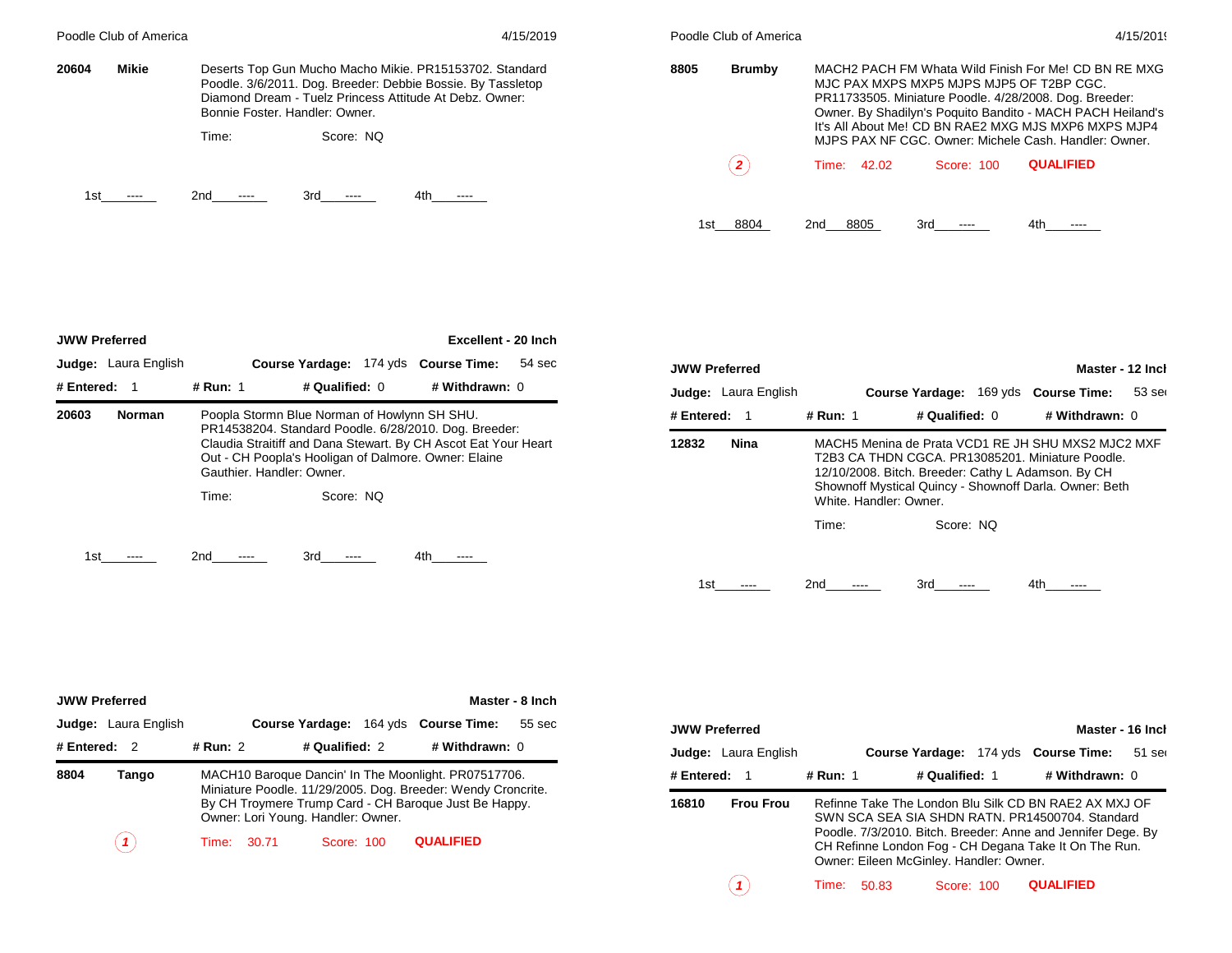|                         | Poodle Club of America      |                             |                                                                                                                                                                                                                                                                                           |                  | 4/15/2019        |       | Poodle Club of America |                 |                                                                                                | 4/15/2019                                                                                                                                                                                                                                                                                                    |
|-------------------------|-----------------------------|-----------------------------|-------------------------------------------------------------------------------------------------------------------------------------------------------------------------------------------------------------------------------------------------------------------------------------------|------------------|------------------|-------|------------------------|-----------------|------------------------------------------------------------------------------------------------|--------------------------------------------------------------------------------------------------------------------------------------------------------------------------------------------------------------------------------------------------------------------------------------------------------------|
|                         | 1st 16810                   | 2nd<br>$\cdots$             | 3rd<br>$\cdots$                                                                                                                                                                                                                                                                           | 4th<br>$\cdots$  |                  | 20809 | Gypsy                  |                 | Gypsy. PAL253891. Standard Poodle. 9/25/2008. Bitch.<br>Bellm and fborg. Handler: Kim Berkley. | Breeder: Unknown. By Unknown - Unknown. Owner: Debra                                                                                                                                                                                                                                                         |
|                         |                             |                             |                                                                                                                                                                                                                                                                                           |                  |                  |       | (1)                    | Time: 37.94     | Score: 100                                                                                     | <b>QUALIFIED</b>                                                                                                                                                                                                                                                                                             |
| <b>JWW Preferred</b>    |                             |                             |                                                                                                                                                                                                                                                                                           |                  | Master - 20 Inch | 20810 | Raven                  |                 | GN RE TDX JH MXB MJG OF T2B THD DS CGCA.<br>Kevin J Stone. Handler: Carol L McCorkle.          | MACH Unicorn's Rare and Radiant Maiden 'Nevermore' VCD2<br>PR13541201. Standard Poodle. 7/31/2009. Bitch. Breeder:<br>Deborah Mitchell. By Unicorn's Dream Catcher - Unicorn's<br>Bodacious Bonnie Macbeth. Owner: Carol L McCorkle and                                                                      |
|                         | <b>Judge:</b> Laura English |                             | Course Yardage: 174 yds Course Time:                                                                                                                                                                                                                                                      |                  | 54 sec           |       |                        | Time:           | Score: NQ                                                                                      |                                                                                                                                                                                                                                                                                                              |
| # Entered: $8$<br>20804 | Axl                         | # Run: 6<br>Handler: Owner. | # Qualified: 2<br>Waypoint's Sweet Child O Mine. PR17266605. Standard<br>Poodle. 9/6/2013. Dog. Breeder: Nancy Borga. By Domtotem<br>Yandex Ru - Mount Bethel's Mitsy. Owner: Gene Downing.                                                                                               | # Withdrawn: 0   |                  | 20811 | Joey                   | Cheryl Halling. |                                                                                                | CH PACH Starfleet's Hyperspace AX AXJ MXP3 MXPB MJP3<br>MJPB PAX. PR13532201. Standard Poodle. 9/21/2009. Bitch.<br>Breeder: Cheryl and Steve Halling. By CH Posh's & Krislyn's<br>Bring It On - CH Starfleets Lightspeed AX MXJ. Owner: Cheryl<br>Halling and Steve Halling and Reagan Weisenbeck. Handler: |
|                         |                             | Time:                       | Score: NQ                                                                                                                                                                                                                                                                                 |                  |                  |       |                        | Time:           | Score: NO                                                                                      |                                                                                                                                                                                                                                                                                                              |
| 20805                   | Gusto                       |                             | Waypoint's Step Two Fire It Up RN NA NAJ AXP AJP NF XFP<br>CA CGC. PR17266603. Standard Poodle. 9/6/2013. Dog.<br>Breeder: Nancy Borga. By Domtotem Yandex Ru - Mount<br>Bethel's Mitsy. Owner: Betti Hamilton. Handler: Owner.                                                           |                  |                  |       | 1st 20809              | 2nd 20806       | 3rd<br>$\sim$ $\sim$                                                                           | 4th l<br>$\sim$ $\sim$ $\sim$                                                                                                                                                                                                                                                                                |
|                         |                             | Time:                       | Score: ABS                                                                                                                                                                                                                                                                                |                  |                  |       |                        |                 |                                                                                                |                                                                                                                                                                                                                                                                                                              |
| 20806                   | Tag                         | Gower. Handler: Owner.      | MACH3 Jility Gotcha Game On BN RE MXC MJC XF.<br>PR13548402. Standard Poodle. 10/7/2009. Dog. Breeder:<br>Helen and Mel King. By Tudorose Royal Flush RN CGC -<br>MACH Durandel Hello Hollywood NF CGC. Owner: Linda                                                                      |                  |                  |       |                        |                 |                                                                                                |                                                                                                                                                                                                                                                                                                              |
|                         | $\mathbf{2} \mathbf{)}$     | Time: 41.49                 | <b>Score: 100</b>                                                                                                                                                                                                                                                                         | <b>QUALIFIED</b> |                  |       |                        |                 |                                                                                                |                                                                                                                                                                                                                                                                                                              |
| 20807                   | <b>Pip</b>                  |                             | Gladystar Pippin How Do You Like Them Apples. PR18312109.<br>Standard Poodle. 3/1/2015. Dog. Breeder: John B Pittman. By<br>CH Safari's Sorcerer's Apprentice CD RN - Gladystar Si Mi<br>Chiamano Mimi. Owner: Sandra Van De Verg and Philip Van<br>De Verg. Handler: Philip Van De Verg. |                  |                  |       |                        |                 |                                                                                                |                                                                                                                                                                                                                                                                                                              |
|                         |                             | Time:                       | Score: ABS                                                                                                                                                                                                                                                                                |                  |                  |       |                        |                 |                                                                                                |                                                                                                                                                                                                                                                                                                              |
| 20808                   | Gingerella                  |                             | MACH8 Cherie Gingerella B Lane MXS3 MXP MJP MXF TQX<br>T2B7. PR10508605. Standard Poodle. 8/23/2007. Bitch.                                                                                                                                                                               |                  |                  |       |                        |                 |                                                                                                |                                                                                                                                                                                                                                                                                                              |

Time: Score: NQ

Breeder: Megan Dennis. By Dennis Prince Jake - Princess

Abigail. Owner: Donna Batdorff. Handler: Owner.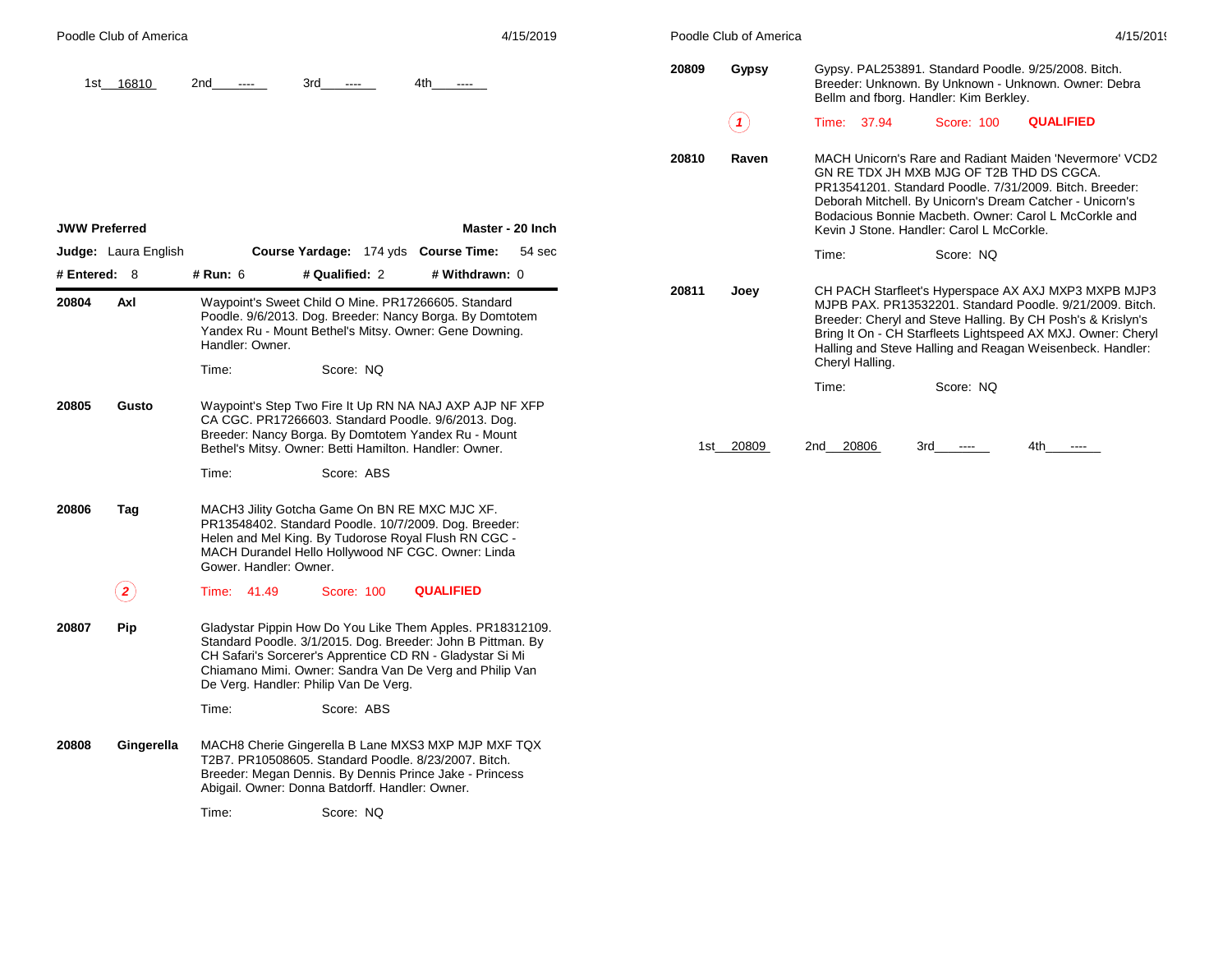|                        | Poodle Club of America      |             |                                                                                                                                                                                                                    | 4/15/2019                                                                                                                   |       | Poodle Club of America                                                                                                                                      |                                                                                                                                                                     |                                                                                                                                                                                                                                                                                           | 4/15/2019 |
|------------------------|-----------------------------|-------------|--------------------------------------------------------------------------------------------------------------------------------------------------------------------------------------------------------------------|-----------------------------------------------------------------------------------------------------------------------------|-------|-------------------------------------------------------------------------------------------------------------------------------------------------------------|---------------------------------------------------------------------------------------------------------------------------------------------------------------------|-------------------------------------------------------------------------------------------------------------------------------------------------------------------------------------------------------------------------------------------------------------------------------------------|-----------|
|                        | <b>Time 2 Beat Regular</b>  |             |                                                                                                                                                                                                                    | 8 Inch                                                                                                                      | 12401 | Dream                                                                                                                                                       | CH GameOn If I Can Dream NA NAJ. PR18723003. Miniature<br>Poodle. 9/9/2015. Bitch. Breeder: Owners. By CH OTCH<br>MACH2 Barclay Lyca Masterpiece UDX3 OM5 RE JH MXG |                                                                                                                                                                                                                                                                                           |           |
| # Entered: 2           | <b>Judge:</b> Laura English | # Run: 2    | # Qualified: 1                                                                                                                                                                                                     | Course Time: 38.60 sec<br># Withdrawn: 0                                                                                    |       |                                                                                                                                                             |                                                                                                                                                                     | MJG XF T2B - CH MACH2 Barclay GameOn Just Do It RN                                                                                                                                                                                                                                        |           |
|                        |                             |             |                                                                                                                                                                                                                    |                                                                                                                             |       |                                                                                                                                                             | Gower. Handler: Lisa Harrison.                                                                                                                                      | MXB MJB OF T2B CGC TKA. Owner: Lisa Harrison and Linda                                                                                                                                                                                                                                    |           |
| 8402                   | Pepper                      |             | Owner: Jean Hannes. Handler: Owner.                                                                                                                                                                                | Dolce Bianca Pepe Mio Cuore. PAL272655. Miniature Poodle.<br>7/29/2016. Bitch. Breeder: Unknown. By Unknown - Unknown.      |       |                                                                                                                                                             | Time:                                                                                                                                                               | Score: AIS                                                                                                                                                                                                                                                                                |           |
|                        | $( \mathbf{\ } 1)$          | Time: 38.60 |                                                                                                                                                                                                                    | <b>QUALIFIED</b>                                                                                                            | 12403 | <b>Scotty</b>                                                                                                                                               |                                                                                                                                                                     | Joan's Precious Olympic Star on Ice Of Deshler NA AXJ.<br>PR14041002. Miniature Poodle. 1/29/2010. Dog. Breeder:                                                                                                                                                                          |           |
| 8403                   | Raven                       |             | Toy Poodle. 6/24/2014. Dog. Breeder: Lori Logli and Terri                                                                                                                                                          | Anubis Nevermore Now Raven NA AXJ NJP OF, PR18138302.<br>Meyers. By GCH Rfs Hells a Blazen Frank N Stein - GCH Swag         |       | Patricia Deshler, Elizabeth Cowman, and Kay O'Bryant. By CH<br>Penchant Phorecast of Kalein - CH Deshler's By Design.<br>Owner: Joan Davis. Handler: Owner. |                                                                                                                                                                     |                                                                                                                                                                                                                                                                                           |           |
|                        |                             |             | Lomar Silver Sensation. Owner: Linda Doerfler and Brian<br>Doerfler. Handler: Linda Doerfler.                                                                                                                      |                                                                                                                             |       |                                                                                                                                                             | Time:                                                                                                                                                               | Score: NQ                                                                                                                                                                                                                                                                                 |           |
| 1st                    | 8402                        | Time:       | Score: NQ                                                                                                                                                                                                          |                                                                                                                             | 12405 | Vandy                                                                                                                                                       | White. Handler: Owner.                                                                                                                                              | Safranne's Silver Sails Anchor Down OA NAJ DJ CGC.<br>PR20233101. Miniature Poodle. 8/14/2017. Bitch. Breeder:<br>Estelle Kapsner and Lin Gelbman. By GCH Horizon's Born to<br>Run - CH Safranne's Silver Sails Just A Splash. Owner: Beth                                                |           |
|                        |                             |             |                                                                                                                                                                                                                    |                                                                                                                             |       |                                                                                                                                                             | Time: 32.94                                                                                                                                                         | <b>QUALIFIED</b>                                                                                                                                                                                                                                                                          |           |
|                        |                             |             |                                                                                                                                                                                                                    |                                                                                                                             | 12601 | Lyra                                                                                                                                                        | 75494404006.                                                                                                                                                        | Safranne's Shooting For The Stars AX AXJ NF TKN.<br>PR20044505. Miniature Poodle. 5/27/2017. Bitch. Breeder:<br>Estelle Kapsner and Julie Seeley. By Cabryn Rio Honda At<br>Rannod - CH Safranne's Joyous Celebration BN. Owner: Emily<br>Walker and Suzi Cope. Handler: Emily Walker JH# |           |
|                        | Time 2 Beat Regular         |             |                                                                                                                                                                                                                    | 12 Inch                                                                                                                     |       |                                                                                                                                                             | 36.73<br>Time:                                                                                                                                                      | <b>QUALIFIED</b>                                                                                                                                                                                                                                                                          |           |
|                        | Judge: Laura English        |             |                                                                                                                                                                                                                    | Course Time: 24.52 sec                                                                                                      |       |                                                                                                                                                             |                                                                                                                                                                     |                                                                                                                                                                                                                                                                                           |           |
| # Entered: 33<br>12201 | Rizzo                       | # Run: 32   | # Qualified: 23<br>GCH Sandstorm Smooth Move. PR19707702. Miniature<br>Poodle. 1/3/2017. Bitch. Breeder: Joann Neal. By GCHS                                                                                       | # Withdrawn: 1<br>Sandstorm Shaq Attack VCD3 BN MX MXJ NF T2B - GCHS<br>MACH Sandstorm X's in Texas VCD3 BN MXF T2B. Owner: | 12603 | Hugo                                                                                                                                                        | Steuby JH#14226029009.                                                                                                                                              | Forest Ridge's Hugo Wait-for-it Steuby. PR18704201. Toy<br>Poodle. 6/8/2015. Dog. Breeder: Deborah Williams and Debbie<br>Goddard. By Goldenstar's Tristan - Gldnstrs Skye Lumiere D<br>Forestridge. Owner: Charlotte Steuby. Handler: Charlotte                                          |           |
|                        |                             |             | Jerry Smith. Handler: Owner.                                                                                                                                                                                       |                                                                                                                             |       |                                                                                                                                                             | Time:                                                                                                                                                               | Score: NQ                                                                                                                                                                                                                                                                                 |           |
|                        |                             | Time: 41.17 |                                                                                                                                                                                                                    | <b>QUALIFIED</b>                                                                                                            | 12801 | Tush                                                                                                                                                        |                                                                                                                                                                     | GCHS MACH Sandstorm X's in Texas VCD3 MXF T2B.                                                                                                                                                                                                                                            |           |
| 12204                  | Spark                       |             | Kameo Sparks Will Fly. PR18911101. Miniature Poodle.<br>11/20/2015. Dog. Breeder: Lorinda Maxwell. By CH Kameo<br>Moonraker's Nantucket Journey - CH Kameo's Pillow Talk.<br>Owner: Beth Lawrence, Handler: Owner, |                                                                                                                             |       |                                                                                                                                                             | Owner.                                                                                                                                                              | PR14643201. Miniature Poodle. 9/8/2010. Bitch. Breeder:<br>Owner. By CH OTCH MACH Sandstorm The Need For Speed<br>VCD3 UDX2 OM6 MXF - CH MACH4 Sandstorm Slick Chick<br>VCD3 RAE MXF TQX T2B. Owner: Joann Neal. Handler:                                                                 |           |
|                        |                             | Time:       | Score: NQ                                                                                                                                                                                                          |                                                                                                                             |       |                                                                                                                                                             | Time: 33.23                                                                                                                                                         | <b>QUALIFIED</b>                                                                                                                                                                                                                                                                          |           |
|                        |                             |             |                                                                                                                                                                                                                    |                                                                                                                             | 12803 | Jagger                                                                                                                                                      |                                                                                                                                                                     | Safranne's Jumping Jack Flash. PR13851401. Miniature<br>Poodle. 12/3/2009. Dog. Breeder: Jean Safraneck. By CH<br>Safranne's Silver Sails on the Horizon - CH Safranne's Blue<br>Topaz. Owner: Maggie Schoolar. Handler: Owner.                                                           |           |
|                        |                             |             |                                                                                                                                                                                                                    |                                                                                                                             |       |                                                                                                                                                             | Time: 30.91                                                                                                                                                         | <b>QUALIFIED</b>                                                                                                                                                                                                                                                                          |           |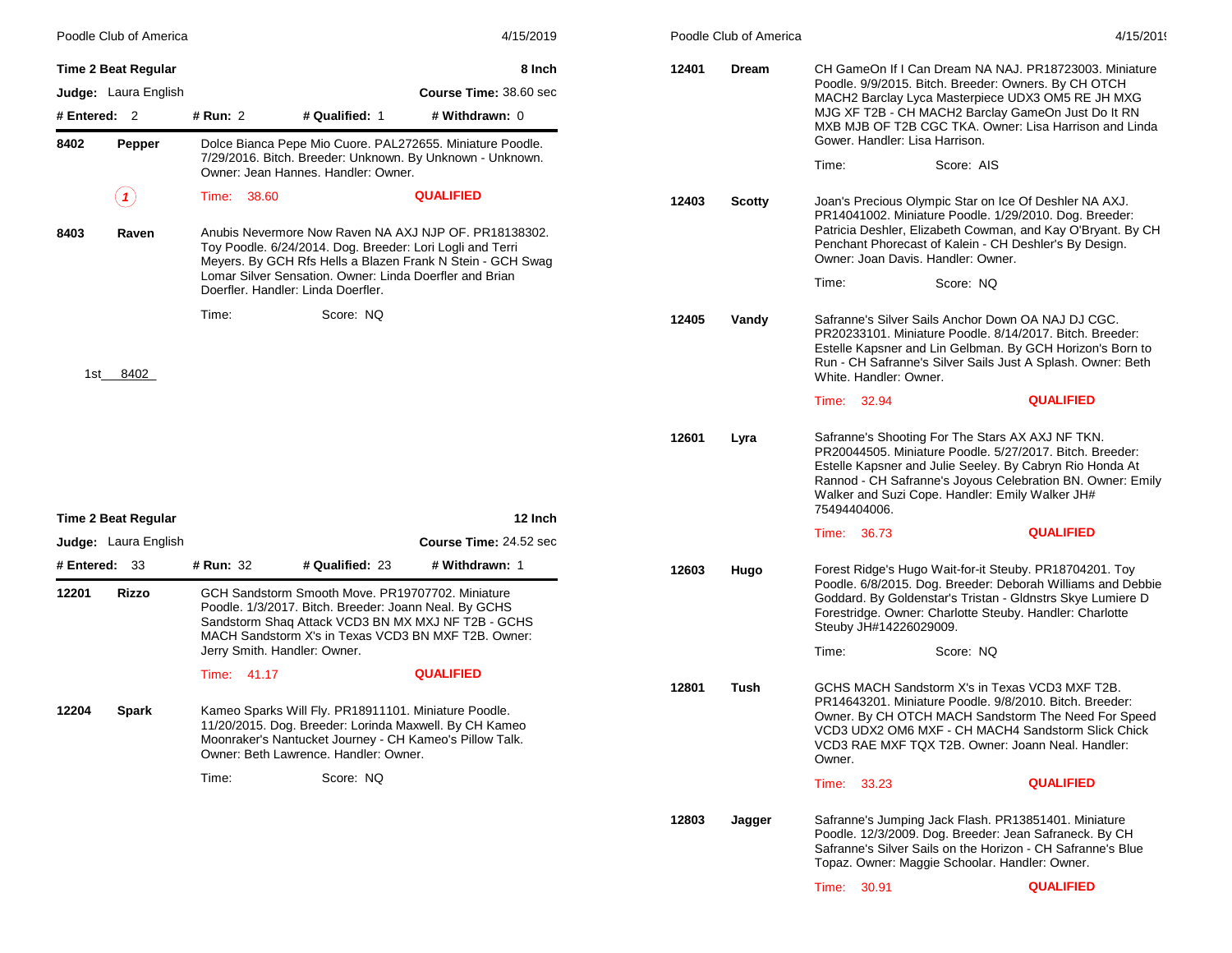|       | Poodle Club of America |                                                                                                                                                                                                       | 4/15/2019                                                                                                                                                                            |       | Poodle Club of America |                                | 4/15/2019                                                                                                                                                                                                                                                                        |
|-------|------------------------|-------------------------------------------------------------------------------------------------------------------------------------------------------------------------------------------------------|--------------------------------------------------------------------------------------------------------------------------------------------------------------------------------------|-------|------------------------|--------------------------------|----------------------------------------------------------------------------------------------------------------------------------------------------------------------------------------------------------------------------------------------------------------------------------|
| 12804 | Ace                    | CH Adelheid's Silver Lace. PR15151101. Miniature Poodle.<br>4/11/2011. Bitch. Breeder: Renate Newcomb. By Kamann's<br>Downing. Handler: Owner.                                                        | Silver Surfer - Palman Adelheid's Silver Brocade. Owner: Patti<br><b>QUALIFIED</b>                                                                                                   | 12814 | <b>Shelby</b>          | Owner.                         | Safranne Move Over I'm Driving. PR20044503. Miniature<br>Poodle. 5/27/2017. Bitch. Breeder: Estelle Kapsner and Julie<br>Seeley. By Cabryn Rio Honda At Rannod - CH Safranne's<br>Joyous Celebration BN. Owner: Michele Borgman. Handler:                                        |
|       |                        | Time: 31.06                                                                                                                                                                                           |                                                                                                                                                                                      |       |                        | Time: 26.53                    | <b>QUALIFIED</b>                                                                                                                                                                                                                                                                 |
| 12805 | Koki                   | Adelheide's Hawaiian Hibiscus. PR18172204. Miniature<br>Caroline King.                                                                                                                                | Poodle. 12/26/2014. Bitch. Breeder: Renate Newcomb. By CH<br>Safranne's Silver Sails on the Horizon - CH Adelheid Skylark<br>Song. Owner: Caroline King and Renate Newcomb. Handler: | 12815 | Zap                    |                                | Adelheid's Live Wires CDX BN GN RE MX MXJ MXF T2B CA<br>TKA CGC. PR18046002. Miniature Poodle. 9/23/2014. Dog.<br>Breeder: Renate Newcomb. By GCH Adelheid's Rip Van<br>Winkle NA NAJ NTD - CH MACH Palman Adelheids<br>Silverbrocade MX MJB THD. Owner: Melissa Snell. Handler: |
|       |                        | Time: 29.17                                                                                                                                                                                           | <b>QUALIFIED</b>                                                                                                                                                                     |       |                        | Owner.                         |                                                                                                                                                                                                                                                                                  |
| 12809 | Roxie                  | Safranne's Sweet Girl Blue Storm Rising MXB MJS XF TKA<br>CGCA. PR16655203. Miniature Poodle. 11/26/2012. Bitch.                                                                                      | Breeder: Estelle L Kapsner. By CH Safranne Silver Sails on the                                                                                                                       | 12816 | <b>Doozie</b>          | Time: 29.66                    | <b>QUALIFIED</b><br>GCHS Sandstorm Slamma Jamma VCD2 AX MXJ NF.                                                                                                                                                                                                                  |
|       |                        | Horizon CD RA NA NAJ - CH Safranne Surprise Package<br>Carol L McCorkle.                                                                                                                              | Miata, Owner: Carol L McCorkle and Kevin J Stone, Handler:                                                                                                                           |       |                        |                                | PR17998601. Miniature Poodle. 9/14/2014. Bitch. Breeder:<br>Owner. By GCHS Sandstorm Shaq Attack VCD3 MX MXJ NF<br>T2B - GCHS MACH Sandstorm X's in Texas VCD3 MXF T2B.<br>Owner: Joann Neal, Handler: Owner.                                                                    |
|       |                        | Time: 39.40                                                                                                                                                                                           | <b>QUALIFIED</b>                                                                                                                                                                     |       |                        |                                |                                                                                                                                                                                                                                                                                  |
|       |                        |                                                                                                                                                                                                       |                                                                                                                                                                                      |       |                        | Time:                          | Score: NQ                                                                                                                                                                                                                                                                        |
| 12810 | Hustle                 | 2/22/2015. Dog. Breeder: Diane and Eric Gaw and Brenda<br>Alegria Hawk Hill I'll Do It My Way. Owner: Diane Durfee.<br>Handler: Owner.                                                                | Hawk Hill Let's Do The Hustle, PR18429203, Miniature Poodle,<br>Wood. By CH Louwalk Hawkhill Amusement Park Ride - GCH                                                               | 12817 | Luna                   | Owner.                         | Safranne's Winter Moonlight AX AXJ OF CGC TKN.<br>PR17485501. Miniature Poodle. 1/5/2014. Bitch. Breeder:<br>Estelle Kapsner. By Cabryn Rio Hondo at Rannod - CH<br>Safranne's Quest for Silver. Owner: Kathleen Kelly. Handler:                                                 |
|       |                        | Time: 30.44                                                                                                                                                                                           | <b>QUALIFIED</b>                                                                                                                                                                     |       |                        | Time:                          | Score: NQ                                                                                                                                                                                                                                                                        |
| 12811 | Gabby                  | Safranne's Gabriella Silver Glory. PR17932702. Miniature<br>Rio Hondo at Rannod - Safranne's Quest for Silver. Owner:<br>Lisa Brooks, Handler: Owner,                                                 | Poodle. 7/21/2014. Bitch. Breeder: Estelle Kapsner. By Cabryn                                                                                                                        | 12818 | <b>Nike</b>            |                                | CH Barclay GameOn Just Do It RN MXB MJB XF T2B.<br>PR17094301. Miniature Poodle. 6/26/2013. Bitch. Breeder:<br>Barbara Burdick. By Zolotaya Pectoral Postrel - Barclay<br>Madame Butterfly. Owner: Linda Gower. Handler: Owner.                                                  |
|       |                        | Time: 37.41                                                                                                                                                                                           | <b>QUALIFIED</b>                                                                                                                                                                     |       |                        |                                |                                                                                                                                                                                                                                                                                  |
| 12812 | <b>Star</b>            | Miniature Poodle. 4/26/2011. Bitch. Breeder: Amy<br>Redepenning. By GCH MACH Kamann's Silver Surfer MX<br>MXJ - CH Cabryn's Faith In Safranne's Lumina CD. Owner:<br>Rena Dershowitz. Handler: Owner. | GCH OTCH MACH3 Absolute Silver Star UDX8 OGM BN GO<br>RM RAE MXG MJC MXF TQX T2B CGC TKP. PR15295603.                                                                                | 12819 | Elsie                  | Time: 31.98                    | <b>QUALIFIED</b><br>Safranne's Blue Wish Come True. PR18979302. Miniature<br>Poodle. 1/26/2016. Bitch. Breeder: Estelle L Kapsner. By<br>Cabryn Rio Honda At Rannod - Safranne's Joyous Celebration.<br>Owner: Valera Russell. Handler: Owner.                                   |
|       |                        | Time: 30.18                                                                                                                                                                                           | <b>QUALIFIED</b>                                                                                                                                                                     |       |                        | Time: 33.59                    | <b>QUALIFIED</b>                                                                                                                                                                                                                                                                 |
| 12813 | Krissi                 | Katiana's Kristal Kream AX AXJ XF T2B TKA CGC.<br>PR18046603. Miniature Poodle, 10/29/2014. Bitch. Breeder:<br>Doris H Grant and Jordan L Chamberlain. By GCH Forever<br>Villars. Handler: Owner.     | Have Faith In Me - CH Tomar JLC Tatiana, Owner: Kathleen                                                                                                                             | 12820 | Ice                    | Handler: Owner.<br>Time: 30.88 | Songbird Let's Dance. PR18589601. Miniature Poodle.<br>6/7/2015. Dog. Breeder: Nancy Palauskas. By Songbird Rock<br>Legend - Songbird Screen Siren. Owner: Louisa Murphy.<br><b>QUALIFIED</b>                                                                                    |
|       |                        | Time: 32.15                                                                                                                                                                                           | <b>QUALIFIED</b>                                                                                                                                                                     |       |                        |                                |                                                                                                                                                                                                                                                                                  |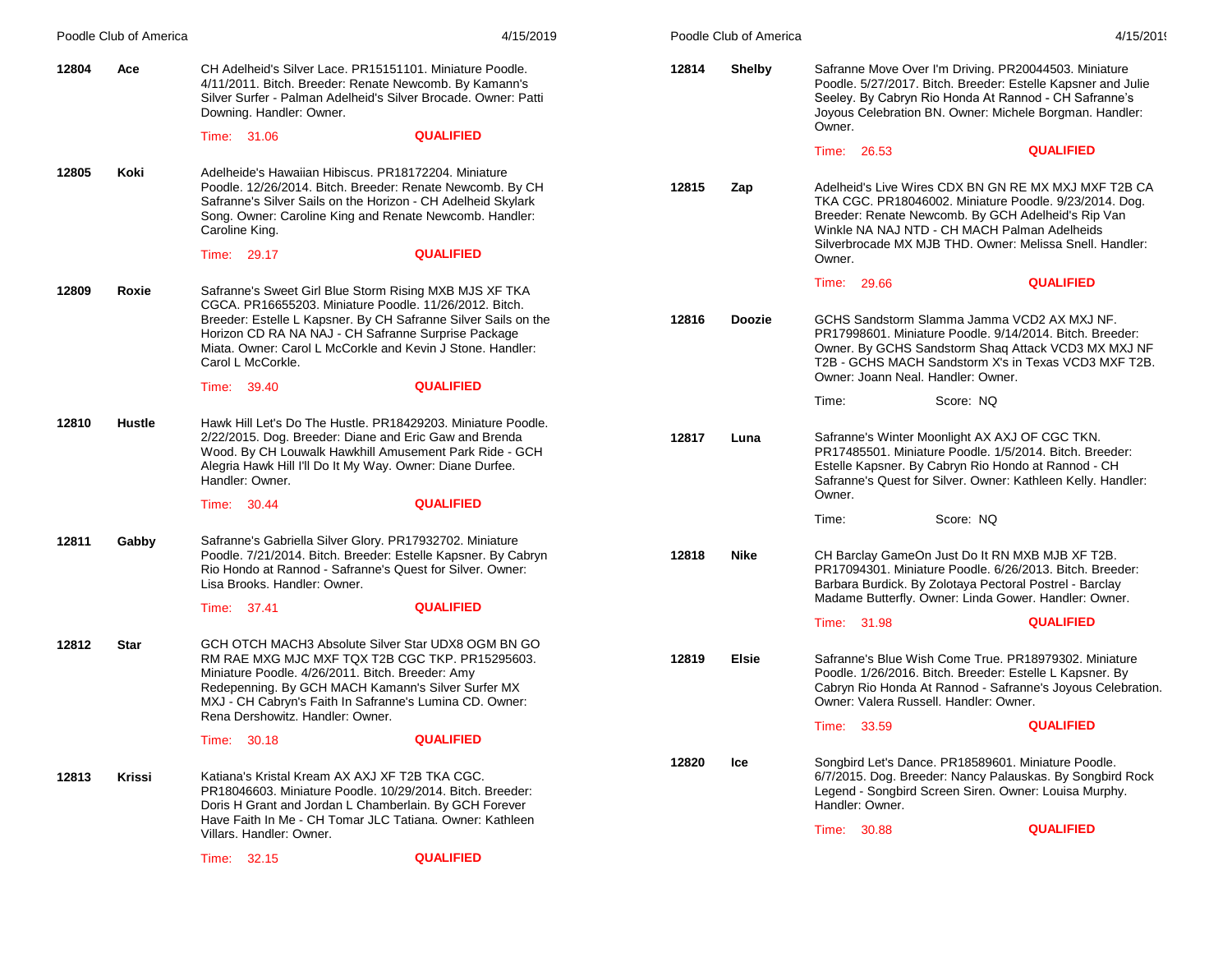|       | Poodle Club of America     |                                                                                                     |            | 4/15/2019                                                                                                                                                                                                                                            |               | Poodle Club of America      |                             |                                                                                                                                                                                                                                                                                                 |                        | 4/15/2019 |
|-------|----------------------------|-----------------------------------------------------------------------------------------------------|------------|------------------------------------------------------------------------------------------------------------------------------------------------------------------------------------------------------------------------------------------------------|---------------|-----------------------------|-----------------------------|-------------------------------------------------------------------------------------------------------------------------------------------------------------------------------------------------------------------------------------------------------------------------------------------------|------------------------|-----------|
| 12821 | Kite                       | Sue Parker. Handler: Owner.                                                                         |            | Jib's High-Flyer. PR18507902. Miniature Poodle. 5/22/2015.<br>Dog. Breeder: Suzie Cope and Suzanne Wesley. By Kallista's<br>Silver Sails Aloft - Silver Princess Irena Vom Orechers. Owner:                                                          | 12829         | Cher                        |                             | Safranne's I Got You Babe. PR20044501. Miniature Poodle.<br>5/27/2017. Bitch. Breeder: Estelle Kapsner and Julie Seeley.<br>By CH Cabryn Rio Honda At Rannod - CH Safranne's Joyous<br>Celebration. Owner: Maggie Schoolar. Handler: Owner.                                                     |                        |           |
|       |                            | Time:                                                                                               | Score: NQ  |                                                                                                                                                                                                                                                      |               |                             | Time:                       | Score: NQ                                                                                                                                                                                                                                                                                       |                        |           |
| 12822 | Chip                       |                                                                                                     |            | GCH Hawk Hill Chatterbox CD AX AXJ. PR17057401. Miniature<br>Poodle. 5/1/2013. Dog. Breeder: Owners. By CH Louwalk Hawk<br>Hill Amusement Park Ride - GCH Alegria Hawk Hill I'll Do It My<br>Way. Owner: Diane Gaw and Eric Gaw. Handler: Diane Gaw. | 12830         | Mingo                       | Handler: Owner.             | Sandstorm Gone Fishin'. PR16565002. Miniature Poodle.<br>10/10/2012. Dog. Breeder: Joann Neal. By Zelon Driving Miz<br>Daisy Crazy - Sandstorm Slick Chick. Owner: Patti Downing.                                                                                                               |                        |           |
|       |                            | Time: 43.14                                                                                         |            | <b>QUALIFIED</b>                                                                                                                                                                                                                                     |               |                             | Time: 30.69                 |                                                                                                                                                                                                                                                                                                 | <b>QUALIFIED</b>       |           |
| 12823 | Indi                       | Handler: Emily Walker JH# 75494404006.                                                              |            | Adelheid's Wild Indigo AX MXJ OF CGC TKI. PR19104501.<br>Miniature Poodle. 1/5/2016. Dog. Breeder: Renate Newcomb.<br>By CH Ridgehaven Adelheid's Little Mischief - CH Adelheid's<br>Edelweiss Von Rio. Owner: Nancy Walker and Emily Walker.        | 12831         | Shaq                        | Joann Neal, Handler: Owner. | GCHS Sandstorm Shaq Attack VCD3 MX MXJ NF T2B.<br>PR16565001. Miniature Poodle. 10/10/2012. Dog. Breeder:<br>Owner. By CH Zelon Driving Miz Daisy Crazy - CH MACH4<br>Sandstorm Slick Chick VCD3 RAE MXF TQX T2B. Owner:                                                                        |                        |           |
|       |                            | Time: 30.29                                                                                         |            | <b>QUALIFIED</b>                                                                                                                                                                                                                                     |               |                             | Time:                       | Score: NQ                                                                                                                                                                                                                                                                                       |                        |           |
| 12824 | Maddie                     | and Debbie West. By Bold N Fair Isle Dream Works - CH                                               |            | GCH Songbird Made U Look West RN AX AXJ. PR17937202.<br>Miniature Poodle. 3/15/2014. Bitch. Breeder: Nancy Palauskas<br>Songbird Screen Siren. Owner: Debbie West. Handler: Owner.                                                                   |               | 1st__12828                  |                             |                                                                                                                                                                                                                                                                                                 |                        |           |
|       |                            | Time:                                                                                               | Score: NQ  |                                                                                                                                                                                                                                                      |               |                             |                             |                                                                                                                                                                                                                                                                                                 |                        |           |
| 12825 | Tango                      | Karbits Sky Dance MX MXJ NF. PR18264405. Miniature<br>Owner: Debby Pascal. Handler: Owner.          |            | Poodle. 12/28/2014. Bitch. Breeder: Karin Benker and Karen R.<br>Belt. By Karbits Eye Of The Tiger - Karbitrose Big Big Love.                                                                                                                        |               |                             |                             |                                                                                                                                                                                                                                                                                                 |                        |           |
|       |                            | Time:                                                                                               | Score: ABS |                                                                                                                                                                                                                                                      |               | Time 2 Beat Regular         |                             |                                                                                                                                                                                                                                                                                                 |                        | 16 Inch   |
|       |                            |                                                                                                     |            |                                                                                                                                                                                                                                                      |               | <b>Judge:</b> Laura English |                             |                                                                                                                                                                                                                                                                                                 | Course Time: 24.46 ser |           |
| 12826 | Armand                     |                                                                                                     |            | Kameo's Monsieur Armand. PR15673903. Miniature Poodle.<br>6/8/2011. Dog. Breeder: Lorinda Maxwell. By Kallista Kameo<br>Invincible - Kameo Silver Sails on High. Owner: Beth Lawrence.                                                               | # Entered: 11 |                             | # Run: 11                   | # Qualified: 6                                                                                                                                                                                                                                                                                  | # Withdrawn: 0         |           |
| 12827 | Tiller                     | Handler: Owner.<br>Time: 35.92                                                                      |            | <b>QUALIFIED</b><br>MACH Silver Sails Jib's Tillerman VCD2 TDX TDU MXB MJS                                                                                                                                                                           | 16201         | Valor                       | Handler: Cathy Ann Weil.    | CH Caralot Glenraven True Courage RA BCAT CA.<br>PR19701602. Miniature Poodle. 12/15/2016. Dog. Breeder:<br>Julie Bogart and Rebecca Bertouille. By Caralot Forever A<br>Tripletake CD RA - CH Forever A Georgie Girl at Caralot.<br>Owner: Tamerra Groene and Julie Bogart and Cathy Ann Weil. |                        |           |
|       |                            | Aloft VCD4 - MACH Silver Princess Irena Vom Orechers.<br>Owner: Suzi Cope. Handler: Owner.          |            | PJD MFS T2B3. PR18507901. Miniature Poodle. 5/22/2015.<br>Dog. Breeder: Owner. By CH CT MACH3 Kallista's Silver Sails                                                                                                                                | 16203         | Luke                        | Time:                       | Score: NQ<br>CH Joansprecious Penchant of Kalein. PR17704802. Miniature                                                                                                                                                                                                                         |                        |           |
|       |                            | Time: 27.47                                                                                         |            | <b>QUALIFIED</b>                                                                                                                                                                                                                                     |               |                             |                             | Poodle. 1/30/2014. Dog. Breeder: Fatima Crump, David Crump<br>and Kay O'Bryant. By GCH Penchant's Dolce Vita of Deshler -<br>GCH Kalein Conspiracy Theory. Owner: Joan Davis. Handler:                                                                                                          |                        |           |
| 12828 | <b>True</b>                | Safranne's Soul on Fire. PR18472102. Miniature Poodle.<br>Owner: Cassandra Schmidt, Handler: Owner, |            | 5/3/2015. Bitch. Breeder: Estelle Kapsner and Suzi Cope. By<br>Horizon's Born to Run - Safranne's Silver Sails Just a Splash.                                                                                                                        |               |                             | Owner.<br>Time: 41.14       |                                                                                                                                                                                                                                                                                                 | <b>QUALIFIED</b>       |           |
|       | $\left( \textbf{1}\right)$ | Time: 24.52                                                                                         |            | <b>QUALIFIED</b>                                                                                                                                                                                                                                     |               |                             |                             |                                                                                                                                                                                                                                                                                                 |                        |           |
|       |                            |                                                                                                     |            |                                                                                                                                                                                                                                                      |               |                             |                             |                                                                                                                                                                                                                                                                                                 |                        |           |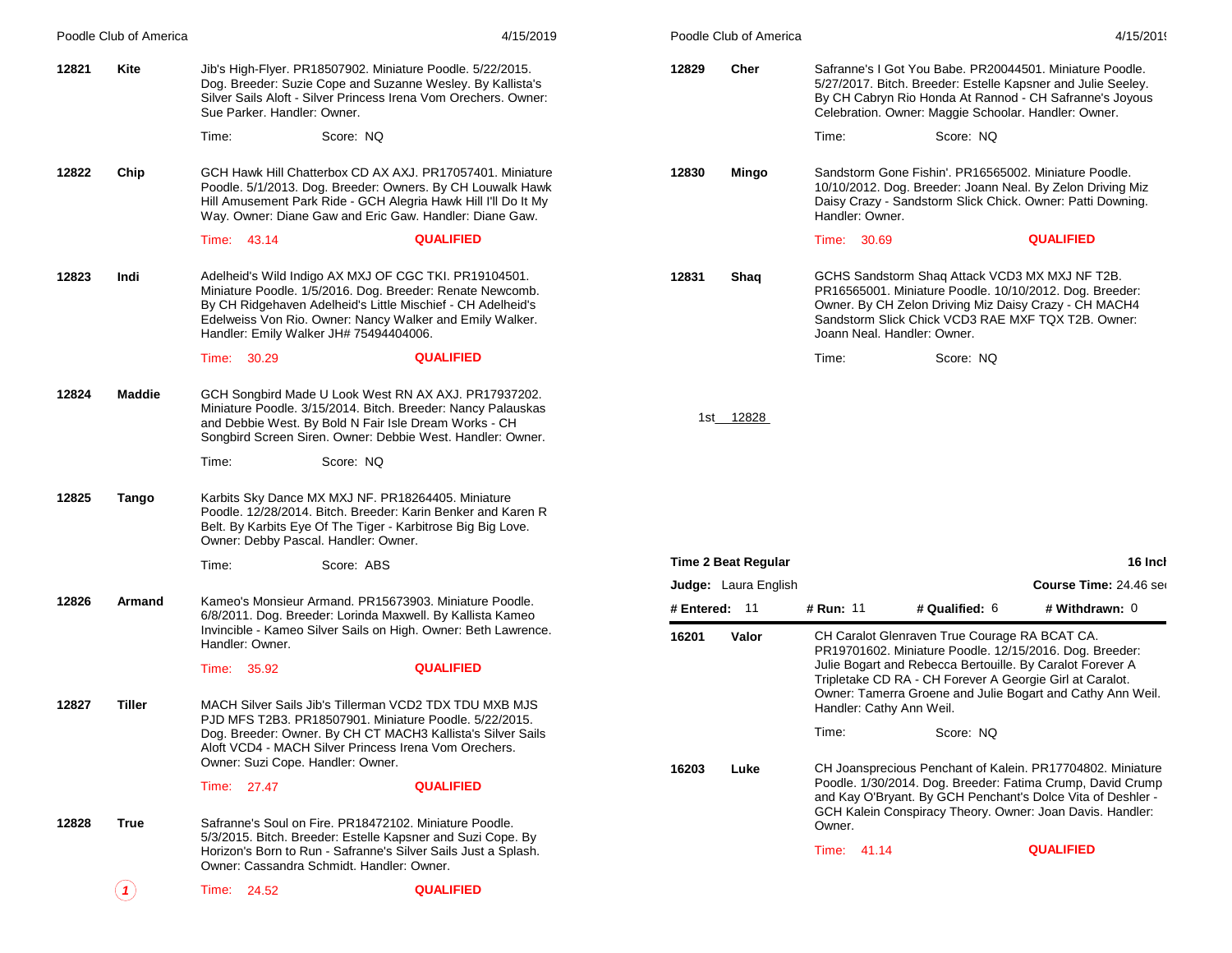|       | Poodle Club of America |                                                                                                                                                                                          |           | 4/15/2019                                                                                                                                                                                                                                                                         |              | Poodle Club of America      |                 |                                                                                                                  | 4/15/2019                                                                                                                                                                                |
|-------|------------------------|------------------------------------------------------------------------------------------------------------------------------------------------------------------------------------------|-----------|-----------------------------------------------------------------------------------------------------------------------------------------------------------------------------------------------------------------------------------------------------------------------------------|--------------|-----------------------------|-----------------|------------------------------------------------------------------------------------------------------------------|------------------------------------------------------------------------------------------------------------------------------------------------------------------------------------------|
| 16204 | <b>Crusher</b>         | Ritzy's Early Harvest. PR20073902. Miniature Poodle.<br>Owner: Kimberly Hanson. Handler: Owner.                                                                                          |           | 5/13/2017. Bitch. Breeder: Cynthia Ratz and Michael Ratz. By<br>Forever Anthings Possible With God - Ritzy's Lioness Arising.                                                                                                                                                     | 16807        | Rocky                       |                 | Song. Owner: Elizabeth Penning. Handler: Owner.                                                                  | Adelheid's Rocky Mountain Pinion. PR18172201. Miniature<br>Poodle. 12/26/2014. Dog. Breeder: Renate Newcomb. By CH<br>Safranne's Silver Sails on the Horizon - CH Adelheids Skylarks     |
|       |                        | Time:                                                                                                                                                                                    | Score: NQ |                                                                                                                                                                                                                                                                                   |              |                             | Time:           | Score: NQ                                                                                                        |                                                                                                                                                                                          |
| 16601 | Ace                    | Songbird Stack The Deck RN OA AXJ XF CGC TKA.                                                                                                                                            |           | PR17845703. Miniature Poodle. 6/15/2014. Dog. Breeder:<br>Nancy A Palauskas. By Bold'N Fair Isle Dreamworks - Songbird<br>Blushing Bride. Owner: Pamela McElrath. Handler: Owner.                                                                                                 | 16808        | Newman                      |                 | Lumina. Owner: Jennifer Foster. Handler: Owner.                                                                  | Absolute Silver Going Postal. PR19020604. Miniature Poodle.<br>1/15/2016. Dog. Breeder: Amy Redepenning. By CH Safranne<br>Silver Sails On The Horizon - CH Cabryn's Faith in Safranne's |
|       |                        | Time:                                                                                                                                                                                    | Score: NQ |                                                                                                                                                                                                                                                                                   |              | $\bf(1)$                    | Time: 24.46     |                                                                                                                  | <b>QUALIFIED</b>                                                                                                                                                                         |
| 16602 | Sulu                   | Nancy Palauskas. By Bold N Fair Isle Dreamworks - CH<br>Handler: Owner.                                                                                                                  |           | CH Songbird Jubilee Oh Myyy OA OAJ NF CA CGC TKN.<br>PR18538801. Miniature Poodle. 5/31/2015. Dog. Breeder:<br>Songbird What Happens in Vegas. Owner: Susan Giordano.                                                                                                             |              | 1st_16808                   |                 |                                                                                                                  |                                                                                                                                                                                          |
|       |                        | Time: 39.05                                                                                                                                                                              |           | <b>QUALIFIED</b>                                                                                                                                                                                                                                                                  |              |                             |                 |                                                                                                                  |                                                                                                                                                                                          |
| 16803 | <b>Tyler</b>           | Karin Berlind, Dan Giles and Marleen Cassarino. By CH<br>Coleman. Handler: Owner.                                                                                                        |           | Karadale Livin' On The Edge CDX BN RAE JH AX MX CGC<br>TKN. PR18047101. Miniature Poodle. 5/13/2014. Dog. Breeder:<br>Karadale Walk This Way - Karadale Leap of Faith. Owner: Loni                                                                                                |              | <b>Time 2 Beat Regular</b>  |                 |                                                                                                                  | 20 Inch                                                                                                                                                                                  |
|       |                        | Time: 36.53                                                                                                                                                                              |           | <b>QUALIFIED</b>                                                                                                                                                                                                                                                                  |              | <b>Judge:</b> Laura English |                 |                                                                                                                  | Course Time: 31.66 ser                                                                                                                                                                   |
|       |                        |                                                                                                                                                                                          |           |                                                                                                                                                                                                                                                                                   | # Entered: 7 |                             | # Run: 5        | # Qualified: 2                                                                                                   | # Withdrawn: 0                                                                                                                                                                           |
|       |                        |                                                                                                                                                                                          |           |                                                                                                                                                                                                                                                                                   |              |                             |                 | Jacknic Serene Vision of Tudor. PR20504601. Standard                                                             |                                                                                                                                                                                          |
| 16804 | <b>Streak</b>          | Saffranne's Silver Streak II. PR19570802. Miniature Poodle.<br>10/4/2016. Dog. Breeder: Estelle Kapsner and Barbara<br>Just Want To Have Fun. Owner: Connie Griffith. Handler:<br>Owner. |           | Tannahill. By Cabryn Hondo At Rannod - CH Vantan's Girls                                                                                                                                                                                                                          | 20202        | Vision                      |                 | Jacknic's Defiance - Jacknic's Epoch Hey Hey You You.<br>Owner: Karen Tudor. Handler: Owner.                     | Poodle. 6/10/2017. Dog. Breeder: Kathleen Esio-King. By                                                                                                                                  |
|       |                        | Time:                                                                                                                                                                                    | Score: NQ |                                                                                                                                                                                                                                                                                   |              |                             | Time:           | Score: NQ                                                                                                        |                                                                                                                                                                                          |
| 16805 | Oliver                 |                                                                                                                                                                                          |           | CH MACH5 PACH Gadabout Tried N' True MXS2 PAD MJB3<br>PJD MXPB MXPB MJP3 MJPB PAX NF T2B2. PR14937801.<br>Miniature Poodle. 12/7/2010. Dog. Breeder: Dr and Susan<br>Burge. By Gadabout Hark n' Herald - Gadabout Boil n' Bubble.                                                 | 20203        | Cur-V                       | Handler: Owner. | Oakwind's Zip-Drive Express BN RM RAE OA OAJ OF -                                                                | Rag-Thyme Curves a Blazin'. PR20010305. Standard Poodle.<br>5/3/2017. Bitch. Breeder: Karen and Dennis Slack. By GCH<br>Sophie's Flirting in Ragtime RN. Owner: Aubrey LaCrosse.         |
|       |                        | Owner: Debby DuBay. Handler: Owner.<br>Time: 29.02                                                                                                                                       |           | <b>QUALIFIED</b>                                                                                                                                                                                                                                                                  |              |                             | Time:           | Score: NQ                                                                                                        |                                                                                                                                                                                          |
| 16806 | <b>Shine</b>           | SBN. PR15079301. Miniature Poodle. 11/6/2010. Dog.                                                                                                                                       |           | Lyca Happy Man UD OM1 BN JH RA MX MJB XF SIN SCN<br>Breeder: Donna Eddins and Camille Lashley. By CH OTCH<br>MACH2 Barclay Lyca Masterpiece UDX3 OM5 RE JH MXG<br>MJG XF T2B - Lyca Gone with the Wind BN RA OA OAJ SCN<br>SIN SBN CGC TKN. Owner: Lisa Harrison and Donna Eddins | 20401        | Izzie                       | Time:           | Poodle. 4/10/2011. Bitch. Breeder: Unknown. By GCH<br>Ready. Owner: Julie Kolberg. Handler: Owner.<br>Score: ABS | Isabelle Victoria CDX BN GN NA NAJ. PR15464803. Standard<br>Moonvalley Master Sly Boots - CH Dayspring Remedy All                                                                        |
|       |                        | and Camille Lashley. Handler: Lisa Harrison.<br>Time: 35.23                                                                                                                              |           | <b>QUALIFIED</b>                                                                                                                                                                                                                                                                  |              |                             |                 |                                                                                                                  |                                                                                                                                                                                          |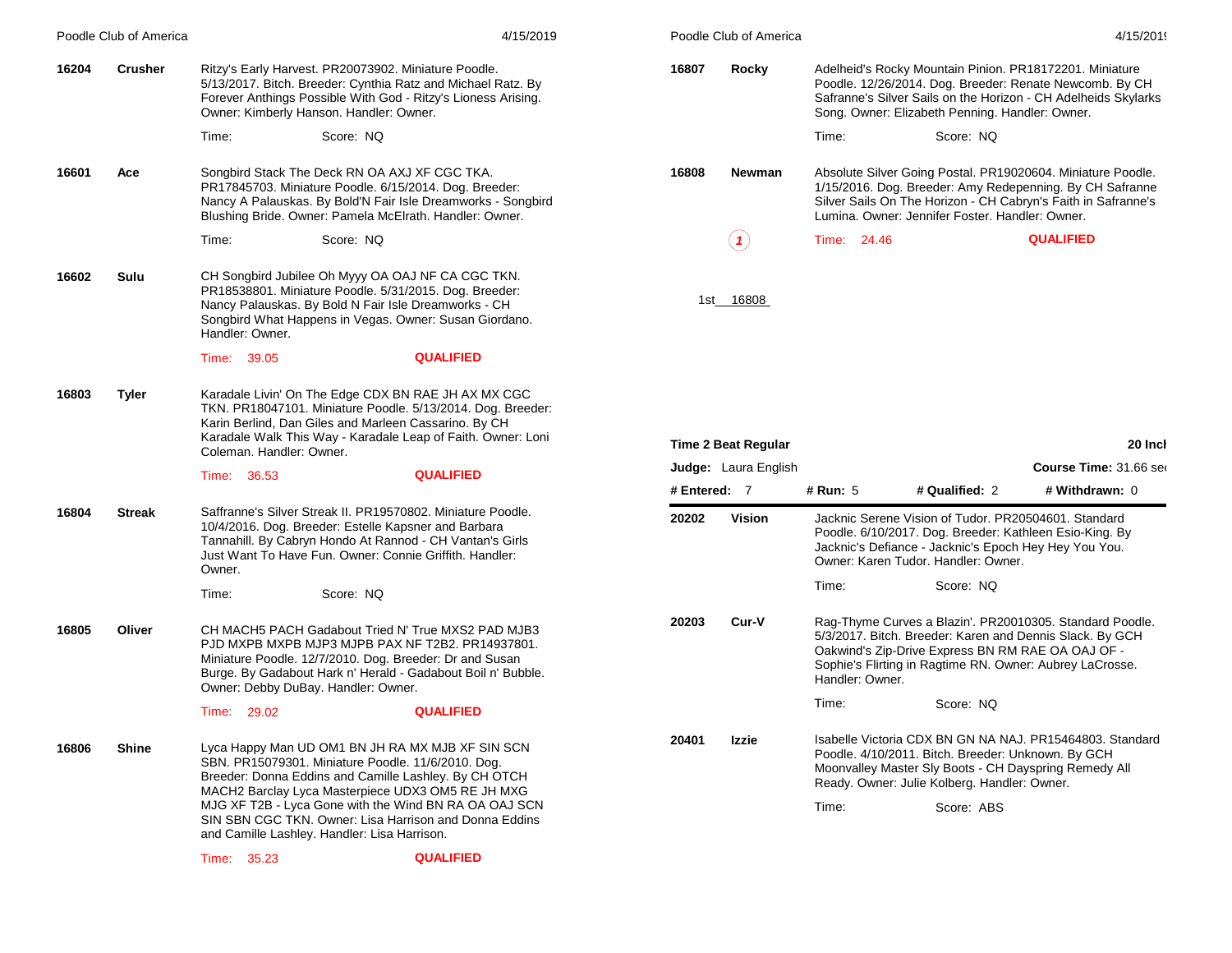|                 | Poodle Club of America      |                                                |                                                                                                                 | 4/15/2019                                                                                                                                                                                                                                      |       | Poodle Club of America |                   | 4/15/2019                                                                                                                                                                                                                                                                                                |
|-----------------|-----------------------------|------------------------------------------------|-----------------------------------------------------------------------------------------------------------------|------------------------------------------------------------------------------------------------------------------------------------------------------------------------------------------------------------------------------------------------|-------|------------------------|-------------------|----------------------------------------------------------------------------------------------------------------------------------------------------------------------------------------------------------------------------------------------------------------------------------------------------------|
| 20402           | Glee                        | Berkley.                                       | Apparition Gleeful Spirit. PR20031605. Standard Poodle.<br>Bellm and Andy Gleeson and Liz Merenda. Handler: Kim | 6/23/2017. Bitch. Breeder: Liz Merenda. By CH Sovereign Sir<br>Winston - CH Apparition Deagra Free Spirit. Owner: Debra                                                                                                                        | 24203 | Orchid                 | Handler: Owner.   | CH Gladystar Obsidian Flower UD RA MX MXF OF CGC TKA.<br>PR13010401. Standard Poodle. 5/6/2009. Bitch. Breeder: John<br>B Pittman and Judy K Seppala. By CH Nightwind Paint It Black<br>CD - Keweenaw Candle Bright MX MXJ. Owner: John Pittman.                                                         |
|                 |                             | Time:                                          | Score: NQ                                                                                                       |                                                                                                                                                                                                                                                |       |                        | Time:             | Score: NQ                                                                                                                                                                                                                                                                                                |
| 20601           | Angelina                    |                                                | Lori Wintz and Rob Wintz. Handler: Lori Wintz.                                                                  | CH Unique Da Maya Tres Jolie OA OAJ NF. PR14094403.<br>Standard Poodle. 12/25/2009. Bitch. Breeder: Joan McFadden,<br>Gail Wolaniuk and Zulreka Bulges Torrealba. By CH Nanhall's<br>Casanova Da Maya - CH Unique Daughter of the King. Owner: | 24401 | <b>Draeger</b>         | Owner.            | Silver Warrior With a Draeger UDX OM1 GN VER JH NA NAJ<br>CA DJ. PR15464802. Standard Poodle. 4/10/2011. Dog.<br>Breeder: Unknown. By GCH Moonvalley Master Sly Boots - CH<br>Dayspring Remedy All Ready. Owner: Julie Kolberg. Handler:                                                                 |
|                 |                             | Time:                                          | Score: ABS                                                                                                      |                                                                                                                                                                                                                                                |       |                        | Time:             | Score: ABS                                                                                                                                                                                                                                                                                               |
| 20602           | Majik                       | Karen Tudor. Handler: Owner.<br>Time: 31.72    |                                                                                                                 | Epoch of Tudor's Majikal Paradox. PR17970905. Standard<br>Poodle. 9/4/2014. Bitch. Breeder: Melinda Owsley. By Jacknic's<br>Get Off of My Cloud - Monet's Epoch Hearts on Fire. Owner:<br><b>QUALIFIED</b>                                     | 24601 | Herb                   | Jacquelyn Bowman. | GCH Oakwind's Zip-Drive Express RM RAE2 OA OAJ OF.<br>PR18237807. Standard Poodle. 2/3/2015. Dog. Breeder: Jo<br>Swanto. By CH Carlyn Song Of The South UD SH JHU AX<br>AXJ - MACH Paragon's In The Express Lane UD SH MHU MXS<br>MJB. Owner: Jacquelyn Bowman and Peter Radnek. Handler:                |
| 20802           | Janey                       |                                                | Lauris New Dreams to Touch TD MX MXJ CA CGC.                                                                    |                                                                                                                                                                                                                                                |       |                        | Time:             | Score: NQ                                                                                                                                                                                                                                                                                                |
|                 | $\left( \mathbf{1}\right)$  | Lauren Tapyrik. Handler: Owner.<br>Time: 31.66 |                                                                                                                 | PR17859704. Standard Poodle. 6/2/2014. Bitch. Breeder:<br>Missy Galloway, Adriano Rocha and Danielle Pesko. By CH<br>Lauris Tivin Incantation CGC - CH Hightide Nautilus. Owner:<br><b>QUALIFIED</b>                                           | 24602 | <b>Bling</b>           |                   | CH Natalies Diamonds Are A Girls Best Friend. PR17794802.<br>Standard Poodle. 5/14/2014. Bitch. Breeder: Natalie Hefner<br>and Beth Harris. By CH Aris' Man In Black for Natalie - CH Aris<br>Overnight Sensation at Natalies. Owner: Kathy Schierbaum<br>and Natalie Hefner. Handler: Kathy Schierbaum. |
|                 |                             |                                                |                                                                                                                 |                                                                                                                                                                                                                                                |       |                        | Time:             | Score: NQ                                                                                                                                                                                                                                                                                                |
|                 | 1st 20802                   |                                                |                                                                                                                 |                                                                                                                                                                                                                                                | 24801 | Canyon                 | Time:             | Blanco Canyon. PR16280902. Standard Poodle. 12/21/2011.<br>Dog. Breeder: Karen Allen. By Mt Hope's Semper Fi - Mt<br>Hope's Morning Star. Owner: Robin English. Handler: Owner.<br>Score: NQ                                                                                                             |
|                 |                             |                                                |                                                                                                                 |                                                                                                                                                                                                                                                |       |                        |                   |                                                                                                                                                                                                                                                                                                          |
|                 |                             |                                                |                                                                                                                 |                                                                                                                                                                                                                                                | 24802 | Woody                  |                   | Peckerwood's Windy Willy Wonka CD BN RA AX AXJ NF<br>CGCA THDD TKA, PR16324401, Standard Poodle, 8/4/2012.<br>Dog. Breeder: Thomas W Carneal and Renee Evans. By CH<br>Peckerwood's The Gladiator - Peckerwood's Send in the                                                                             |
|                 | Time 2 Beat Regular         |                                                |                                                                                                                 | 24 Inch<br><b>Course Time: 32.08 sec</b>                                                                                                                                                                                                       |       |                        |                   | Clown, Owner: Toni Newcomer, Handler: Owner,                                                                                                                                                                                                                                                             |
| # Entered: $13$ | <b>Judge:</b> Laura English | # Run: 11                                      | # Qualified: 5                                                                                                  | # Withdrawn: 0                                                                                                                                                                                                                                 |       |                        | Time:             | Score: NQ                                                                                                                                                                                                                                                                                                |
| 24201           | Gabriel                     | Handler: Lori Wintz.                           | Tes Jolie OA OAJ NF. Owner: Lori Wintz and Rob Wintz.                                                           | CH Lorien Unique Heart and Soul. PR19746801. Standard<br>Poodle. 12/20/2016. Dog. Breeder: Owners. By GCHB L'Paige<br>Majick Stop Draggin My Heart Around - CH Unique Da Maya                                                                  | 24803 | Inca                   | Time:             | Inca's Bala de Plata, PR16866104, Standard Poodle.<br>3/22/2013. Dog. Breeder: Lori Horst. By Harmony Mountain<br>Desert Fox Degrenier - Harmony Mountain Beretta. Owner:<br>Charles Webb and Carol Webb, Handler: Charles Webb,<br>Score: NQ                                                            |
|                 |                             | Time:                                          | Score: ABS                                                                                                      |                                                                                                                                                                                                                                                |       |                        |                   |                                                                                                                                                                                                                                                                                                          |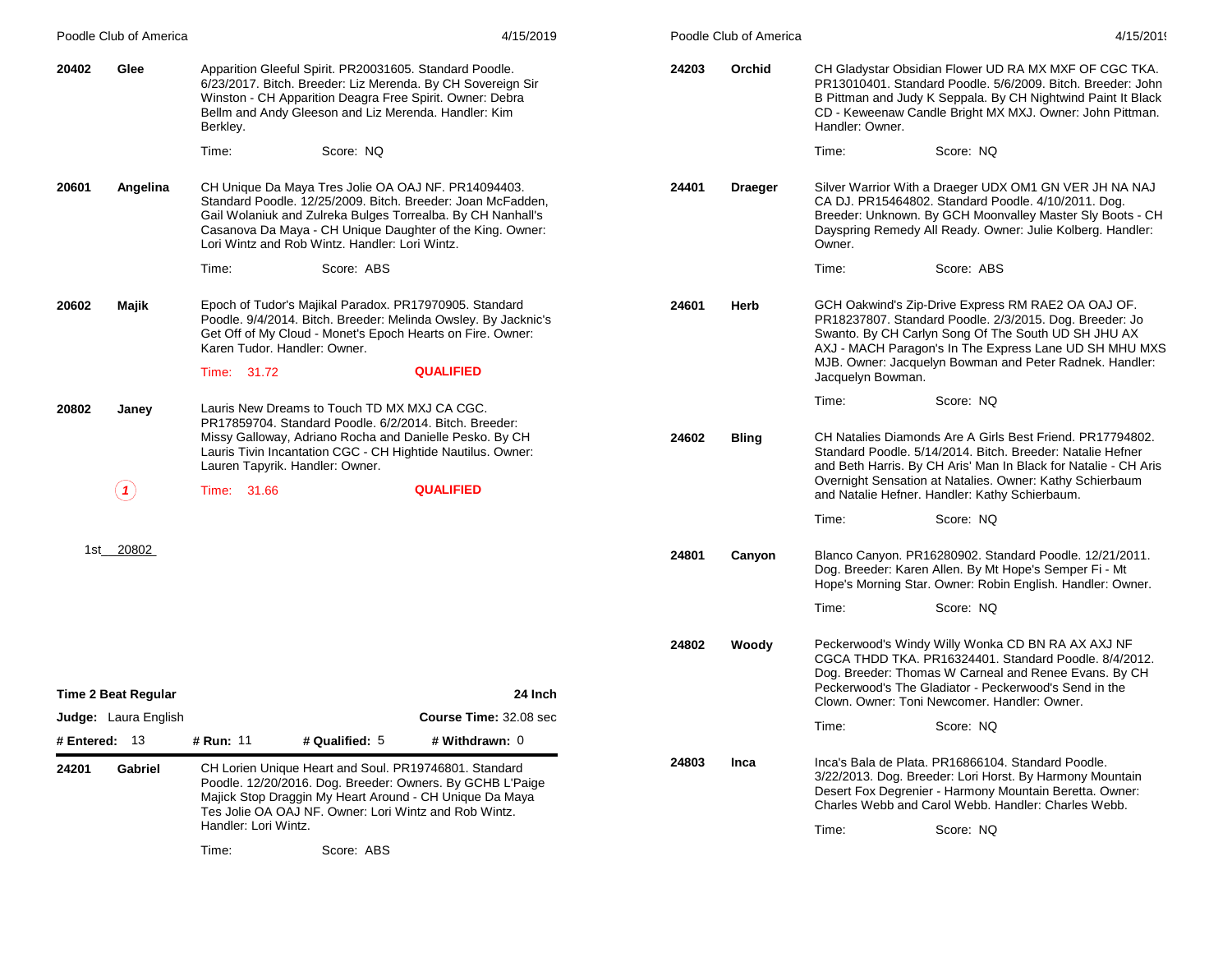|       | Poodle Club of America |       |                                         |                                                                                                                                                                                                                                                               | 4/15/2019 | P <sub>0</sub> |
|-------|------------------------|-------|-----------------------------------------|---------------------------------------------------------------------------------------------------------------------------------------------------------------------------------------------------------------------------------------------------------------|-----------|----------------|
| 24804 | Carson                 |       |                                         | Escada Gifted Paws Carson, PR17476206, Standard Poodle.                                                                                                                                                                                                       |           | Ti             |
|       |                        |       |                                         | 1/12/2014. Dog. Breeder: Donna Kaufmann. By CH Chase<br>Undercover - Escada Chase You've Got Have Faith, Owner:                                                                                                                                               |           | Jι             |
|       |                        |       | Cork Sterling. Handler: Owner.          |                                                                                                                                                                                                                                                               |           | #              |
|       |                        |       | Time: 34.03                             | <b>QUALIFIED</b>                                                                                                                                                                                                                                              |           | 88             |
| 24805 | Chase                  |       | Handler: Owner.                         | Valentine's Chase Divine VCD1 MH MXB MJB XF BCAT.<br>PR16409601. Standard Poodle. 7/17/2012. Dog. Breeder:<br>Linda V Miller. By CH Carte Blanche Private Eye CDX GN RE -<br>Valentine's Splash N Dash CD RA SH. Owner: Diane Divine.                         |           |                |
|       |                        |       | Time: 36.75                             | <b>QUALIFIED</b>                                                                                                                                                                                                                                              |           |                |
| 24806 | Jax                    |       | Young. Handler: Micheline Young.        | Classickoch Miles To ImaCheckersII CD RA MXB MXJ OF T2B<br>CGC. PR17796703. Standard Poodle. 7/7/2014. Dog. Breeder:<br>Lynda Koch. By RU-JO Augustus McCrae - Cherdon's<br>Colorado Color Showdown. Owner: Micheline Young and Paul                          |           |                |
|       |                        |       | Time: 36.14                             | <b>QUALIFIED</b>                                                                                                                                                                                                                                              |           |                |
| 24807 | <b>Tulip</b>           |       |                                         | CH Gladystar Spring Surprise AX AXJ. PR18312107. Standard<br>Poodle. 3/1/2015. Bitch. Breeder: Owner. By CH Safari's<br>Sorcerer's Apprentice CD RN - Gladystar Si Mi Chiamano Mimi.<br>Owner: John Pittman, Handler: Owner,                                  |           | Ti<br>Jι<br>#  |
|       | $\mathbf{1}$           |       | Time: 32.08                             | <b>QUALIFIED</b>                                                                                                                                                                                                                                              |           | 12             |
| 24808 | Lincoln                | Time: | Robin English. Handler: Owner.<br>45.80 | Carlyn's Lincoln Knight English. PR19433602. Standard<br>Poodle. 8/30/2016. Dog. Breeder: Joyce Carelli, Michael Lamb<br>and Michele Polity. By Valentine's Chase Divine VCD1 BN RN<br>MH MXB MXJ XF - CH Carlyn's SongandaPrayer. Owner:<br><b>QUALIFIED</b> |           |                |
|       |                        |       |                                         |                                                                                                                                                                                                                                                               |           |                |

1st\_\_\_ 24807

|              | Poodle Club of America                               |          |       |                                    | 4/15/2019                                                                                                                                                                     |
|--------------|------------------------------------------------------|----------|-------|------------------------------------|-------------------------------------------------------------------------------------------------------------------------------------------------------------------------------|
|              | <b>Time 2 Beat Preferred</b><br>Judge: Laura English |          |       |                                    | 8 Incl<br>Course Time: 36.47 sec                                                                                                                                              |
| # Entered: 1 |                                                      | # Run: 1 |       | # Qualified: 1                     | # Withdrawn: 0                                                                                                                                                                |
| 8804         | Tango                                                |          |       | Owner: Lori Young. Handler: Owner. | MACH10 Baroque Dancin' In The Moonlight. PR07517706.<br>Miniature Poodle. 11/29/2005. Dog. Breeder: Wendy Croncrite.<br>By CH Troymere Trump Card - CH Baroque Just Be Happy. |
|              | 1                                                    | Time:    | 36.47 |                                    | <b>QUALIFIED</b>                                                                                                                                                              |

1st\_\_\_\_8804\_\_

| <b>Time 2 Beat Preferred</b> |             |                        |                | 12 Inch                                                                                                                                                                                                                |  |
|------------------------------|-------------|------------------------|----------------|------------------------------------------------------------------------------------------------------------------------------------------------------------------------------------------------------------------------|--|
| <b>Judge:</b> Laura English  |             |                        |                | Course Time: 34.29 sec                                                                                                                                                                                                 |  |
| # Entered: 1                 | # Run: 1    |                        | # Qualified: 1 | # Withdrawn: 0                                                                                                                                                                                                         |  |
| <b>Nina</b><br>12832         |             | White, Handler: Owner. |                | MACH5 Menina de Prata VCD1 RE JH SHU MXS2 MJC2 MXF<br>T2B3 CA THDN CGCA, PR13085201, Miniature Poodle,<br>12/10/2008. Bitch. Breeder: Cathy L Adamson. By CH<br>Shownoff Mystical Quincy - Shownoff Darla. Owner: Beth |  |
|                              | Time: 34.29 |                        |                | <b>QUALIFIED</b>                                                                                                                                                                                                       |  |

1st\_\_\_\_\_\_\_\_ 12832